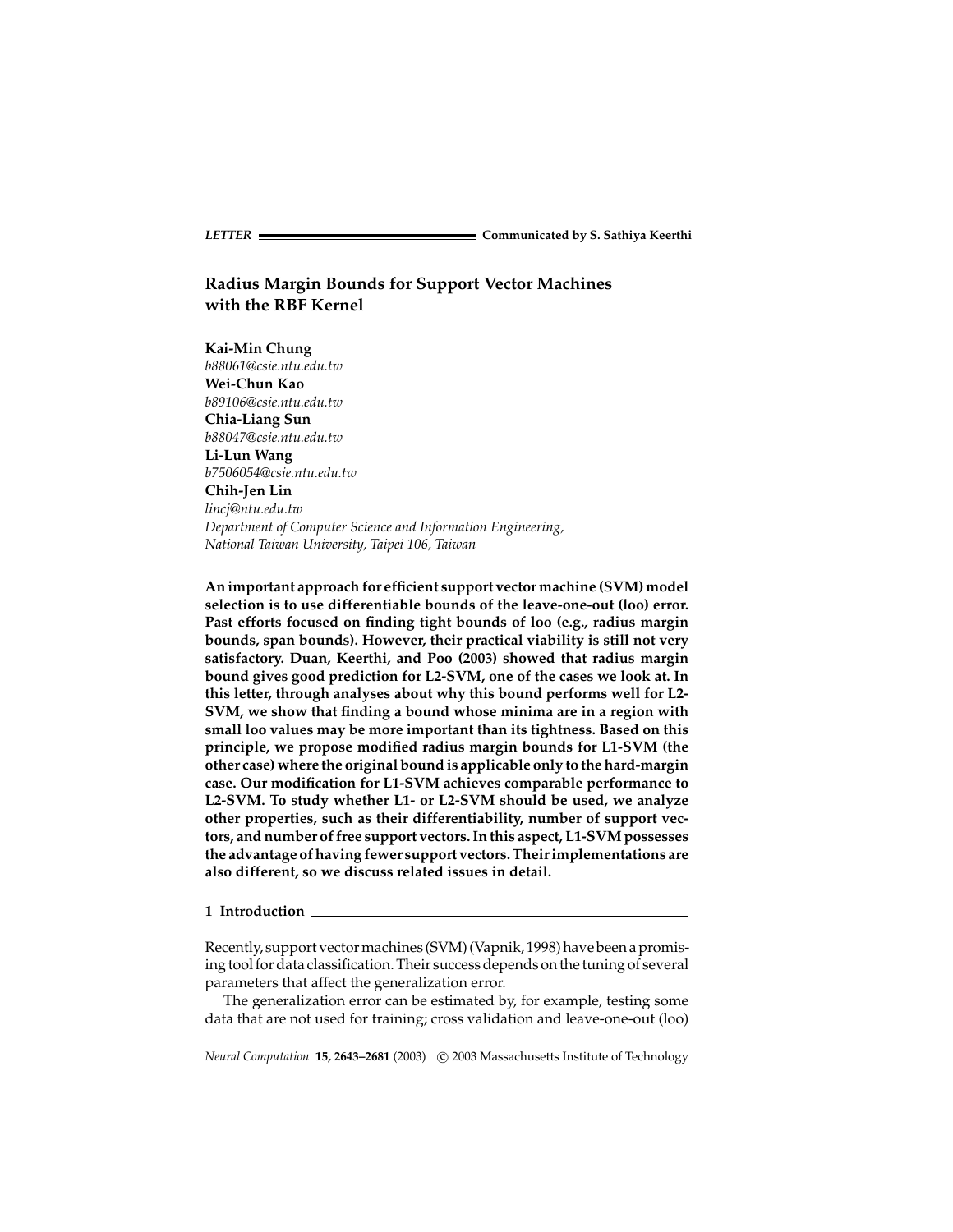estimate the error in this way. Loo is particularly of theoretical interest, because it makes use of the greatest possible data for training and does not involve random sampling. A survey on loo error and results for SVM and related algorithms can be found in Elisseeff and Pontil (2002). However, loo also exhibits serious limitations. In addition to the fact that it is computationally expensive, it has a larger variance than cross validation (Hastie, Tibshirani, & Friedman, 2002).

A way of saving the computational cost of loo is by a bound from theoretical derivation. The goal of this letter is to make radius margin bound, a theoretical bound of loo error, a practical tool. There are some interesting results on the loo bounds of SVM and kernel machines in Zhang (2001).

First, we briefly describe the SVM formulation. Given training vectors  $x_i \in \mathbb{R}^n$ ,  $i = 1, \ldots, l$ , in two classes, and a vector  $y \in \mathbb{R}^l$  such that  $y_i \in \{1, -1\}$ , the SVM formulation is as follows:

$$
\min_{w,b} \frac{1}{2} w^T w \tag{1.1}
$$

subject to  $y_i(w^1 \phi(x_i) + b) \ge 1, i = 1, ..., l$ ,

where training data  $x_i$  are mapped to a higher-dimensional space by the function *φ*. Practically, we need only  $K(x_i, x_j) = \phi(x_i)^T \phi(x_j)$ , which is called the kernel function. In this letter, we focus on the radial basis function (RBF) kernel,

$$
K(x_i, x_j) = e^{-\|x_i - x_j\|^2/(2\sigma^2)}.
$$

The parameter  $\sigma$  can be determined by the loo bound described below. Vapnik (1998) showed that the following radius margin bound holds for SVM without the bias term *b*,

$$
loo \le 4R^2 \|w\|^2,\tag{1.2}
$$

where *loo* is the number of loo errors, *w* is the solution of equation 1.1, and *R* is the radius of the smallest sphere containing all  $\phi(x_i)$ . Vapnik and Chapelle (2000) further extend the bound for the general case where *b* is present. It has been shown (Vapnik, 1998) that  $R^2$  is the objective value of the following optimization problem:

$$
\max_{\beta} \quad 1 - \beta^T K \beta
$$
\n
$$
\text{subject to} \quad 0 \le \beta_i, i = 1, \dots, l,
$$
\n
$$
e^T \beta = 1.
$$
\n(1.3)

Some early experiments on minimizing the right-hand side of equation 1.2 are in Schölkopf, Burges, and Vapnik (1995) and Cristianini, Campbell, and Shawe-Taylor (1999).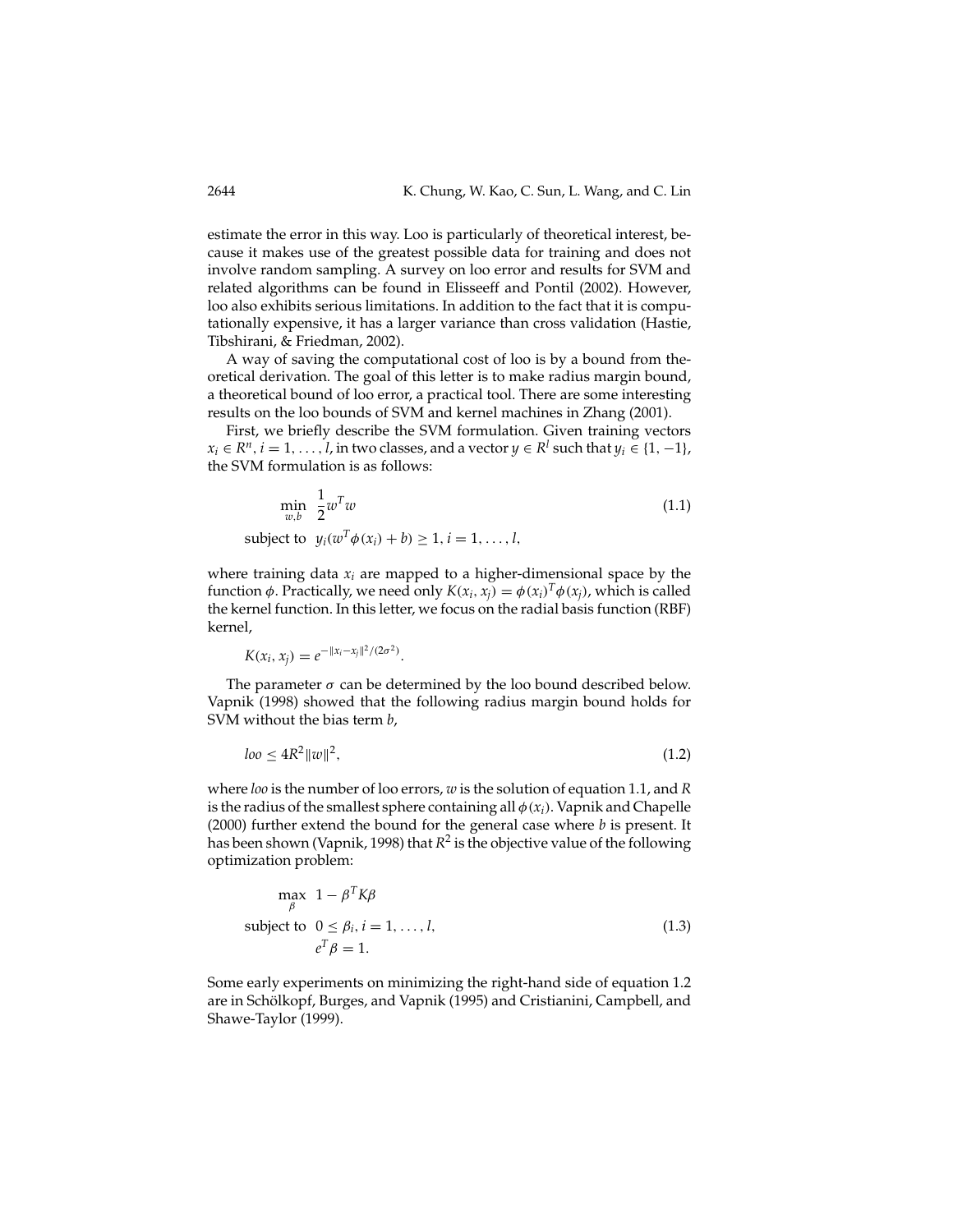However, equation 1.1 is not a form for practical use. It may not be feasible if  $\phi(x_i)$  are not linearly separable. In addition, a highly nonlinear  $\phi$  may lead to overfitting. Thus, practically we solve either

$$
\min_{w,b,\xi} \frac{1}{2} w^T w + C \sum_{i=1}^l \xi_i
$$
\n(1.4)

or

$$
\min_{w,b,\xi} \frac{1}{2} w^T w + \frac{C}{2} \sum_{i=1}^l \xi_i^2,\tag{1.5}
$$

both subject to  $y_i(w^T\phi(x_i) + b) \geq 1 - \xi_i$  and  $\xi_i \geq 0$ , where  $\xi_i$  represents the training error and the parameter *C* adjusts the training error and the regularization term  $w^Tw/2$ . We refer to the two cases as L1-SVM and L2-SVM, respectively. Note that for L2-SVM we use *C*/2 instead of *C* for easier analyses later. Then, if the RBF kernel is used,*C*and σ are the two tunable parameters. Usually they are solved through dual problems. For equation 1.4, its dual is

$$
\max_{\alpha} e^{T} \alpha - \frac{1}{2} \alpha^{T} Q \alpha
$$
\nsubject to  $0 \le \alpha_{i} \le C, i = 1, ..., l,$   
\n
$$
y^{T} \alpha = 0,
$$
\n(1.6)

where *e* is the vector of all ones and *Q* is an  $l \times l$  matrix with  $Q_{ij} = y_i y_j K(x_i, x_j)$ . For primal and dual optimal solutions,

$$
w = \sum_{i=1}^{l} \alpha_i y_i \phi(x_i) \text{ and } \frac{1}{2} w^T w + C \sum_{i=1}^{l} \xi_i = e^T \alpha - \frac{1}{2} \alpha^T Q \alpha.
$$
 (1.7)

For equation 1.5, its dual is

$$
\max_{\alpha} e^{T} \alpha - \frac{1}{2} \alpha^{T} \left( Q + \frac{I}{C} \right) \alpha
$$
\nsubject to  $0 \le \alpha_i, i = 1, ..., l,$   
\n
$$
y^{T} \alpha = 0.
$$
\n(1.8)

Unfortunately, for L1-SVM, the radius margin bound, equation 1.2, does not hold, as the optimization formulation is now different. However, L2- SVM can be reduced to a form of equation 1.1 using

$$
\tilde{w} \equiv \begin{bmatrix} w \\ \sqrt{C}\xi \end{bmatrix}
$$
 and the *i*th training data as 
$$
\begin{bmatrix} \phi(x_i) \\ \frac{y_i e_i}{\sqrt{C}} \end{bmatrix}
$$
, (1.9)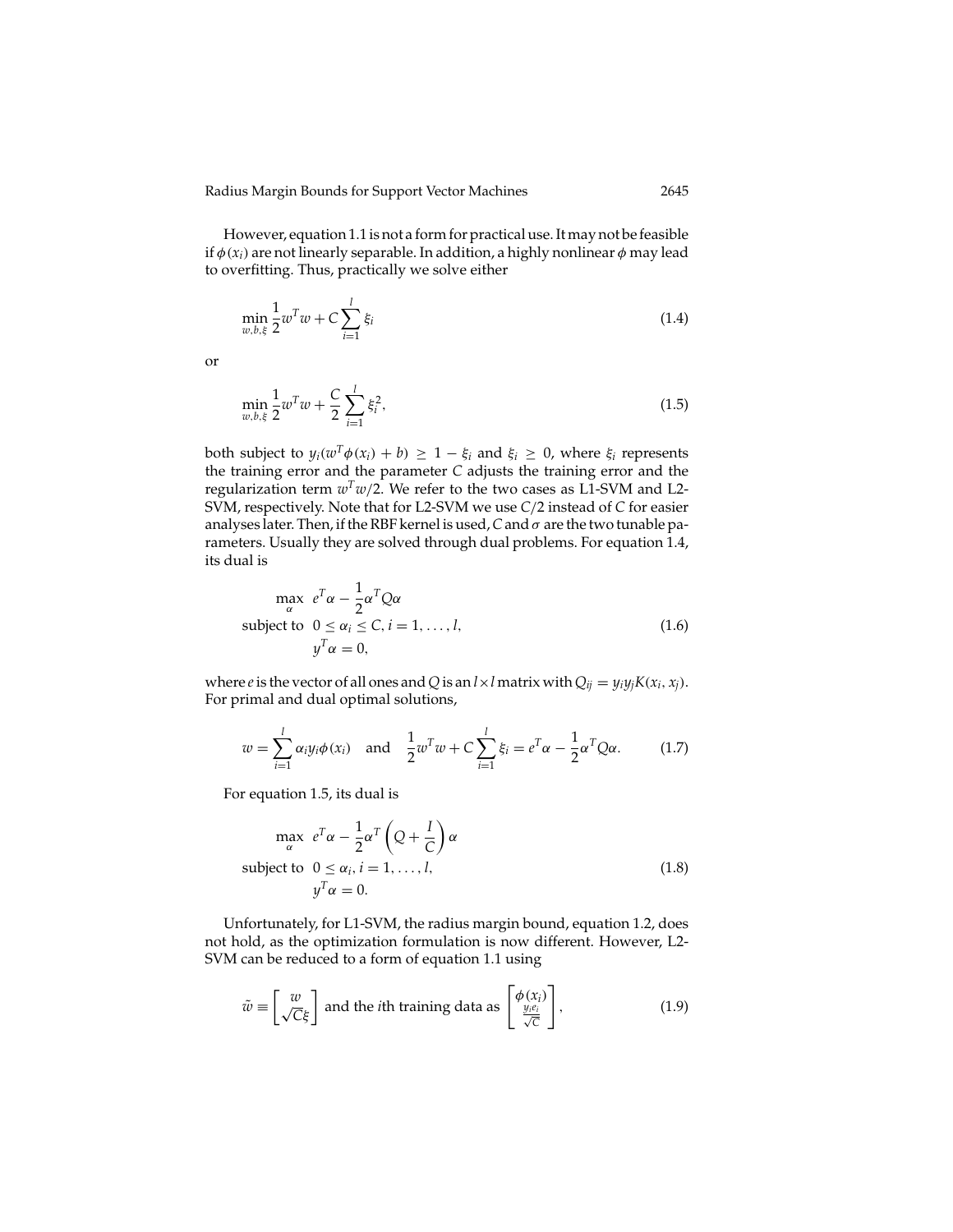where *ei* is a zero vector of length *l* except the *i*th component is one. The kernel function becomes  $\tilde{K}(x_i, x_j) = K(x_i, x_j) + \delta_{ij}/C$ , where  $\delta_{ij} = 1$  if  $i = j$ and 0 otherwise. Then equation 1.2 can be directly used, and so existing work on the radius margin bound mainly focuses on L2-SVM (Chapelle, Vapnik, Bousquet, & Mukherjee, 2002; Keerthi, 2002). Note that *R*<sup>2</sup> is now also different, so we will denote the new bound as

$$
\tilde{R}^2 \|\tilde{w}\|^2, \tag{1.10}
$$

where  $\tilde{R}^2$  is the objective value of the following problem:

$$
\max_{\beta} \quad 1 + \frac{1}{C} - \beta^T \left( K + \frac{I}{C} \right) \beta
$$
\n
$$
\text{subject to} \quad 0 \le \beta_i, i = 1, \dots, l,
$$
\n
$$
e^T \beta = 1.
$$
\n(1.11)

Chapelle et al. (2002) is the first to use the differentiability of equation 1.2 and develop optimization algorithms for finding optimal *C* and σ. This is faster than a two-dimensional grid search. More implementation issues for solving large problems are discussed in Keerthi (2002). There are several other bounds on the loo error, which may be used for model selection. Joachims (2000) developed the  $\xi \alpha$ -estimator, extending the results of Jaakkola and Haussler (1999) to general SVMs. Wahba, Lin, and Zhang (2000) suggested that generalized approximate cross validation (GACV) is a reasonable estimate of the generalized comparative Kullback-Liebler Distance (GCKL) (Wahba, 1998). For both  $ξα$  and GACV bounds, they may not be differentiable, so efficient implementations have not been available. Vapnik and Chapelle (2000) proposed the span bound on loo, and there are also simplified approximations of the span bound. It is a very tight bound but requires more computational cost. A comparison of different methods for model selection is in Duan, Keerthi, and Poo (2003), which shows the radius margin bound for L2-SVM performs quite well. In this letter, we will discuss only radius margin bounds.

For L1-SVM, we have no way to reduce it to a form of equation 1.1. Zhang (2001) shows that it is more difficult to obtain a quantitative loo bound for nonseparable problems, which is the case for L1-SVM. Since equation 1.2 does not hold, some modifications are necessary. Duan et al. (2002), following the suggestion by Chapelle, consider

$$
D^2 e^T \alpha + \sum_{i=1}^l \xi_i,
$$
\t(1.12)

where  $D = 2R$ .

However, experiments in Duan et al. (2003) showed that comparing to other methods, this bound is not good. In addition, implementation issues such as the differentiability of equation 1.12 have not been addressed.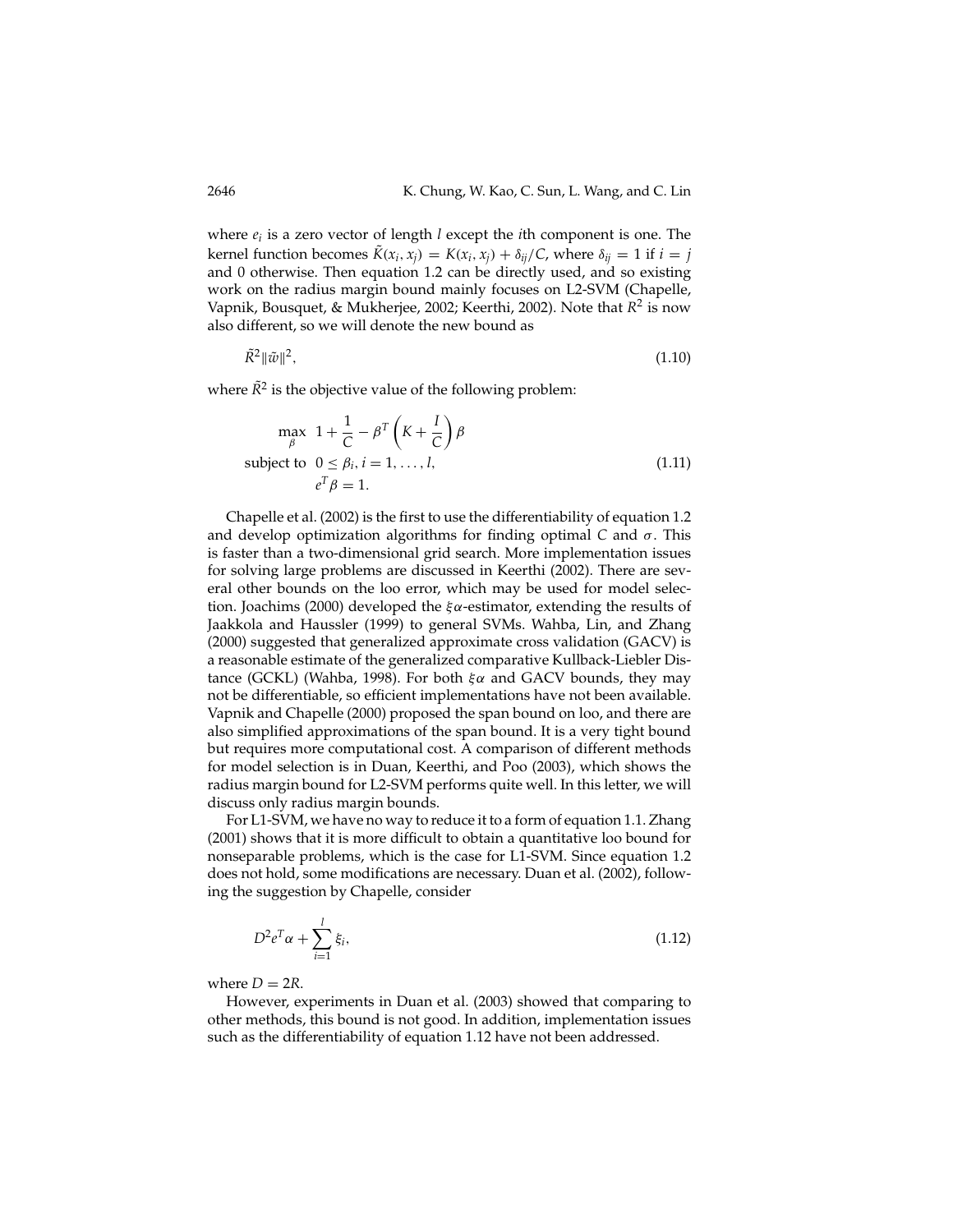In this letter, we investigate the following issues:

- Why do experiments in Duan et al. (2003) show that the radius margin bound for L2-SVM is better than that for L1-SVM? Our analysis in section 2 shows that compared to the bound for L1-SVM, the one for L2-SVM possesses some nice properties so that minima of the radius margin bound happen in the region where the generalization error is small. We show that finding a bound whose minima are in a good region may be more important than its tightness.
- Can we have better modified radius margin bounds for L1-SVM? Based on the discussion for L2-SVM, in section 3, we propose some modifications for L1-SVM that perform better than equation 1.12. However, these bounds, including equation 1.12, may not be differentiable, so gradient-based optimization methods are not applicable. We propose some further modifications for L1-SVM bounds that are differentiable.
- Should we use L1-SVM or L2-SVM after everything is considered? In section 4, we show that in terms of generalization as measured by testing accuracy, the proposed modification of the radius margin bound for L1-SVM is competitive with that for L2-SVM. As the number of support vectors as well as free support vectors affect computational time of gradient-based methods, we also conduct comparisons. Results indicate that L1-SVM requires fewer support vectors. However, we also show that an efficient implementation for L1-SVM is not as straightforward as that for L2-SVM. In section 5, we discuss many implementation issues that were not studied before.

## **2 Radius Margin Bound for L2-SVM**

In this section, we investigate why the radius margin (RM) bound performs well for L2-SVM. First, in Table 1 we list test accuracy given in Duan et al. (2003) by comparing equation 1.12, a modified RM bound for L1-SVM, and the RM bound for L2-SVM. For each problem, we fix  $C$  (or  $\sigma^2$ ) as they used and then search for the value of  $\sigma^2$  (or *C*) that minimizes the bound. The (*C*,  $\sigma^2$ ) is then used to train a model and predict the test data. Following them, we present  $\ln \sigma^2$  and  $\ln C$  using the natural log. We give the description of data sets in section 4.

Some immediate observations are as follows:

- No matter *C* or  $\sigma$  is fixed, the RM bound for L2-SVM is better.
- When *C* is fixed, except for problem tree, the modified RM bound for L1-SVM in equation 1.12 has minima at large  $\sigma$ . In other words, a good  $\sigma$  should be smaller.
- When  $\sigma$  is fixed, for each problem, the modified RM bound for L1-SVM in equation 1.12 has the minimum at a smaller value than the best *C*.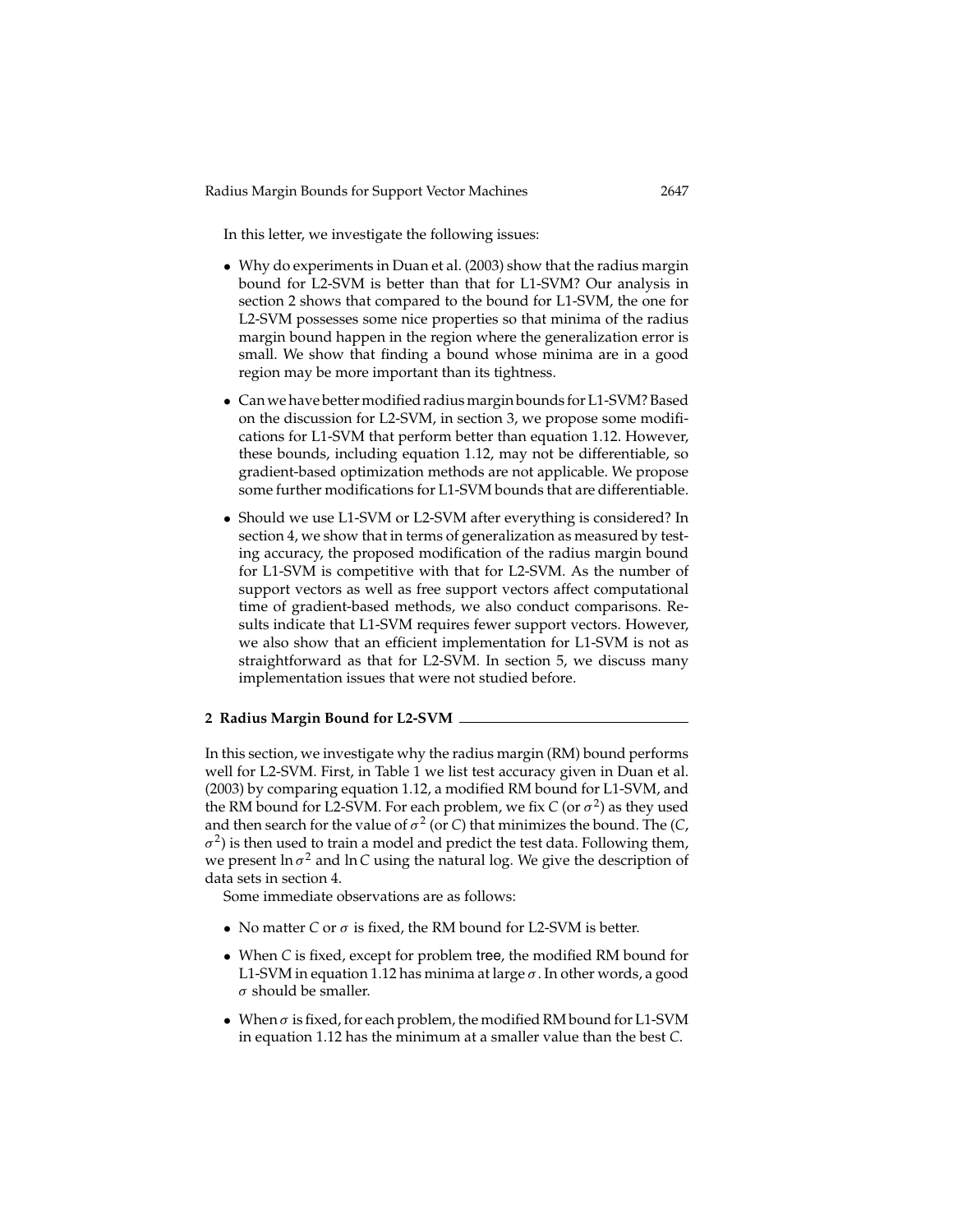| Data Set                        | banana         | image          | splice         | waveform       | tree            |
|---------------------------------|----------------|----------------|----------------|----------------|-----------------|
|                                 |                | C fixed        |                |                |                 |
| Value of ln C                   | 5.2            | 4.0            | 0.4            | 1.4            | 8.6             |
| L1 test error                   | 0.1043(0.6)    | 0.0188(1.0)    | 0.0947(3.4)    | 0.1022(3.2)    | 0.1086(3.8)     |
| $D^2(e^T\alpha) + \sum \xi_i$   | 0.5594(10.0)   | 0.2564(10.0)   | 0.1545(8.1)    | 0.1533(8.0)    | $0.1703(-2.5)$  |
| Value of ln C                   | $-0.9$         | 0.44           | 6.91           | $\Omega$       | 9.80            |
| L <sub>2</sub> test error       | $0.1118(-1.4)$ | 0.0238(0.5)    | 0.0947(3.3)    | 0.0989(2.7)    | 0.1049(4.6)     |
| $\tilde{R}^2$ $\ \tilde{w}\ ^2$ | $0.1141(-1.6)$ | $0.0297(-0.3)$ | 0.0998(3.1)    | 0.1030(2.1)    | $0.1703(-2.5)$  |
|                                 |                | $\sigma$ fixed |                |                |                 |
| Value of $\ln \sigma^2$         | 0.6            | 1.0            | 3.4            | 3.2            | 3.8             |
| L1 test error                   | 0.1043(5.2)    | 0.0188(3.9)    | 0.0947(0.4)    | 0.1022(1.4)    | 0.1086(8.6)     |
| $D^2(e^T\alpha) + \sum \xi_i$   | $0.3843(-2.9)$ | $0.1287(-2.9)$ | $0.1945(-2.4)$ | $0.1409(-2.5)$ | $0.2609(-10.0)$ |
| Value of $\ln \sigma^2$         | $-1.39$        | $-0.29$        | 3.07           | 2.80           | 4.60            |
| L <sub>2</sub> test error       | $0.1120(-0.0)$ | 0.0218(2.4)    | 0.1007(2.1)    | $0.0991(-0.0)$ | 0.1049(9.7)     |
| $\tilde{R}^2$ $\ \tilde{w}\ ^2$ | $0.1124(-0.9)$ | 0.0297(0.4)    | 0.1016(10.0)   | $0.1007(-0.6)$ | $0.1413(-1.4)$  |

Table 1: Error Rates with Respect to the Test Set Obtained Using L1- and L2-SVM RM Bounds at Their Minimal Points.

Notes: For the case of *C* fixed, the value given in parentheses is the value of  $\ln \sigma^2$  where the bound attained the minimum. For the case of  $\sigma$  fixed, the value given in the parentheses is the value of ln C where the bound attained the minimum.

Therefore, equation 1.12 suffers from the problem that the obtained *C* is too small and  $\sigma$  is too large. While it may not be easy to explain these phenomena directly, here, we have an alternative way of thinking: the RM bound for L2-SVM may have inherently avoided that the minimum happens at too small  $C$  or too large  $\sigma$ . In the following, we derive two other bounds for L2-SVM and through the comparison we show that the RM bound for L2-SVM really possesses such mechanisms.

The RM bound for L2-SVM is derived using inequality 2.1 on the hardmargin SVM (see, for example, lemma 3 of Vapnik & Chapelle, 2000). If in the loo procedure a support vector  $x_p$  corresponding to a nonzero dual variable  $\alpha_p > 0$  is recognized incorrectly, then

$$
\frac{1}{2 \max_{i \neq j} \|\tilde{z}_i - \tilde{z}_j\|^2} \le \frac{\alpha_p^2}{2} \min_{\tilde{z} \in \Lambda_p^*} \|\tilde{z}_p - \tilde{z}\|^2,
$$
\n(2.1)

where

$$
\tilde{z}_i \equiv [\phi(x_i)^T, e_i^T/\sqrt{C}]^T. \tag{2.2}
$$

Equation 2.2 changes L2-SVM to a hard-margin SVM formulation and  $\Lambda_p^*$ is a subset of the convex hull by  $\{\tilde{z}_1,\ldots,\tilde{z}_l\}\setminus\{\tilde{z}_p\}$ . Notice that in Vapnik and Chapelle (2000), the left-hand side of equation 2.1 is bounded below by  $1/(2D<sup>2</sup>)$ . Checking the derivation, we realize that the proof of lemma 3 in Vapnik and Chapelle (2000) remains valid when substituting  $1/(2\tilde{D}^2)$  with a larger number  $1/(2 \max_{i \neq j} ||\tilde{z}_i - \tilde{z}_j||^2)$ , and the inequality still holds.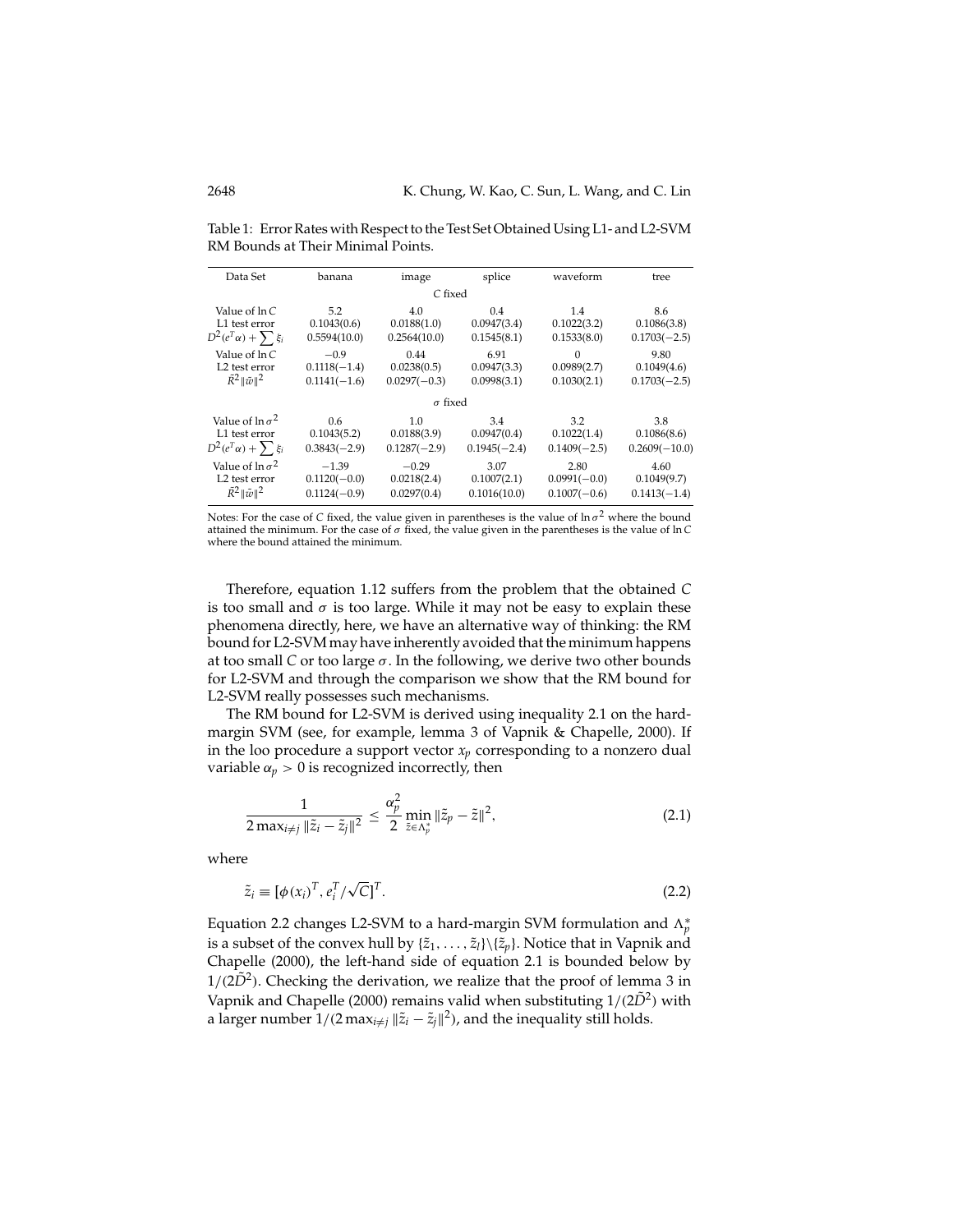By the definition of  $\Lambda_p^*$ ,

$$
\min_{\tilde{z}\in\Lambda_p^*} \|\tilde{z}_p - \tilde{z}\|^2 \le \max_{i\neq j} \|\tilde{z}_i - \tilde{z}_j\|^2. \tag{2.3}
$$

Since  $\tilde{D}$  is the diameter of the smallest sphere containing all  $\tilde{z}_1, \ldots, \tilde{z}_l$ ,

$$
\max_{i \neq j} \|\tilde{z}_i - \tilde{z}_j\|^2 \le \tilde{D}^2 = 4\tilde{R}^2. \tag{2.4}
$$

Therefore, if *xp* is recognized incorrectly, equations 2.1, 2.3, and 2.4 imply  $\alpha_p^2\tilde{D}^4\geq 1.$  Then  $\alpha_p\tilde{D}^2\geq 1$ , so with  $\sum_p\alpha_p=\|\tilde{w}\|^2$ , we have

$$
loo \leq \sum_{p=1}^l \alpha_p \tilde{D}^2 = 4 \|\tilde{w}\|^2 \tilde{R}^2.
$$

Instead of using equation 2.4, from equation 2.2, we consider

$$
\|\tilde{z}_i - \tilde{z}_j\|^2 = \frac{2}{C} + \|\phi(x_i) - \phi(x_j)\|^2
$$

where  $i \neq j$ . With

$$
\|\phi(x_i) - \phi(x_j)\|^2 \le D^2 = 4R^2,
$$

where  $R^2$  is the objective value of equation 1.3, we obtain a different bound:

$$
loo \le \left(4R^2 + \frac{2}{C}\right) ||\tilde{w}||^2. \tag{2.5}
$$

Some immediate comparisons between the two bounds are as follows. When  $\sigma^2$  is fixed, we can easily prove that

$$
\lim_{C \to \infty} \tilde{R}^2 = \lim_{C \to \infty} R^2 = \lim_{C \to \infty} \left( R^2 + \frac{0.5}{C} \right). \tag{2.6}
$$

Furthermore, we have the following:

**Theorem 1.** *With fixed*  $\sigma^2$ *,* 

$$
\left(R^2 + \frac{0.5}{C}\right) \|\tilde{w}\|^2 \le \tilde{R}^2 \|\tilde{w}\|^2,
$$

and  $\tilde{R}^2/(R^2+\frac{0.5}{C})$  *is a monotonically decreasing function of C.* 

Thus, equation 2.5 is a tighter bound. The proof is in appendix A.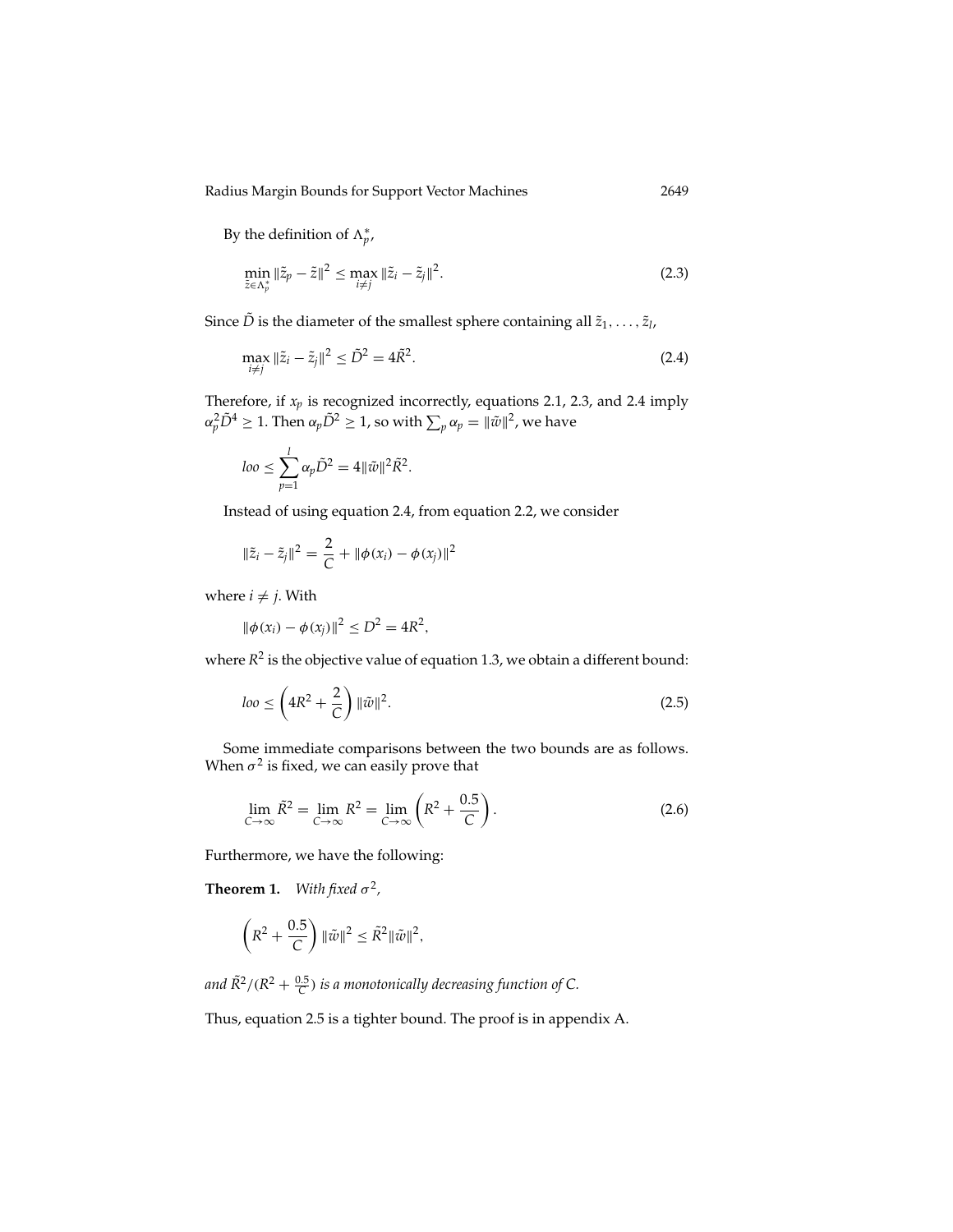When *C* is small, a large  $1/C$  causes  $\bar{R}^2$  to be dominated by the term  $1/C - \beta^T \beta / C$  in the objective function of equation 1.11. If we consider  $\beta_i =$  $1/l$ ,  $i = 1, \ldots, l$ , a feasible solution of equation 1.11, then with  $1 - \beta^T K \beta \geq 0$ ,

$$
1 + \frac{1}{C} \ge \tilde{R}^2 \ge 1 + \frac{1}{C} - \beta^T \left( K + \frac{I}{C} \right) \beta \ge \frac{1}{C} \left( 1 - \frac{1}{l} \right). \tag{2.7}
$$

Thus, if  $l \gg 1$  and C is small,

$$
\tilde{R}^2 \approx \frac{1}{C}
$$

but

$$
\left(R^2 + \frac{0.5}{C}\right) \approx \frac{0.5}{C}.\tag{2.8}
$$

Therefore, when *C* is small, equation 1.10 overestimates the loo error. Interestingly this becomes a good property due to the following reason. As we can see in equation 2.1, the RM bound seriously overestimates the loo if  $\alpha_p$ is large. This happens only when *C* is not small. It is very easy to see this for L1-SVM due to the constraint  $\alpha_i \leq C$ . For L2-SVM, when *C* is small, we can show that  $\alpha_i \rightarrow \frac{l_2}{l_1}C$  if  $y_i = 1$  and  $\alpha_i \rightarrow \frac{l_1}{l_2}C$  if  $y_i = -1$ , where  $l_1$  and  $l_2$  are numbers of data with  $y_i = 1$  and  $-1$ , respectively. The derivation is similar to equation 2.7. Thus, large α happens only when *C* is large. Therefore, the overestimation of loo at large *C* pushes the minimum to be at a smaller value of *C*. Therefore, we can see that  $\tilde{R}^2$  puts the penalty at small *C* so the minimum of the RM bound may be pushed back to the correct position. In Table 2, we will see that when  $\sigma$  is fixed,  $(R^2 + \frac{0.5}{C}) ||\tilde{w}||^2$  always returns a smaller *C* than  $\tilde{R}^2 ||\tilde{w}||^2$ .

Next, we present another bound for L2-SVM. If the problem is separable (i.e., hard-margin SVM) and the set of support vectors remains the same during the leave-one-out procedure, theorem 3 of Vapnik and Chapelle (2000) shows

$$
y_p(f^0(x_p) - f^p(x_p)) = \alpha_p^0 S_p^2,
$$
\n(2.9)

where  $x_p$  is any support vector,  $\alpha_p^0$  is the *p*th element of the dual solution  $\alpha^{0}$  by training the whole set,  $f^{0}$  and  $f^{p}$  are the decision functions trained, respectively, on the whole set and after the point  $x_n$  has been removed, and

$$
S_p^2 \equiv \min \left\{ \left( \sum_{i=1}^l \lambda_i \phi(x_i) \right)^2 \middle| \lambda_p = -1, \sum_{i=1}^l \lambda_i = 0, \alpha_i^0 + y_i y_p \alpha_p^0 \lambda_i \ge 0 \right\}.
$$

Note that the assumption that support vectors do not change might not always be true so we must be cautious that things derived from equation 2.9 might not be real bounds of loo.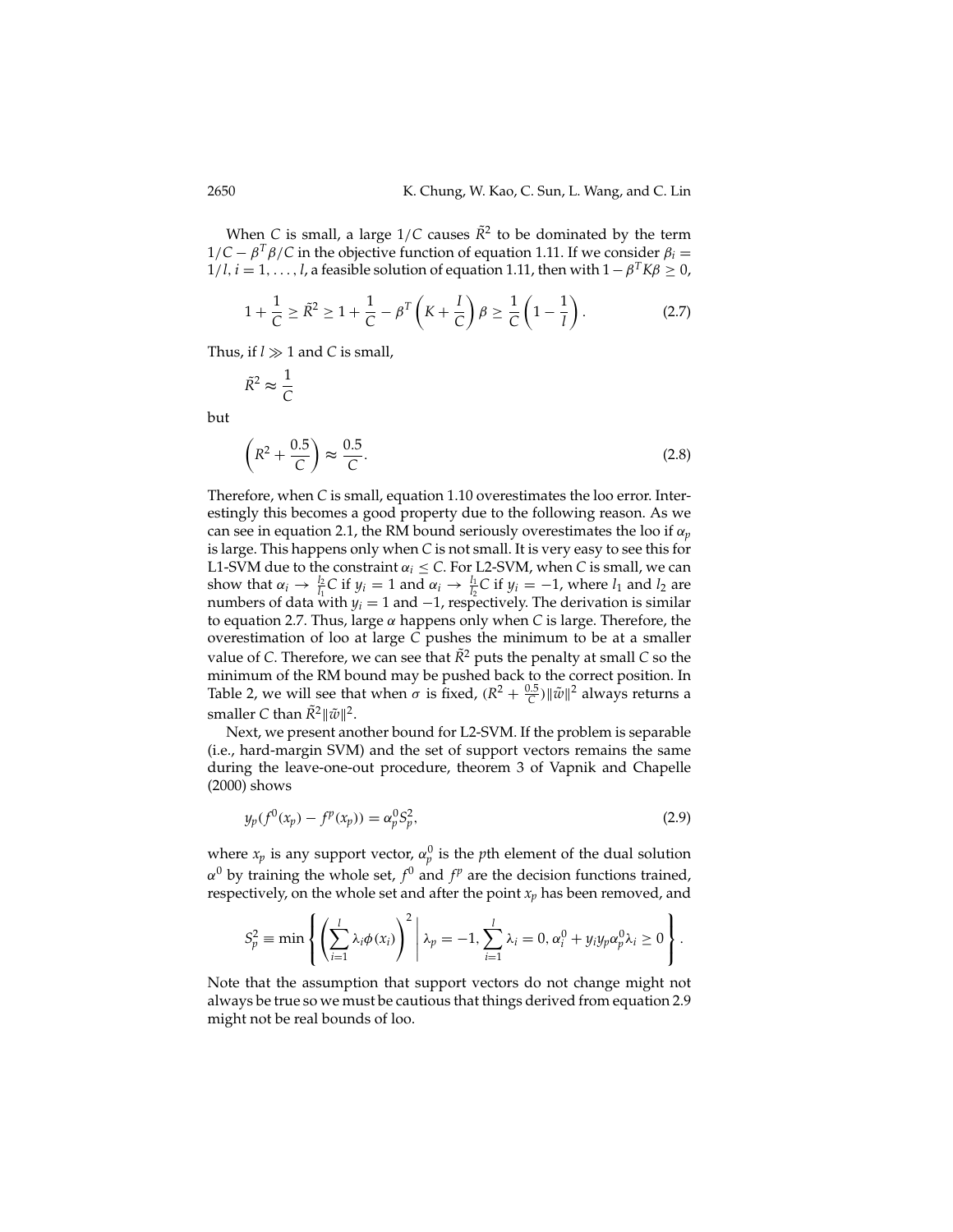Table 2: Error Rates with Respect to the Test Set Obtained Using Three L2-SVM RM Bounds.

| Data Set                                                                                                                                           | banana                                                                          | image                                                                     | splice                                                                   | waveform                                                                     | tree                                                                      |
|----------------------------------------------------------------------------------------------------------------------------------------------------|---------------------------------------------------------------------------------|---------------------------------------------------------------------------|--------------------------------------------------------------------------|------------------------------------------------------------------------------|---------------------------------------------------------------------------|
|                                                                                                                                                    |                                                                                 | C fixed                                                                   |                                                                          |                                                                              |                                                                           |
| Value of ln C<br>L <sub>2</sub> test error                                                                                                         | $-0.9$<br>$0.1118(-1.4)$                                                        | 0.44<br>0.0238(0.5)                                                       | 6.91<br>0.0947(3.3)                                                      | $\Omega$<br>0.0989(2.7)                                                      | 9.80<br>0.1049(4.6)                                                       |
| $\tilde{R}^2$ $\ \tilde{w}\ ^2$                                                                                                                    | $0.1141(-1.6)$                                                                  | $0.0297(-0.3)$                                                            | 0.0998(3.1)                                                              | 0.1030(2.1)                                                                  | $0.1703(-2.5)$                                                            |
| $(R^2 + 0.5/C)   \tilde{w}  ^2$                                                                                                                    | $0.1141(-1.6)$                                                                  | $0.0297(-0.3)$                                                            | 0.0998(3.1)                                                              | 0.1267(5.6)                                                                  | $0.1703(-2.5)$                                                            |
| $(R^2 + 0.25/C)   \tilde{w}  ^2$                                                                                                                   | $0.1141(-1.6)$                                                                  | 0.2723(9.5)                                                               | 0.0998(3.1)                                                              | 0.1354(6.5)                                                                  | $0.1703(-2.5)$                                                            |
|                                                                                                                                                    |                                                                                 | $\sigma$ fixed                                                            |                                                                          |                                                                              |                                                                           |
| Value of $\ln \sigma^2$<br>L2 test error<br>$\tilde{R}^2$ $\ \tilde{w}\ ^2$<br>$(R^2 + 0.5/C)   \tilde{w}  ^2$<br>$(R^2 + 0.25/C)   \tilde{w}  ^2$ | $-1.39$<br>$0.1120(-0.0)$<br>$0.1124(-0.9)$<br>$0.1145(-1.5)$<br>$0.1178(-2.1)$ | $-0.29$<br>0.0218(2.4)<br>0.0297(0.4)<br>$0.0366(-0.7)$<br>$0.0564(-1.8)$ | 3.07<br>0.1007(2.1)<br>0.1016(10.0)<br>$0.1251(-1.4)$<br>$0.4800(-10.0)$ | 2.80<br>$0.0991(-0.0)$<br>$0.1007(-0.6)$<br>$0.1048(-1.4)$<br>$0.1124(-2.2)$ | 4.60<br>0.1049(9.7)<br>$0.1413(-1.4)$<br>$0.1763(-2.3)$<br>$0.2609(-3.1)$ |

Notes: For the case of *C* fixed, the value given in parentheses is the value of ln σ<sup>2</sup> where the bound attained the minimum. For the case of σ fixed, the value given in the parentheses is the value of ln *C* where the bound attained the minimum.

For L2-SVM, by equation 1.9, it can be reduced to the hard-margin form. Equation 2.9 becomes

$$
y_p(\tilde{f}^0(\tilde{z}_p)-\tilde{f}^p(\tilde{z}_p))=\alpha_p^0\tilde{S}_p^2,
$$

where  $\tilde{z}_p$  is defined in equation 2.2. We then have the following lemma:

**Lemma 1.** *If the set of support vectors remains the same during the leave-one-out procedure, we have*

$$
\tilde{S}_p^2 \le D^2 + \frac{1}{C} + \begin{cases} \frac{1}{(l_{sv1}-1)C} & \text{if } y_p = 1, \\ \frac{1}{(l_{sv2}-1)C} & \text{if } y_p = -1, \end{cases}
$$

*where*  $l_{sv1}$  *and*  $l_{sv2}$  *are the number of support vectors with*  $y_i = 1$  *and*  $-1$ *, respectively.*

The proof is in appendix B. When there is an loo error,  $y_p \tilde{f}^p(\tilde{z}_p) \leq 0$  and  $y_p \tilde{f}^0(\tilde{z}_p) = 1$ . Thus, if  $y_p = 1$  and  $\alpha_p^0 < C$ ,

$$
1 \leq y_p(\tilde{f}^0(\tilde{z}_p) - \tilde{f}^p(\tilde{z}_p))
$$
  
\n
$$
= \alpha_p^0 \tilde{S}_p^2
$$
  
\n
$$
\leq \alpha_p^0 \left( D^2 + \frac{1}{C} + \frac{1}{(l_{sv1} - 1)C} \right).
$$
\n(2.10)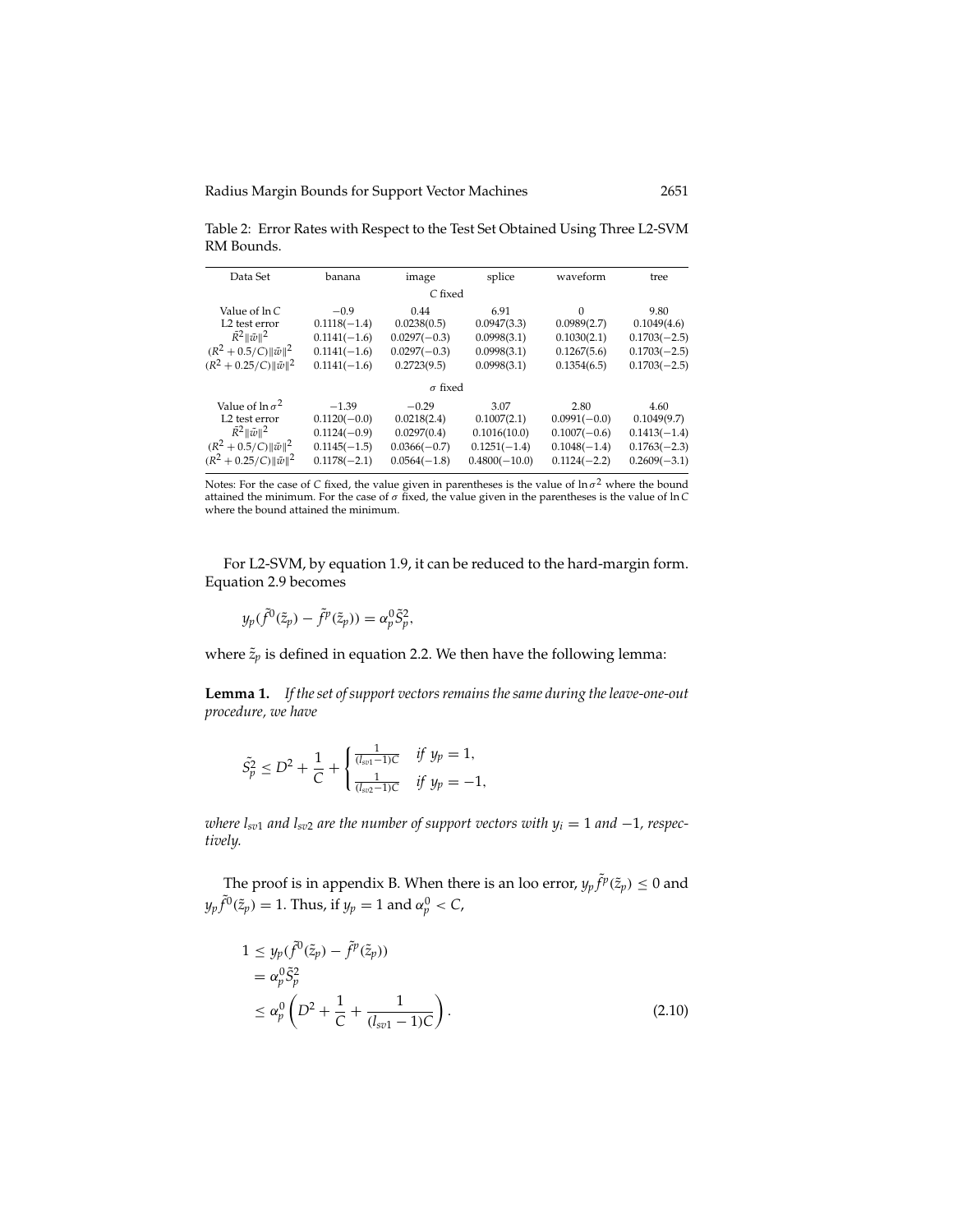Similarly, if  $y_p = -1$  and  $\alpha_p^0 < C$ , then

$$
1 \le \alpha_p^0 \left( D^2 + \frac{1}{C} + \frac{1}{(l_{sv2} - 1)C} \right). \tag{2.11}
$$

It is trivial that

$$
1 \le \alpha_p^0 \left( D^2 + \frac{1}{C} \right) \tag{2.12}
$$

if  $\alpha_p^0 \ge C$ .

Therefore, from equation 2.10 to 2.12, we have

$$
loo \leq \sum_{p=1}^{l} \alpha_p \left( D^2 + \frac{1}{C} \right) + \sum_{y_p=1, \alpha_p^0 < C} \frac{\alpha_p^0}{(l_{sv1} - 1)C} + \sum_{y_p=-1, \alpha_p^0 < C} \frac{\alpha_p^0}{(l_{sv2} - 1)C}
$$
\n
$$
\leq \sum_{p=1}^{l} \alpha_p^0 \left( D^2 + \frac{1}{C} \right) + \frac{l_{sv1}}{l_{sv1} - 1} + \frac{l_{sv2}}{l_{sv2} - 1}.
$$

Since  $l_{sv1}/(l_{sv1} - 1)$  and  $l_{sv2}/(l_{sv2} - 1)$  are constants,  $e^T\alpha(D^2 + 1/C)$  can be considered as a bound of loo for L2-SVM. With  $\|\tilde{w}\|^2 = e^T\alpha$  for L2-SVM, a new bound is

$$
\left(R^2 + \frac{0.25}{C}\right) \|\tilde{w}\|^2. \tag{2.13}
$$

Note that using  $\alpha = C\xi$  for L2-SVM, this bound can be rewritten as

$$
D^2 e^T \alpha + \sum_{i=1}^l \xi_i,\tag{2.14}
$$

the same form as equation 1.12 for L1-SVM.

Interestingly, it is an even tighter bound than equation 2.5 as  $R^2 + \frac{0.25}{C}$ is smaller than  $R^2 + \frac{0.5}{C}$ . In Table 2 we present results using the two new bounds for L2-SVM. It can be clearly seen that both new bounds perform more poorly than the original RM bound, and equation 2.13 is particularly bad. Following are some further observations:

• When *C* is fixed, the accuracy of using equation 2.5 for waveform is not good because it obtains too large a  $σ$ . For equation 2.13, it returns an even larger  $\sigma$ , so the error rate increases further. Especially for the problem image, a very large  $\ln \sigma^2 = 9.5$  is obtained.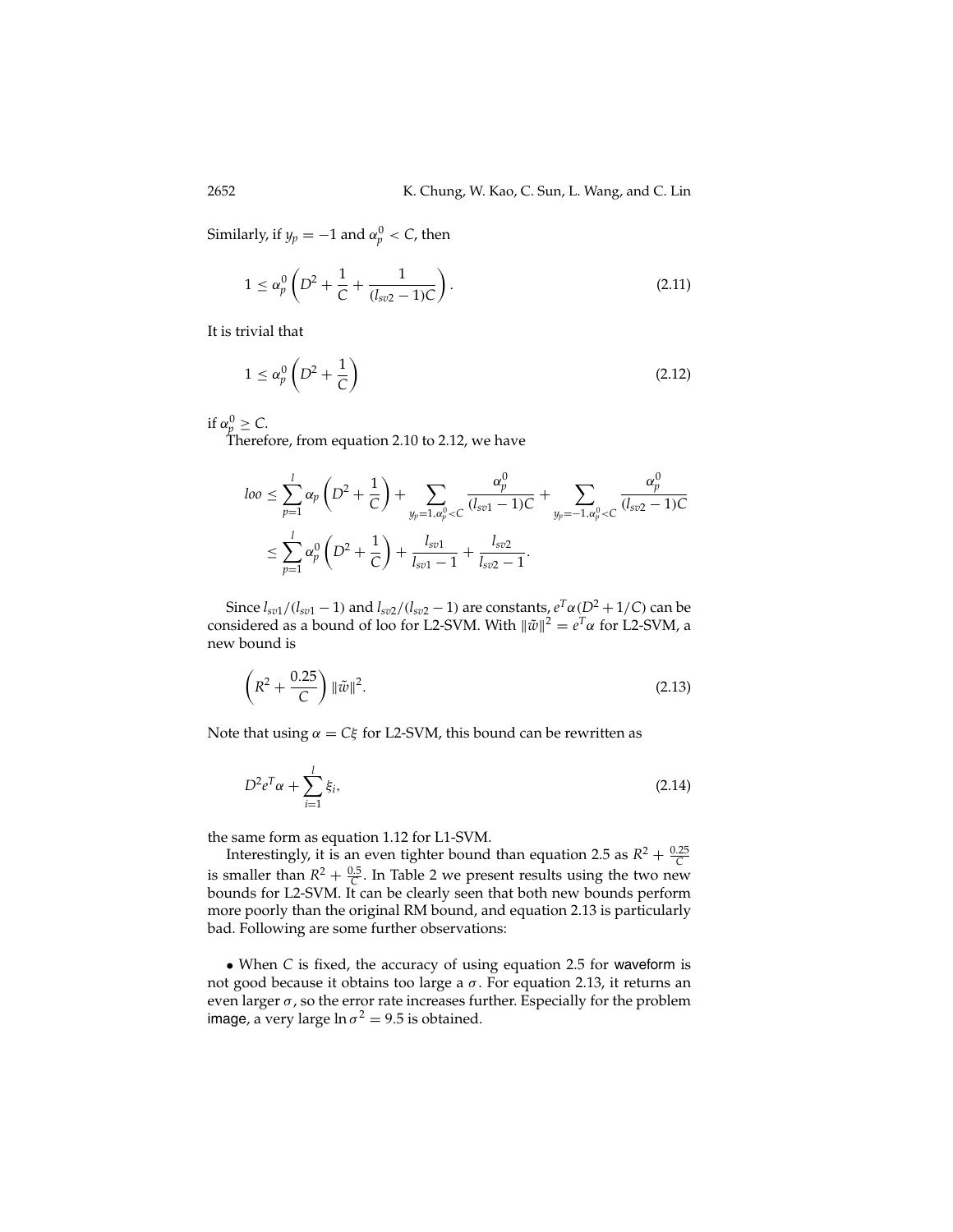If we check the limiting behavior of these three bounds, when  $\sigma \to \infty$ ,

$$
\tilde{R}^2 \|\tilde{w}\|^2 \approx \frac{4l_1 l_2}{l},\tag{2.15}
$$

$$
\left(R^2 + \frac{0.5}{C}\right) \|\tilde{w}\|^2 \approx \frac{2l_1 l_2}{l},\tag{2.16}
$$

$$
\left(R^2 + \frac{0.25}{C}\right) \|\tilde{w}\|^2 \approx \frac{l_1 l_2}{l},\tag{2.17}
$$

where  $l_1$  and  $l_2$  are the number of data with  $y_i = 1$  and  $-1$ , respectively. We leave the details of equations 2.15 through 2.17 to appendix C.

Therefore, we suspect that smaller values when  $\sigma \to \infty$  cause the bound 2.13 to have minima at large  $\sigma$ . To confirm this, in Figure 1, we present the value of equation 2.13, using the problem image.

Clearly there are two local minima where the left one is better but is not chosen. This seems to suggest that as equation 1.10 has larger values when  $\sigma \to \infty$ , it can avoid that the global minimum happens at a wrong place.

• When  $\sigma^2$  is fixed, the situation is also similar, as is shown in Figure 1. The tighter the bound is, the worse the test accuracy is as the optimal *C* becomes too small. If  $R^2 > 1/2$ , we can further prove that changing the bound from  $\tilde{R}^2$  to  $R^2 + \frac{0.5}{C}$  and then  $R^2 + \frac{0.25}{C}$ , the optimal *C* can only be smaller. In the proof of theorem 1, we show that  $R^2 \ge 1/2$  and then  $\tilde{R}^2/(R^2 + \frac{0.5}{C})$  is a decreasing function of *C*. If we further assume  $R^2 > 1/2$ , both  $\tilde{R}^2 / (R^2 + \frac{0.5}{C})$ and  $(R^2 + \frac{0.5}{C})/(R^2 + \frac{0.25}{C})$  are strictly decreasing functions of *C* so this result on the position of optimal *C* follows from the following theorem (the proof is in appendix E):

**Theorem 2.** *If*  $f_1$ ,  $f_2$ ,  $g > 0$  are positive functions on  $(0, \infty)$  and  $f_1/f_2$  is strictly *decreasing, then any f*2*g's global optimum is greater than or equals that of f*1*g.*

Therefore, as we have mentioned earlier, there is a benign overestimation for  $\overline{R}$  when  $C$  is small. In summary, the experiments in this section tell us that:

- Finding a bound whose minima are in a good region may be more important than its tightness.
- A good bound should avoid minima that happen at the boundary (i.e., too small or too large *C* and  $\sigma^2$ ).

## **3 Some Heuristic Bounds for L1-SVM**

Based on the experience in the previous section, we search for better radius margin bounds for L1-SVM that can replace the  $D^2e^T\alpha + \sum_{i=1}^l \xi_i$  used in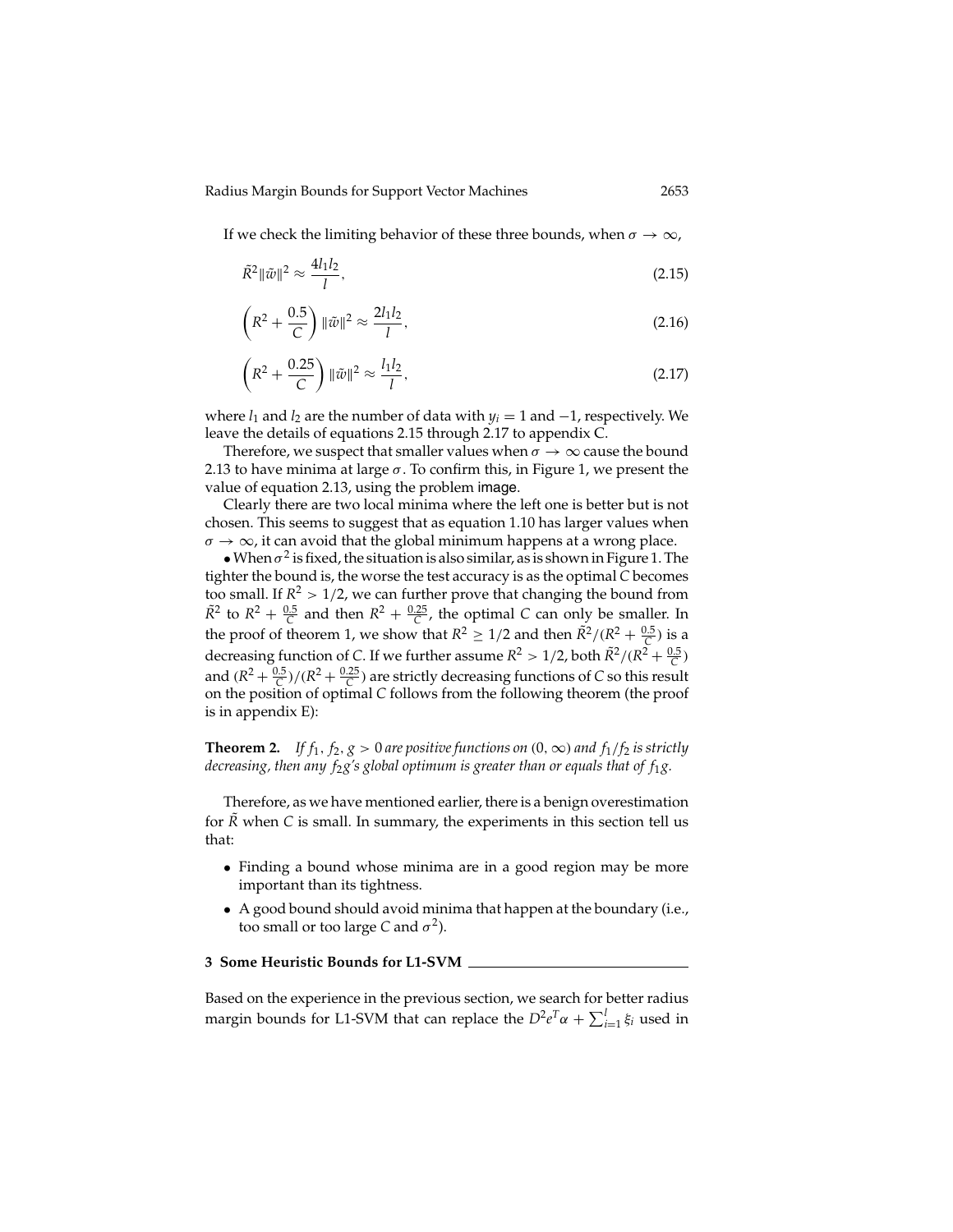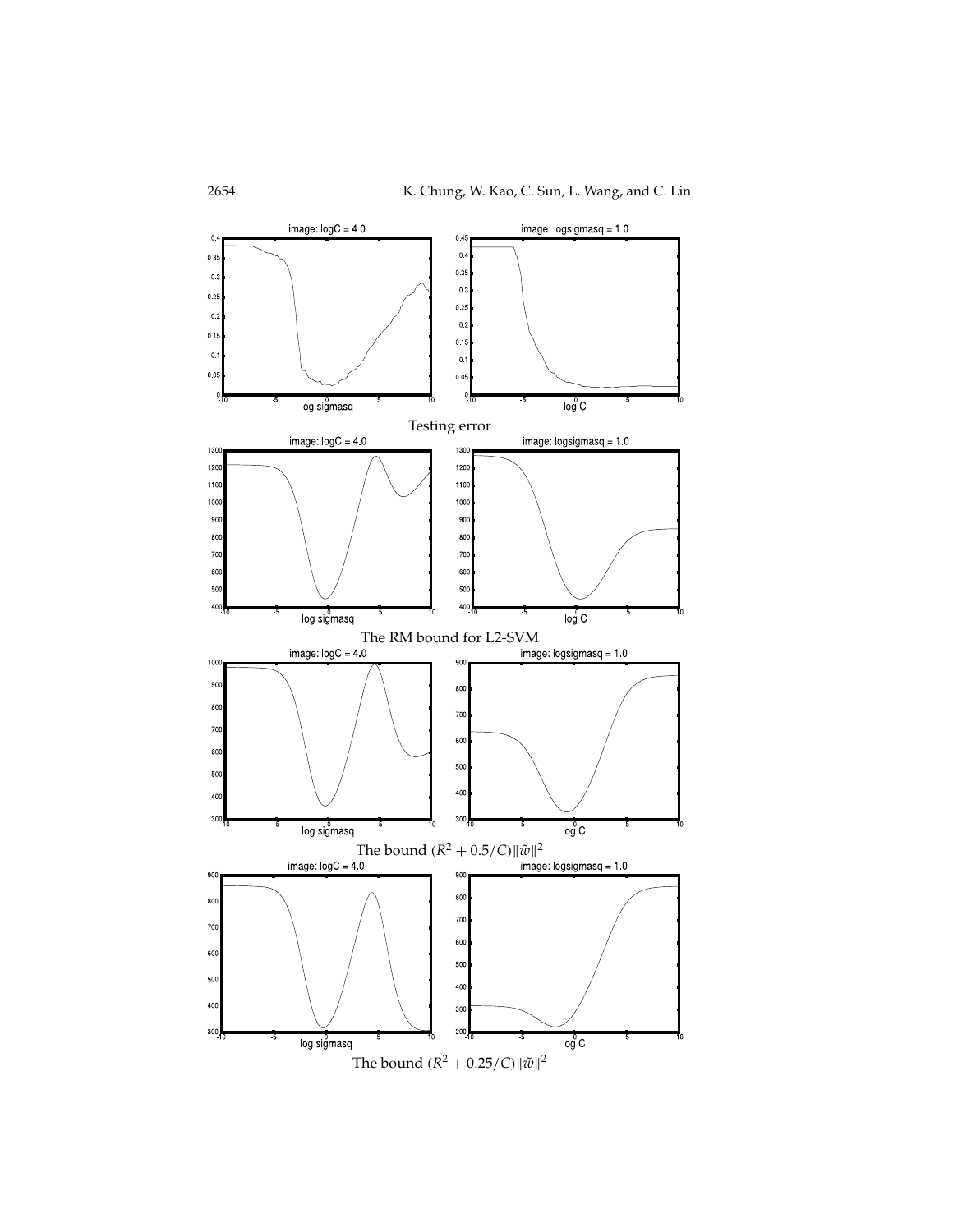Duan et al. (2003). Our strategy is to consider that equation 2.13 for L2- SVM is the counterpart of  $D^2e^T\alpha + \sum_{i=1}^l \xi_i$  for L1-SVM, as the explanation in equation 2.14 shows they have the same form. Then, by investigating the difference between equations 1.10 and 2.13, we seek the counterpart of equation 1.10 for L1-SVM.

If we consider

$$
\tilde{R}^2 \approx R^2 + \frac{1}{C},
$$

 $\tilde{R}^2 ||\tilde{w}||^2$  is similar to

$$
\left(R^2 + \frac{1}{C}\right) \|\tilde{w}\|^2 = R^2 e^T \alpha + \sum_{i=1}^l \xi_i
$$

as  $\|\tilde{w}\|^2 = e^T \alpha$  and  $\alpha = C \xi$  for L2-SVM. Thus, for L1-SVM,

$$
R^2 e^T \alpha + \sum_{i=1}^l \xi_i \tag{3.1}
$$

may be a good bound. Now, using equation 1.7,

$$
C\sum_{i=1}^{l} \xi_i = e^T \alpha - ||w||^2 \le e^T \alpha,
$$

so another possibility is

$$
\left(R^2 + \frac{1}{C}\right)e^{T}\alpha = \left(R^2 + \frac{1}{C}\right)\left(\|w\|^2 + C\sum_{i=1}^{l}\xi_i\right). \tag{3.2}
$$

Later, we will conduct experiments on these two new bounds. Another issue about these bounds is their differentiability. We would like them to be differentiable so gradient-based methods can be used to find a local minimum. Unfortunately, as we show in appendix F, the two new bounds for L1-SVM may not be differentiable.

Figure 1: *Facing page*. image data set. The figures on the left-hand side show the values of the bounds with respect to  $\ln \sigma^2$  with fixed  $\ln C$ . The figures on the right-hand side show the values of the bounds with respect to ln*C* with fixed ln  $\sigma^2$ . For the case of ln  $\sigma^2$  fixed, we can see that the local minimum of larger *C* becomes dominant as the bound becomes tighter. For the case of ln*C* fixed, the tighter the bound is, the smaller the optimal *C* is.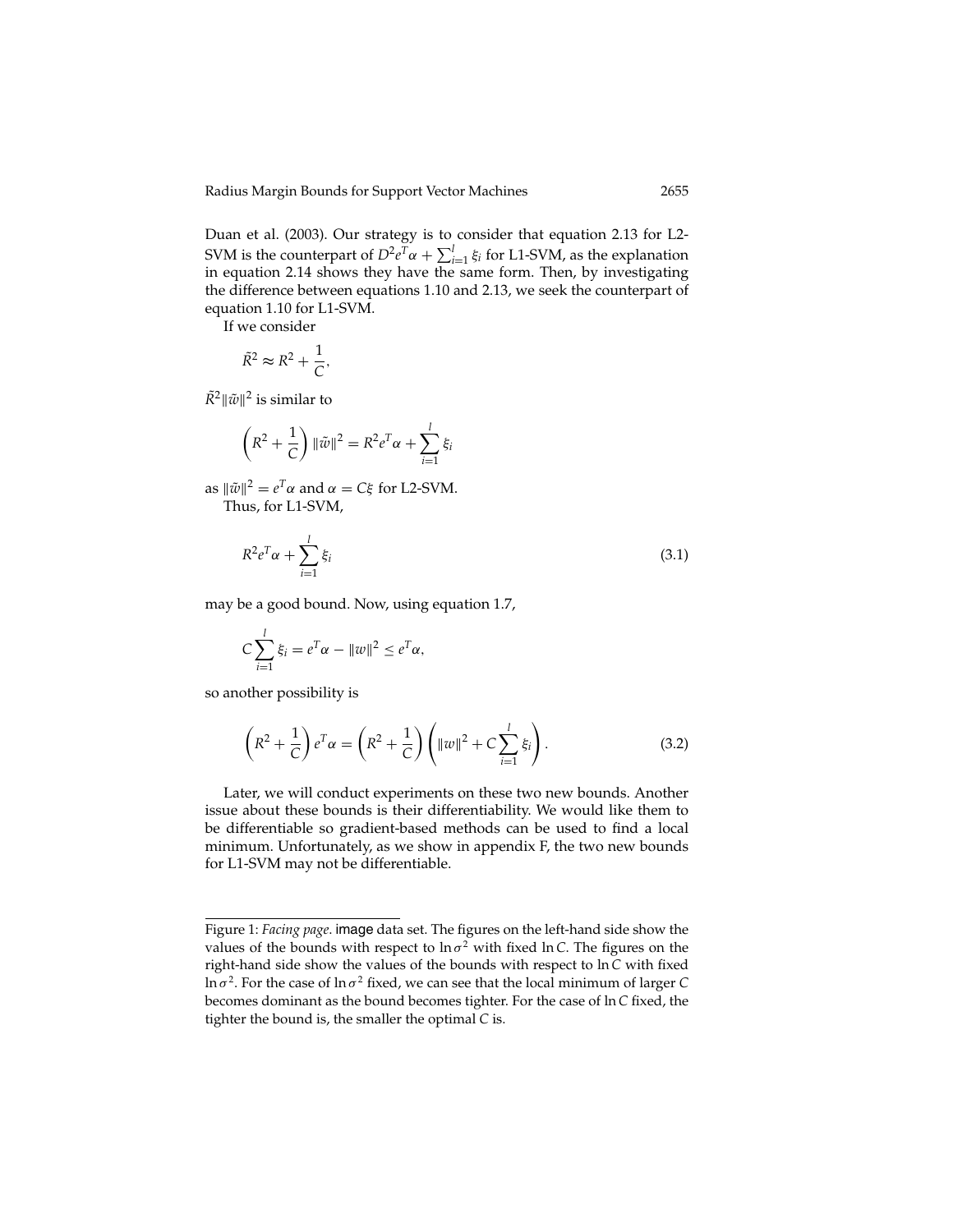Therefore, if we require differentiability at any *C* and  $\sigma^2$ , the above two new bounds for L1-SVM are not applicable. Thus, we propose a further modification of equation 3.2,

$$
\left(R^2 + \frac{\Delta}{C}\right) \left(\|w\|^2 + 2C\sum_{i=1}^l \xi_i\right),\tag{3.3}
$$

where  $\Delta$  is a positive constant close to one. As we have discussed,  $\Delta/C$  can be thought of as a penalty term for small *C*. If we take  $\Delta = 1$ , the main change from equation 3.2 is to replace  $e^T\alpha$  by a differentiable term.

This modified bound is still an loo bound. Moreover, it does not need the assumption that support vectors do not change. From lemma 3 of Vapnik and Chapelle (2000) and  $S_p \le D$ , we have

$$
1 \le \alpha_p^0 S_p \max\left(D, \frac{1}{\sqrt{C}}\right)
$$
  

$$
\le \alpha_p^0 \max\left(D, \frac{1}{\sqrt{C}}\right)^2
$$
  

$$
\le \alpha_p^0 \left(D^2 + \frac{1}{C}\right),
$$

where  $\alpha_p^0$  is the *p*th element of the dual solution  $\alpha^0$  by training the whole set. Therefore,

$$
log \leq \sum_{p=1}^{l} \alpha_p^0 \left( D^2 + \frac{1}{C} \right)
$$
  
=  $\left( ||w||^2 + C \sum_{i=1}^{l} \xi_i \right) \left( D^2 + \frac{1}{C} \right)$   
 $\leq \left( ||w||^2 + 2C \sum_{i=1}^{l} \xi_i \right) \left( D^2 + \frac{4\Delta}{C} \right)$ 

when  $\Delta \geq 1/4$ .

Table 3 presents a comparison of different bounds for L1-SVM: equation 1.12; two improvements, equations 3.1 and 3.2; and the differentiable bound, equation 3.3, with  $\Delta = 1$  and  $\Delta = 0.5$ . It can be clearly seen that bounds proposed in this section are better than equation 1.12. Besides the differentiability, the derivative of equation 3.3 can be easily computed. Details are in section 5.1.

## **4 Overall Performance of Bounds for L1-SVM and L2-SVM**

In previous sections, we have discussed some bounds for L1- and L2-SVMs. However, our experiments were based on fixing one parameter and testing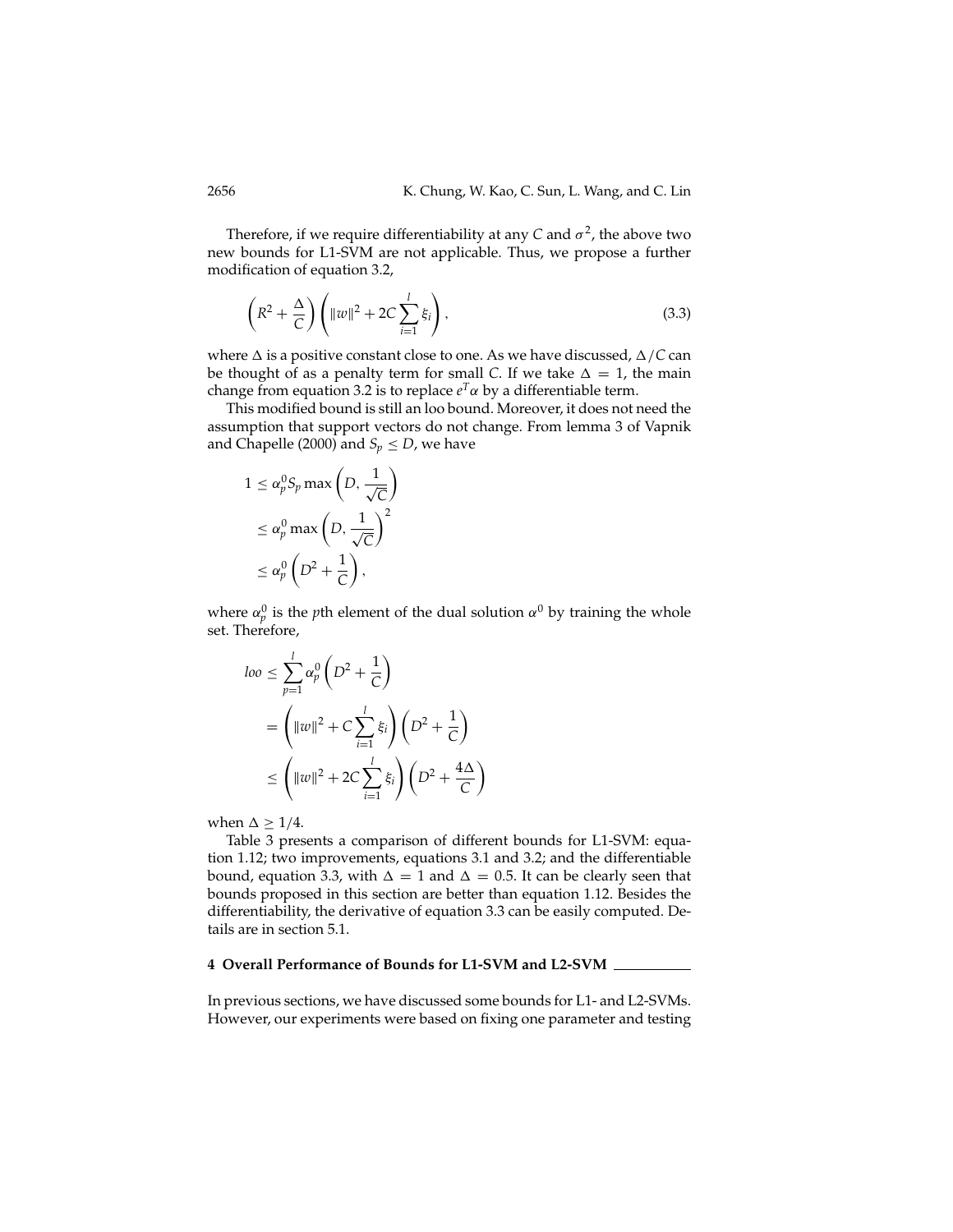| Data Set                                                                                                                   | banana          | image          | splice         | wavetorm       | tree            |  |
|----------------------------------------------------------------------------------------------------------------------------|-----------------|----------------|----------------|----------------|-----------------|--|
|                                                                                                                            |                 | $C$ fixed      |                |                |                 |  |
| Value of ln C                                                                                                              | 5.2             | 4.0            |                |                | 8.6             |  |
| L1 test error                                                                                                              | 0.1043(0.6)     | 0.0188(1.0)    | 0.0947(3.4)    | 0.1022(3.2)    | 0.1086(3.8)     |  |
| $D^2(e^T\alpha) + \sum \xi_i$                                                                                              | 0.5594(10.0)    | 0.2564(10.0)   | 0.1545(8.1)    | 0.1533(8.0)    | $0.1703(-2.5)$  |  |
| $\label{eq:R2} R^2(e^T\alpha) + \sum_i \xi_i$ $\label{eq:R2} (R^2+1/C)e^T\alpha$                                           | $0.3520(-6.6)$  | $0.0376(-1.2)$ | 0.0975(3.2)    | .1354(6.8)     | $.1703(-2.5)$   |  |
|                                                                                                                            | $0.3520(-6.6)$  | $0.0376(-1.2)$ | 0.1421(6.1)    | 0.1143(1.4)    | $1703(-2.5)$    |  |
| $(R^2 + 1/C)(w^2 + 2C \sum \xi_i)$                                                                                         | $0.3520(-6.6)$  | $.0376(-1.2)$  | 0.0998(3.1)    | 0.1143(1.4)    | $.1703(-2.5)$   |  |
| $(R^2 + 0.5/C)(w^2 + 2C \sum \xi_i)$                                                                                       | $0.3520(-6.6)$  | $0.0376(-1.2)$ | 0.0998(3.1)    | 0.1143(1.4)    | $0.1703(-2.5)$  |  |
|                                                                                                                            |                 | $\sigma$ fixed |                |                |                 |  |
| Value of $\ln \sigma^2$                                                                                                    | 0.6             | $\frac{1}{1}$  | 3.4            |                | 3.8             |  |
| L1 test error                                                                                                              | 0.1043(5.2)     | 0.0188(3.9)    | 0.0947(0.4)    | 0.1022(1.4)    | 0.1086(8.6)     |  |
| $D^2(e^T\alpha)+\sum \xi_i$                                                                                                | $0.3843(-2.9)$  | $0.1287(-2.9)$ | $0.1945(-2.4)$ | $0.1409(-2.5)$ | $0.2609(-10.0)$ |  |
|                                                                                                                            | $0.2284(-1.2)$  | $0.0802(-1.3)$ | $0.1136(-0.7)$ | $0.1143(-1.1)$ | $0.1437(-1.5)$  |  |
| $\label{eq:R2} R^2(e^T\alpha) + \sum_i \xi_i$ $\label{eq:R2} (R^2+1/C)e^T\alpha$                                           | $0.5594(-10.0)$ | $0.0723(-1.0)$ | 0.0966(10.0)   | $0.1128(-0.6)$ | $0.2609(-10.0)$ |  |
| $(R^2 + 1/C)(w^2 + 2C \sum \xi_i)$                                                                                         | $0.2022(-0.8)$  | $0.0485(-0.4)$ | 0.0966(10.0)   | $0.1130(-0.5)$ | $0.2609(-10.0)$ |  |
| $(R^2 + 0.5/C)(w^2 + 2C \sum \xi_i)$                                                                                       | $0.3618(-2.3)$  | $0.0891(-1.4)$ | 0.0966(10.0)   | $0.1157(-1.2)$ | $0.2609(-10.0)$ |  |
| Notes: For the case of C fixed, the value given in parentheses is the value of $\ln \sigma^2$ where the bound attained the |                 |                |                |                |                 |  |

Table 3: Error Rates with Respect to the Test Set Obtained Using Various L1-SVM Bounds at Their Minimal Points.

Notes: For the case of C fixed, the value given in parentheses is the value of ln  $\sigma^2$  where the bound attained the minimum. For the case of  $\sigma$  fixed, the value given in the parentheses is the value of ln *C* where the bound attained the minimum.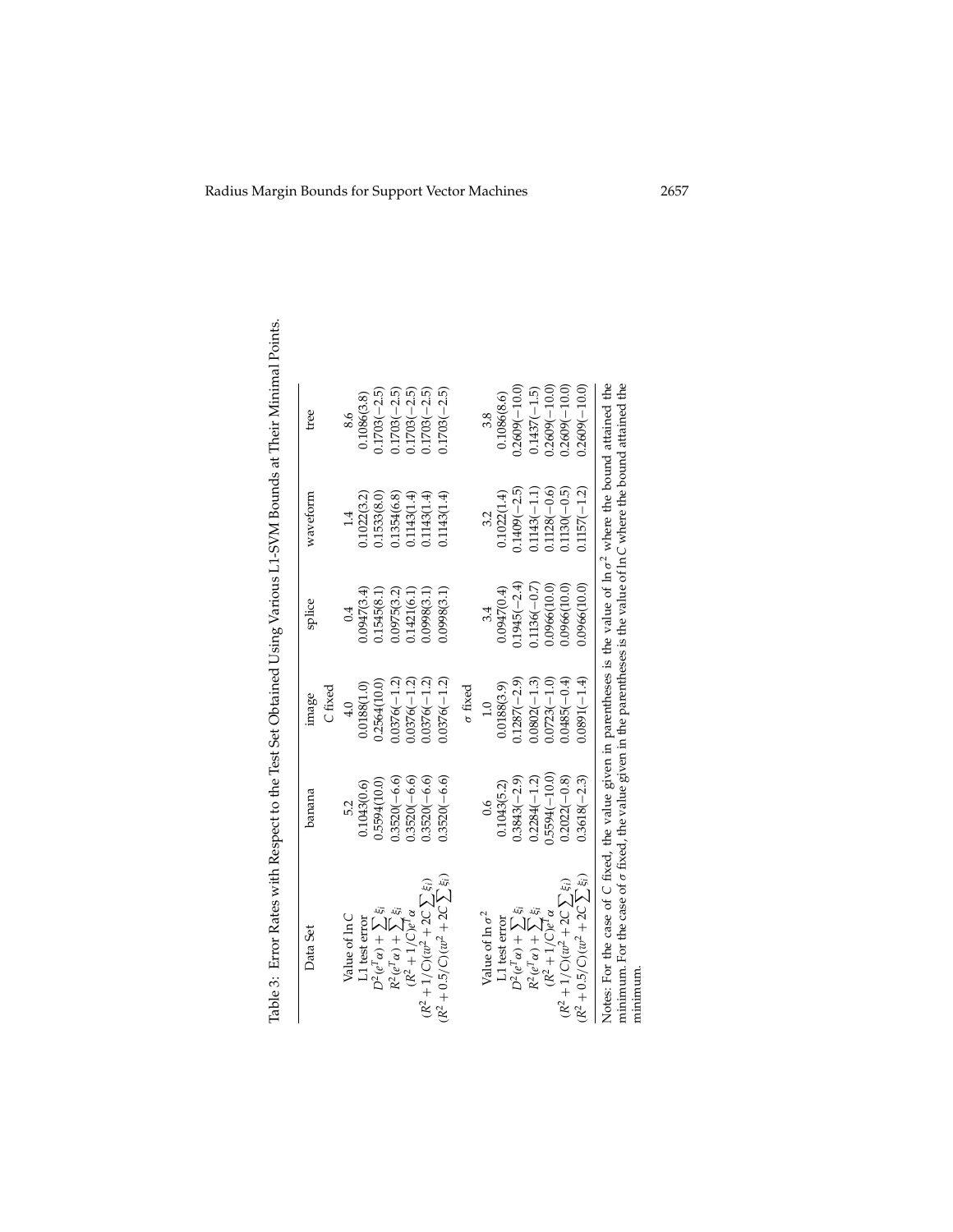| Data Set                                   | banana         | diabetes | image   | ringnorm |
|--------------------------------------------|----------------|----------|---------|----------|
| Number of features                         | $\overline{2}$ | 8        | 18      | 20       |
| Number of training samples                 | 400            | 468      | 1300    | 400      |
| Number of testing samples                  | 4900           | 300      | 1010    | 7000     |
| Number of positive samples in training set | 183            | 170      | 560     | 207      |
| Number of positive samples in test set     | 2741           | 98       | 430     | 3457     |
|                                            |                |          |         |          |
| Data Set                                   | splice         | tree     | twonorm | waveform |
| Number of features                         | 60             | 18       | 20      | 21       |
| Number of training samples                 | 1000           | 700      | 400     | 400      |
| Number of testing samples                  | 2175           | 11692    | 7000    | 4600     |
| Number of positive samples in training set | 517            | 502      | 207     | 268      |

Table 4: Some Statistics About the Data Sets.

the other one. This may not reveal how bounds perform when *C* and σ are considered together. In this section, we obtain the minimal point of each bound in the (ln *C*, ln  $\sigma^2$ ) plane. Then a model based on this (*C*,  $\sigma$ ) is trained to predict the test data.

In addition to the five data sets used in the previous sections, there are three more data sets here. Most of them are from Rätsch (1999), as in Duan et al. (2003). The tree data set was originally used in Bailey, Pettit, Borochoff, Manry, and Jiang (1993). Table 4 shows some statistics about the data sets.

We consider the bounded region that  $\ln C$  and  $\ln \sigma^2$  are both from −10 to 10. For L1-SVM, our new bounds tend to increase the *C* value at the minimal point due to the change from  $R^2$  to  $R^2 + \frac{\Delta}{C}$ . Sometimes it pushes the minimal point to the boundary at  $ln C = 10$ . However, we observe that at a smaller *C*, with the same σ, the model already generated has no bounded support vectors. That is,  $\xi_i = 0$ ,  $i = 1, ..., l$ , so the training data are fully separated. Therefore, the model using larger *C* will be the same, and there is no reason to increase *C* further even though the bound can still be decreased. This can be seen in Table 6 described later. In our experiment, once at a (*C*,σ) if data are fully separated, for the same  $\sigma$ , larger *C* will not be considered.

Table 5 presents the results of using different bounds. It shows in each block the optimal parameters (ln C, ln  $\sigma^2$ ) and the error rate with respect to the test set for each bound and data set. Here, we use  $\Delta = 1$  and  $\Delta = 0.5$  for our differentiable modifications of the L1-SVM bound (see equation 3.3). We discretize [−10, 10] to 21 points so at most 441 parameters are tried. Some observations are as follows:

• Compared with the results in section 2, the difference in performance among different bounds becomes less significant when *C* and σ are considered together. This shows that fixing one parameter may not be adequate all the time.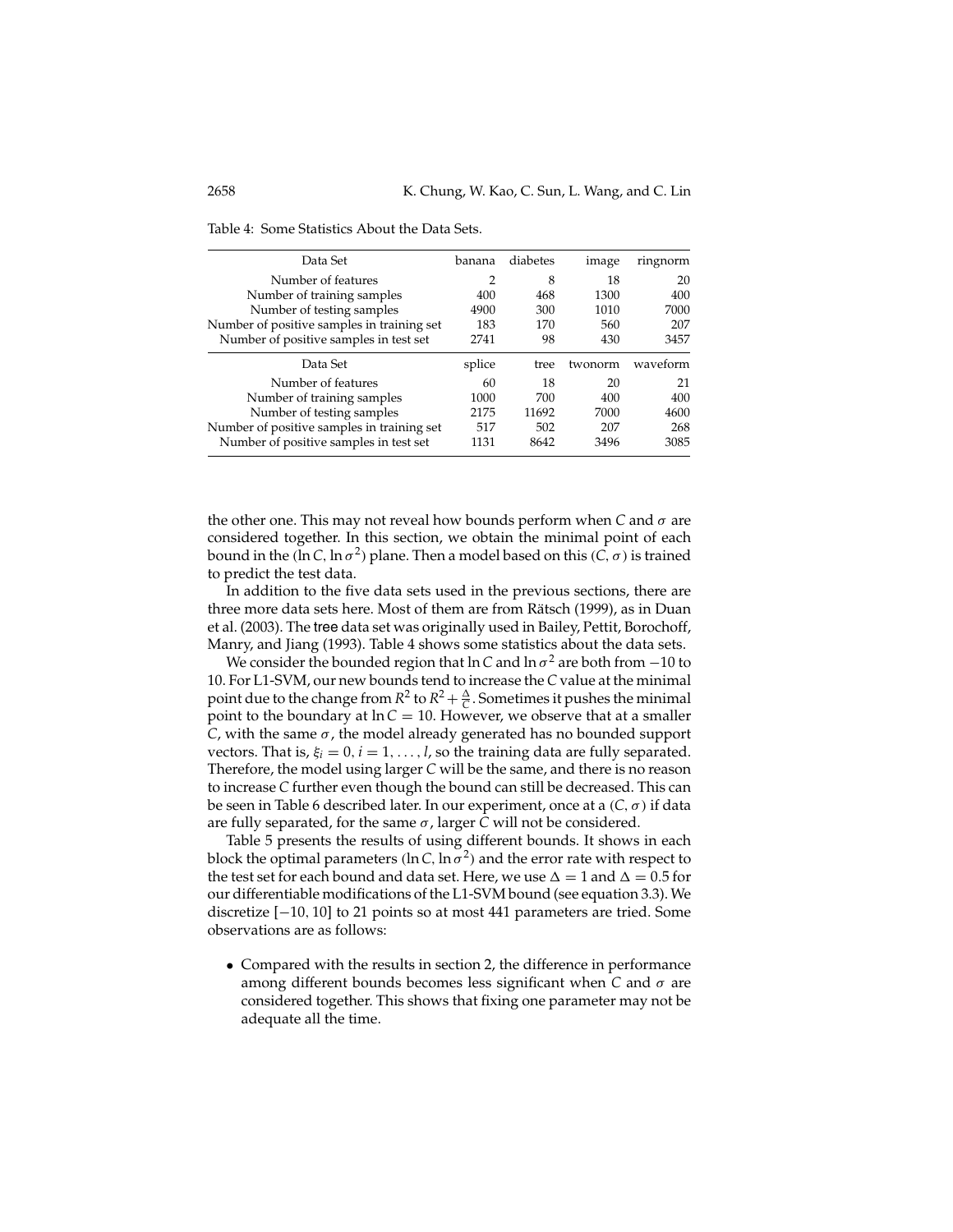| Data Set                                    | banana            | diabetes           | image            | ringnorm         |
|---------------------------------------------|-------------------|--------------------|------------------|------------------|
| L1 test error                               | $(7, 1)$ 0.1084   | $(6, 6)$ 0.2267    | $(4, 1)$ 0.0188  | $(-2, 2)$ 0.0143 |
| L1 $D^2e^T\alpha + \sum \xi_i$              | $(-3, -1)$ 0.1482 | $(-10, 10)$ 0.3267 | $(-3, 1)$ 0.1297 | $(-2, 2)$ 0.0143 |
| L1 $R^2e^T\alpha + \sum \xi_i$              | $(-2, -2)$ 0.1198 | $(-2, 2)$ 0.2467   | $(-1, 0)$ 0.0535 | $(-1, 2)$ 0.0161 |
| L1 $(R^2 + 1/C)e^{T_{\alpha}}$              | $(-1, -1)$ 0.1182 | $(-10, 10)$ 0.3267 | $(4, -1)$ 0.0356 | $(1, 2)$ 0.0199  |
| L1 $(R^2 + 1/C)(  w  ^2 + 2C \sum \xi_i)$   | $(-1, -2)$ 0.1135 | $(2, -1)$ 0.3233   | $(4, -1)$ 0.0356 | $(1, 2)$ 0.0199  |
| L1 $(R^2 + 0.5/C)(  w  ^2 + 2C \sum \xi_i)$ | $(-1, -2)$ 0.1135 | $(-10, 10)$ 0.3267 | $(4, -1)$ 0.0356 | $(1, 2)$ 0.0199  |
| L2 test error                               | $(0, -1)$ 0.1112  | $(6, 4)$ 0.2233    | $(9, 4)$ 0.0188  | $(-3, 2)$ 0.0139 |
| L2 RM bound                                 | $(-1, -2)$ 0.1141 | $(-2, 2)$ 0.2400   | $(0, 0)$ 0.0297  | $(2, 2)$ 0.0190  |
| L2 $(R^2 + 0.5/C)   \tilde{w}  ^2$          | $(-2, -1)$ 0.1212 | $(-3, 2)$ 0.2367   | $(-1, 0)$ 0.0406 | $(0, 2)$ 0.0161  |
| L2 $(R^2 + 0.25/C)   \tilde{w}  ^2$         | $(-2, -1)$ 0.1212 | $(-3, 2)$ 0.2367   | $(-2, 1)$ 0.0861 | $(-1, 2)$ 0.0147 |
| Data Set                                    | splice            | tree               | twonorm          | waveform         |
| L1 test error                               | $(1, 4)$ 0.0970   | $(9, 4)$ 0.1089    | $(-2, 3)$ 0.0234 | $(1, 3)$ 0.1035  |
| L1 $D^2e^T\alpha + \sum \xi_i$              | $(-2, 5)$ 0.1480  | $(-3, 1)$ 0.1483   | $(-2, 4)$ 0.0243 | $(-2, 3)$ 0.1322 |
| L1 $R^2e^T\alpha + \sum \xi_i$              | $(-1, 4)$ 0.1200  | $(-2, 0)$ 0.1378   | $(-1, 3)$ 0.0240 | $(-1, 2)$ 0.1096 |
| L1 $(R^2 + 1/C)e^{T_{\alpha}}$              | $(2, 3)$ 0.1007   | $(-2, 1)$ 0.1401   | $(2, 2)$ 0.0349  | $(-1, 3)$ 0.1111 |
| L1 $(R^2 + 1/C)(  w  ^2 + 2C \sum \xi_i)$   | $(2, 3)$ 0.1007   | $(3, -2)$ 0.1497   | $(2, 2)$ 0.0349  | $(3, 2)$ 0.1098  |
| L1 $(R^2 + 0.5/C)(  w  ^2 + 2C\sum \xi_i)$  | $(2, 3)$ 0.1007   | $(-2, 1)$ 0.1401   | $(2, 2)$ 0.0349  | $(-1, 3)$ 0.1111 |
| L2 test error                               | $(1, 4)$ 0.0979   | $(10, 5)$ 0.1066   | $(-2, 2)$ 0.0223 | $(0, 3)$ 0.1011  |
| L2 RM bound                                 | $(10, 3)$ 0.1007  | $(-2, 1)$ 0.1354   | $(0, 3)$ 0.0260  | $(0, 2)$ 0.1039  |
| L2 $(R^2 + 0.5/C)   \tilde{w}  ^2$          | $(-1, 5)$ 0.1292  | $(-2, 1)$ 0.1354   | $(0, 4)$ 0.0251  | $(-1, 3)$ 0.1041 |
| L2 $(R^2 + 0.25/C)   \tilde{w}  ^2$         | $(-2, 5)$ 0.1338  | $(-3, 1)$ 0.1433   | $(-1, 4)$ 0.0240 | $(-2, 3)$ 0.1139 |
|                                             |                   |                    |                  |                  |

Table 5: Error Rates with Respect to the Test Set Obtained Using Various L1 and L2-SVM Bounds at Their Minimal Points.

Note: The value given in parentheses is the value of  $(\ln C, \ln \sigma^2)$  where the bound attained the minimum.

- The modified RM bound  $D^2e^T\alpha + \sum \xi_i$  performs worse than our modifications for many data sets. Similarly, its counterpart for L2-SVM,  $(R^2 + \frac{0.25}{C}) ||\tilde{w}||^2$ , is also the worst except for diabetes, ringnorm, and twonorm.
- Our new bounds  $R^2e^T\alpha + \sum \xi_i$  and  $(R^2 + \frac{1}{C})e^T\alpha$  for L1-SVM have generated results competitive with those by the RM bound for L2- SVM.
- Since the L1-SVM counterparts of  $\tilde{R}^2 ||\tilde{w}||^2$  for L2-SVM are not differentiable, we further modify them to  $(R^2 + \frac{1}{C})(\|w\|^2 + 2C \sum \xi_i)$  or  $(R^2 + \frac{0.5}{C})(\|w\|^2 + 2C \sum \xi_i)$ . Results show that fortunately, the test accuracy does not change much.

Next, we compare the number of support vectors for optimal models generated by these bounds. In particular, we are interested in the difference between L1- and L2-SVM. If L1-SVM does not possess an advantage in this aspect, it may be better to consider L2-SVM as its RM bound is derived in a more natural way.

Table 6 presents the total number of support vectors and the number of free support vectors for the optimal models. There are some points to note: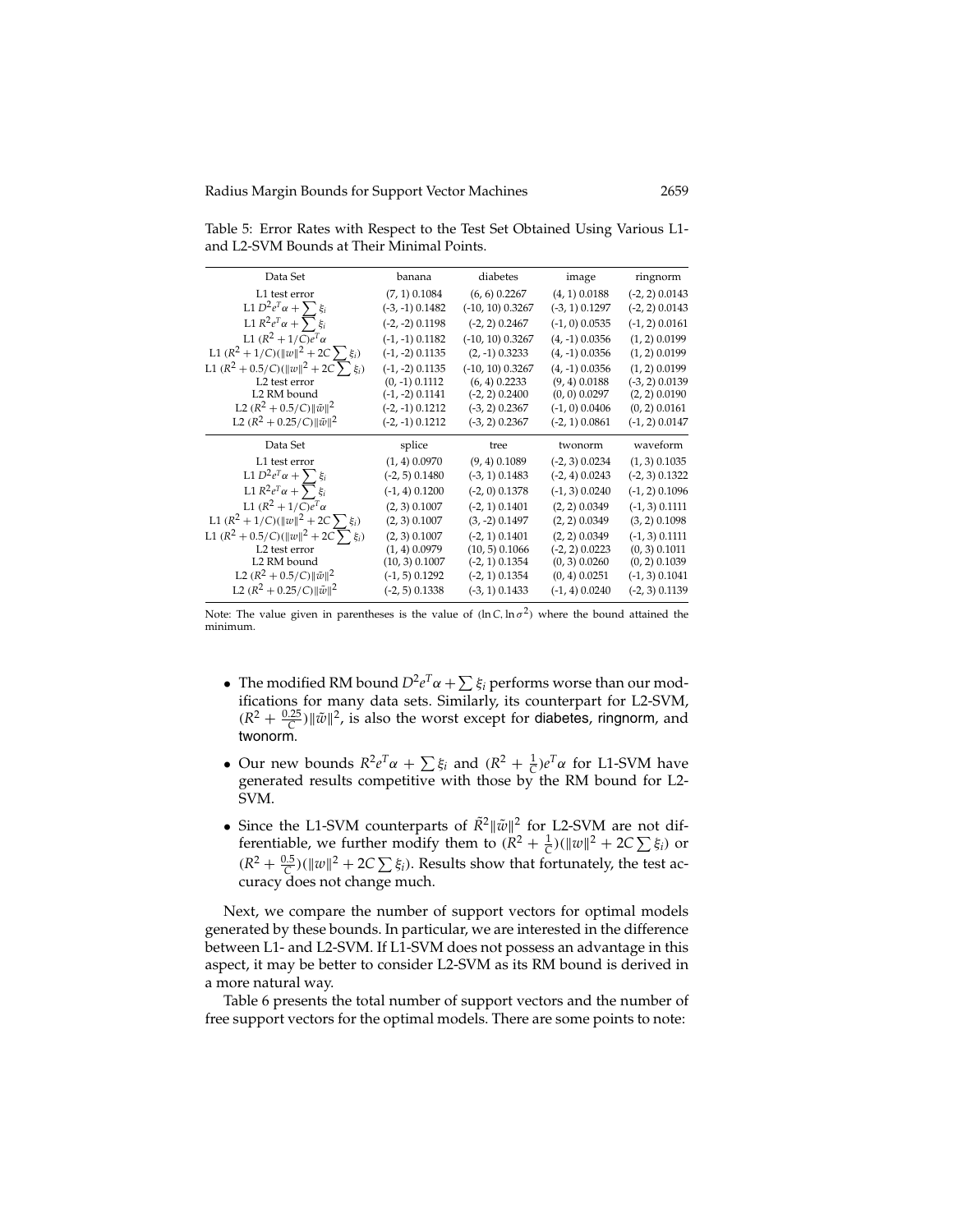| Data Set                                                                  | banana     | diabetes   | image        | ringnorm   |
|---------------------------------------------------------------------------|------------|------------|--------------|------------|
| L1 test error                                                             | (88, 16)   | (239, 18)  | (276, 245)   | (212, 45)  |
| L1 $D^2e^T\alpha + \sum \xi_i$                                            | (345, 6)   | (340, 0)   | (895, 29)    | (212, 45)  |
| L1 $R^2e^T\alpha + \sum \xi_i$                                            | (262, 21)  | (326, 12)  | (622, 215)   | (145, 63)  |
| L1 $(R^2 + 1/C)e^{T_{\alpha}}$                                            | (175, 21)  | (340, 0)   | (708, 708)   | (101, 101) |
| L1 $(R^2 + 1/C)(  w  ^2 + 2C \sum \xi_i)$                                 | (185, 35)  | (435, 435) | (708, 708)   | (101, 101) |
| L1 $(R^2 + 0.5/C)(  w  ^2 + 2C \sum \xi_i)$                               | (185, 35)  | (340, 0)   | (708, 708)   | (101, 101) |
| L <sub>2</sub> test error                                                 | (254, 254) | (356, 356) | (225, 225)   | (400, 400) |
| L2 RM bound                                                               | (378, 378) | (447, 447) | (886, 886)   | (120, 120) |
| L2 $(R^2 + 0.5/C)   \tilde{w}  ^2$                                        | (382, 382) | (468, 468) | (1120, 1120) | (188, 188) |
| L2 $(R^2 + 0.25/C)    \tilde{w}   ^2$                                     | (382, 382) | (468, 468) | (1182, 1182) | (269, 269) |
|                                                                           |            |            |              |            |
| Data Set                                                                  | splice     | tree       | twonorm      | waveform   |
| L1 test error                                                             | (601, 481) | (197, 62)  | (201, 16)    | (120, 52)  |
| L1 $D^2e^T\alpha + \sum \xi_i$                                            | (909, 13)  | (401, 59)  | (242, 18)    | (226, 12)  |
| L1 $R^2e^T\alpha + \sum \xi_i$                                            | (728, 130) | (443, 180) | (136, 32)    | (203, 55)  |
| L1 $(R^2 + 1/C)e^{T_{\alpha}}$                                            | (877, 877) | (345, 67)  | (159, 159)   | (181, 21)  |
| L1 $(R^2 + 1/C)(  w  ^2 + 2C \sum \xi_i)$                                 | (877, 877) | (663, 663) | (159, 159)   | (151, 151) |
| L1 $(R^2 + 0.5/C)(  w  ^2 + 2C \sum \xi_i)$                               | (877, 877) | (345, 67)  | (159, 159)   | (181, 21)  |
| L <sub>2</sub> test error                                                 | (761, 761) | (290, 290) | (380, 380)   | (198, 198) |
| L2 RM bound                                                               | (892, 892) | (671, 671) | (179, 179)   | (238, 238) |
| L2 $(R^2 + 0.5/C)   \tilde{w}  ^2$<br>L2 $(R^2 + 0.25/C)   \tilde{w}  ^2$ | (956, 956) | (671, 671) | (191, 191)   | (240, 240) |

Table 6: Number of Support Vectors and Number of Free Support Vectors Obtained Using Various L1- and L2-SVM Bounds at Their Minimal Points.

Notes: For the L2 cases, the number of free support vectors equals the number of support vectors because there is no upper bound for  $\alpha$ . For the L1 cases of which the number of free support vectors equals the number of support vectors, the training data are fully separated.

- There are fewer support vectors for L1-SVM than for L2-SVM. This is consistent with the common understanding that the quadratic cost function leads to more data with small nonzero ξ*i*.
- We list the number of free support vectors because they affect the training time. When we use the shrinking technique in Joachims (1998), we select the working set from the free support vectors, and thus fewer support vectors generally yields shorter training time.
- For L2-SVM, the number of free support vectors equals the number of support vectors because there is no upper bound for  $\alpha$ . For some problems in L1, the number of free support vectors also equals the number of support vectors because the training data are fully separated in the model generated.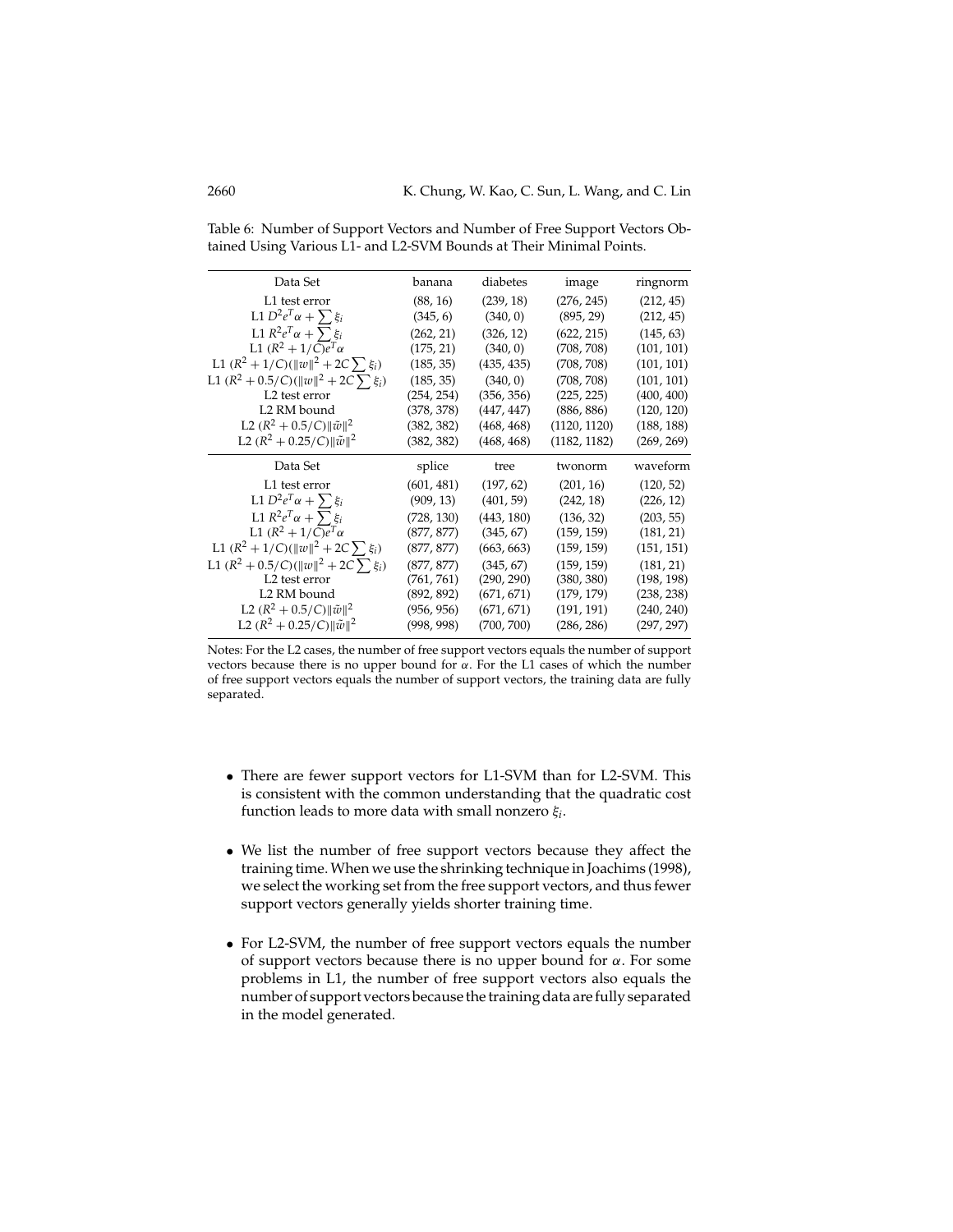#### **5 Efficient Implementation by Gradient Methods**

Experiments in the previous section have shown the viability of some possible bounds for L1-SVM. In this section, we discuss their efficient implementations by numerical optimization techniques. We first address the differentiability of the bounds in section 5.1. With the differentiability, we are able to apply gradient-based optimization methods. These methods iteratively find a descent direction *p* by ensuring that  $\nabla f(x^k)^T p < 0$ , where  $x^k$  is the solution of the *k*th iteration and  $f(x)$  is the function to be minimized. If  $f$ is not continuously differentiable,  $\nabla f(x^k)^T p < 0$  does not imply that *p* is a descent direction. Therefore, algorithms have trouble strictly decreasing the function value. We will check it and compute the derivative in section 5.1. However, none of the bounds is twice differentiable. This will also be discussed in section 5.1. Therefore, Newton's method cannot be used unless the Hessian (second derivative) is approximated by finite difference. Then quasi-Newton and nonlinear conjugate gradient methods are the remaining major candidates. Following Keerthi (2002), we examine quasi-Newton methods in section 5.2.

On the other hand, even if the second derivative is available, we still may not consider Newton's method. The advantage of using the secondorder information is to have fast convergence for a high precision. Keerthi (2002) pointed out that a high precision is not important on improving the test accuracy. Both Keerthi (2002) and experiments here indicate that under appropriate stopping conditions, the number of quasi-Newton iterations is already small. Furthermore, the computational cost on the Hessian matrix is expensive compared to the gradient. Thus, the effort of each Newton iteration is more than the quasi-Newton one. Details are set out in section 5.1.

**5.1 Differentiability of Bounds for L1-SVM.** We have proposed using equation 3.3 as the bound for L1-SVM. First, we denote it as  $f(C, \sigma^2)$  and calculate its partial derivatives:

$$
\frac{\partial f}{\partial C} = \frac{\partial (R^2 + \frac{\Delta}{C})}{\partial C} \left( \|w\|^2 + 2C \sum_{i=1}^l \xi_i \right)
$$

$$
+ \frac{\partial (\|w\|^2 + 2C \sum_{i=1}^l \xi_i)}{\partial C} \left( R^2 + \frac{\Delta}{C} \right),
$$

$$
\frac{\partial f}{\partial(\sigma^2)} = \frac{\partial (R^2 + \frac{\Delta}{C})}{\partial(\sigma^2)} \left( \|w\|^2 + 2C \sum_{i=1}^l \xi_i \right)
$$

$$
+ \frac{\partial (\|w\|^2 + 2C \sum_{i=1}^l \xi_i)}{\partial(\sigma^2)} \left( R^2 + \frac{\Delta}{C} \right).
$$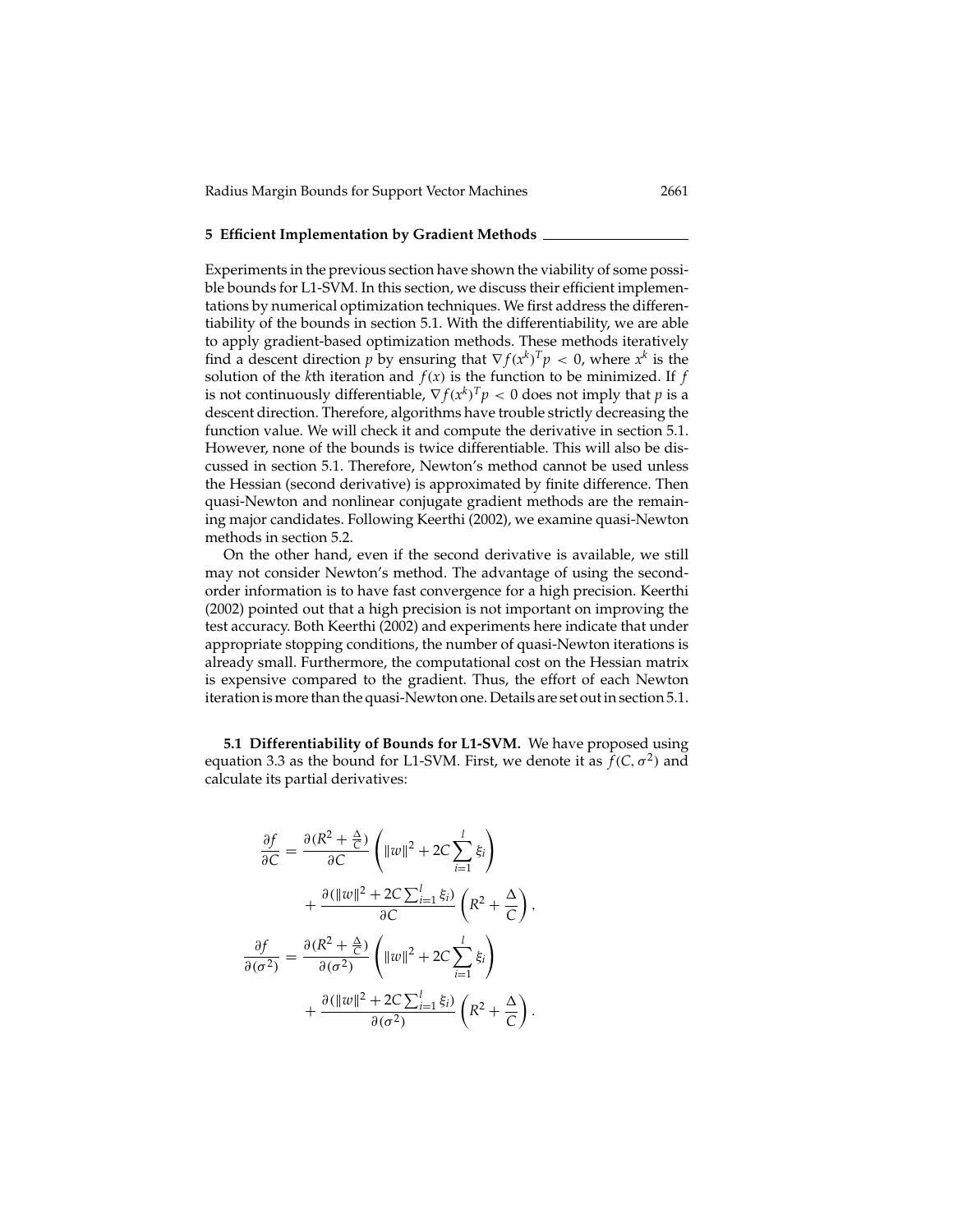For experiments in this section, we consider only  $\Delta = 1$ . Note that  $f(C, \sigma^2)$ may not be convex so we are solving a nonconvex optimization problem. We present an example in appendix F.

The differentiability of both  $R^2$  and  $\|w\|^2 + 2C \sum_{i=1}^{l} \xi_i$  relies on results of perturbation analysis of optimization problems. Theorem 4.1 of Bonnans and Shapiro (1998) gives a general result:

**Theorem 3.** *For an optimization problem of the form*  $f^*(v) = \min_{\alpha \in A} f(\alpha, v)$ *with optimization variable vector* α*, parameter vector v, and A independent of v, if for each v there exists a unique*  $\alpha^*(v) \in A$  *such that*  $f^*(v) = f(\alpha^*(v), v)$ *, then*  $\frac{df^*}{dv}(v)$  *exists and*  $\frac{\partial f^*}{\partial v_i}$  *is given by*  $\frac{\partial f}{\partial v_i}(\alpha^*, v)$  *for any parameter*  $v_i$ *.* 

Note that  $\frac{df^*}{dv}(v)$  does not depend on the existence of  $\frac{da^*}{dv}(v)$ . However, although  $\frac{1}{2}||w||^2 + C \sum_{i=1}^{l} \xi_i$  is the objective function of the primal L1-SVM, the theorem does not apply because the optimal  $\xi$  may not be unique since the optimal *b* is not unique when there is no free support vector, and constraints involve the kernel parameter  $\sigma$ , that is, A is not independent of *v*. Therefore, we look at the dual problem as at any optimal solution,

$$
||w||^{2} + 2C\sum_{i=1}^{l} \xi_{i} = 2\left(e^{T}\alpha - \frac{1}{2}\alpha^{T}Q\alpha\right).
$$
\n(5.1)

For the RBF kernel, if no training data are at the same point (i.e.,  $x_i \neq x_j$ ), *Q* is positive definite (Micchelli, 1986). Then equation 1.6 is a strictly convex quadratic programming problem, so the optimal  $\alpha$  is unique under any given parameters. Without much loss of generality from now on, we assume  $x_i \neq x_j$ . Then a remaining difficulty is that constraints of the dual form of L1-SVM are related to *C*. Therefore, we transform the dual to a problem whose constraints are independent of parameters.

From equation 1.6, let  $\alpha = C\overline{\alpha}$ :

$$
\min_{\bar{\alpha}} \frac{1}{2} \bar{\alpha}^T Q \bar{\alpha} - \frac{e^T \bar{\alpha}}{C}
$$
\nsubject to  $0 \le \bar{\alpha} \le 1, i = 1, ..., l,$   
\n
$$
y^T \bar{\alpha} = 0.
$$
\n(5.2)

Then,

$$
\frac{1}{2}\alpha^T Q \alpha - e^T \alpha = C^2 \left(\frac{1}{2}\bar{\alpha}Q\bar{\alpha} - \frac{e^T \bar{\alpha}}{C}\right).
$$
\n(5.3)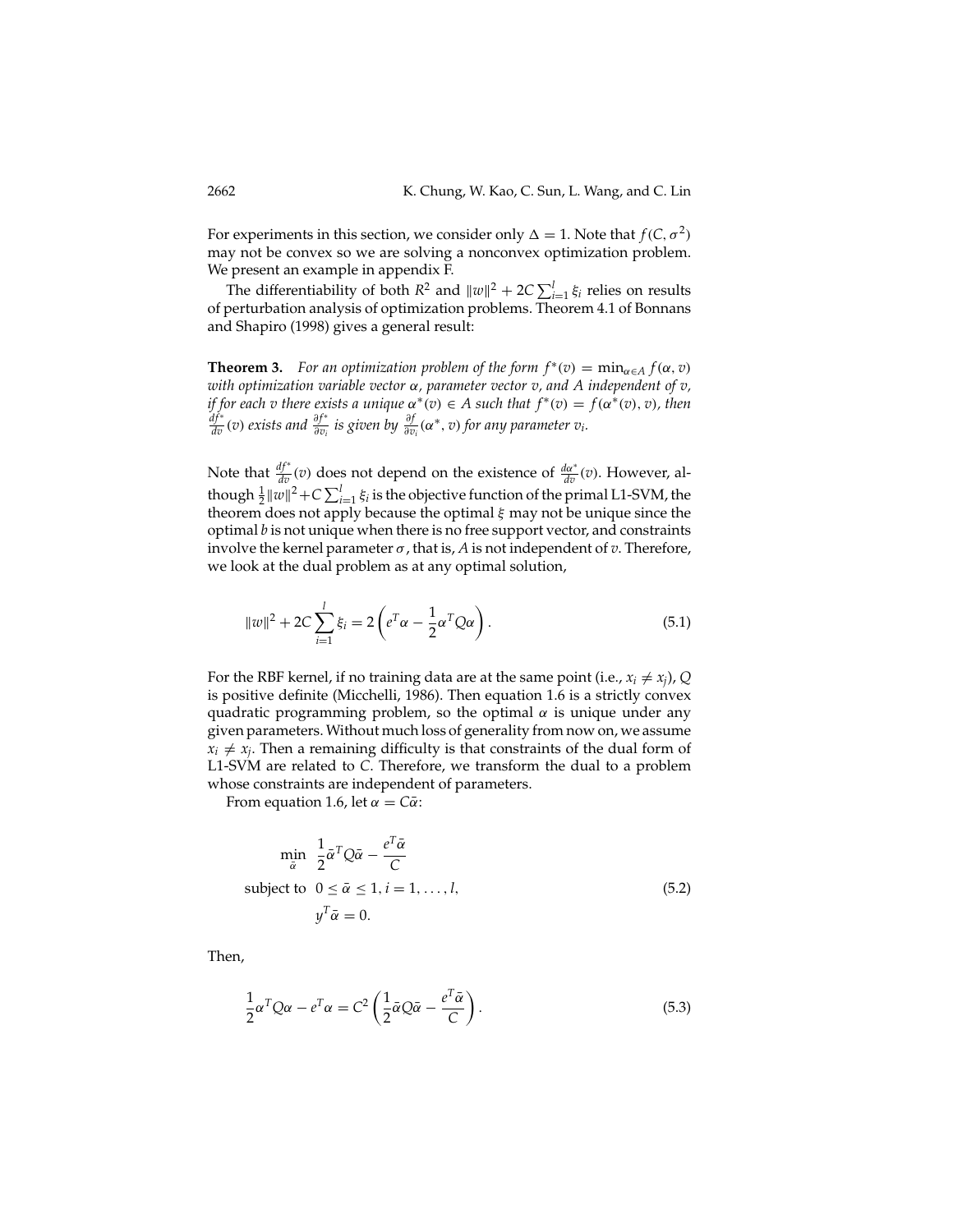Finally, we can apply theorem 3 to equation 5.2 so

$$
\frac{\partial(\frac{1}{2}\alpha^T Q\alpha - e^T \alpha)}{\partial C} = 2C\left(\frac{1}{2}\bar{\alpha}Q\bar{\alpha} - \frac{e^T \bar{\alpha}}{C}\right) + C^2\left(\frac{e^T \bar{\alpha}}{C^2}\right)
$$

$$
= \frac{2}{C}\left(\frac{1}{2}\alpha^T Q\alpha - e^T \alpha\right) + \frac{1}{C}(e^T \alpha)
$$

$$
= \frac{1}{C}(\alpha^T Q\alpha - e^T \alpha).
$$

With equation 5.1,

$$
\frac{\partial (\|w\|^2 + 2C \sum_i \xi_i)}{\partial C} = \frac{2}{C} (e^T \alpha - \alpha^T Q \alpha) = 2 \sum_i \xi_i.
$$
 (5.4)

Similarly,

$$
\frac{\partial (\|w\|^2 + 2C\sum \xi_i)}{\partial(\sigma^2)} = -\sum \alpha_i \alpha_j y_i y_j \frac{\partial K(x_i, x_j)}{\partial(\sigma^2)},
$$
\n(5.5)

$$
\frac{\partial R^2 + \Delta/C}{\partial C} = \frac{-\Delta}{C^2}, \frac{\partial R^2 + \Delta/C}{\partial (\sigma^2)} = -\sum \beta_i \beta_j \frac{\partial K(x_i, x_j)}{\partial (\sigma^2)},
$$
(5.6)

where

$$
\frac{\partial K(x_i, x_j)}{\partial(\sigma^2)} = K(x_i, x_j) \frac{\|x_i - x_j\|^2}{2\sigma^4}.
$$

Note that the differentiability is special to the RBF kernel since the uniqueness of  $\alpha$  may not hold in the hyperspace for other kernels. However, for L2-SVM, as the Hessian of equations 1.8 and 1.11 is positive definite, they always have unique solutions. Thus, RM bound for L2-SVM is differentiable no matter which kernel is used.

In contrast to equation 3.3, the derivatives of other bounds may require the partial derivatives of  $\alpha$  with respect to the hyperparameters *C* and  $\sigma^2$ . This dependency raises two drawbacks: nondifferentiability and high computational cost. For the nondifferentiability, we give two examples for L1- SVM and L2-SVM in appendixes F and G, respectively, showing that  $\frac{\partial \alpha}{\partial C}$  may not be differentiable. To compute the derivatives of equation 3.3, we need to compute equations 5.4 through 5.6. Since only nonzero  $\alpha_i$  contribute to equation 5.5, the computational cost is  $O(l_{sv}^2 n)$ , where  $l_{sv}$  denotes the number of nonzero elements in α. The situation of equation 5.6 is similar. However, as shown in Chapelle et al. (2002), under the assumption that the support vectors do not change, to compute ∂α <sup>∂</sup>*<sup>v</sup>* where *v* denotes hyperparameters requires the inverse of *Qsv*, which is the submatrix of *Q* involving with support vectors, and the inversion of  $Q_{sv}$  usually takes  $O(l_{sv}^3)$  time.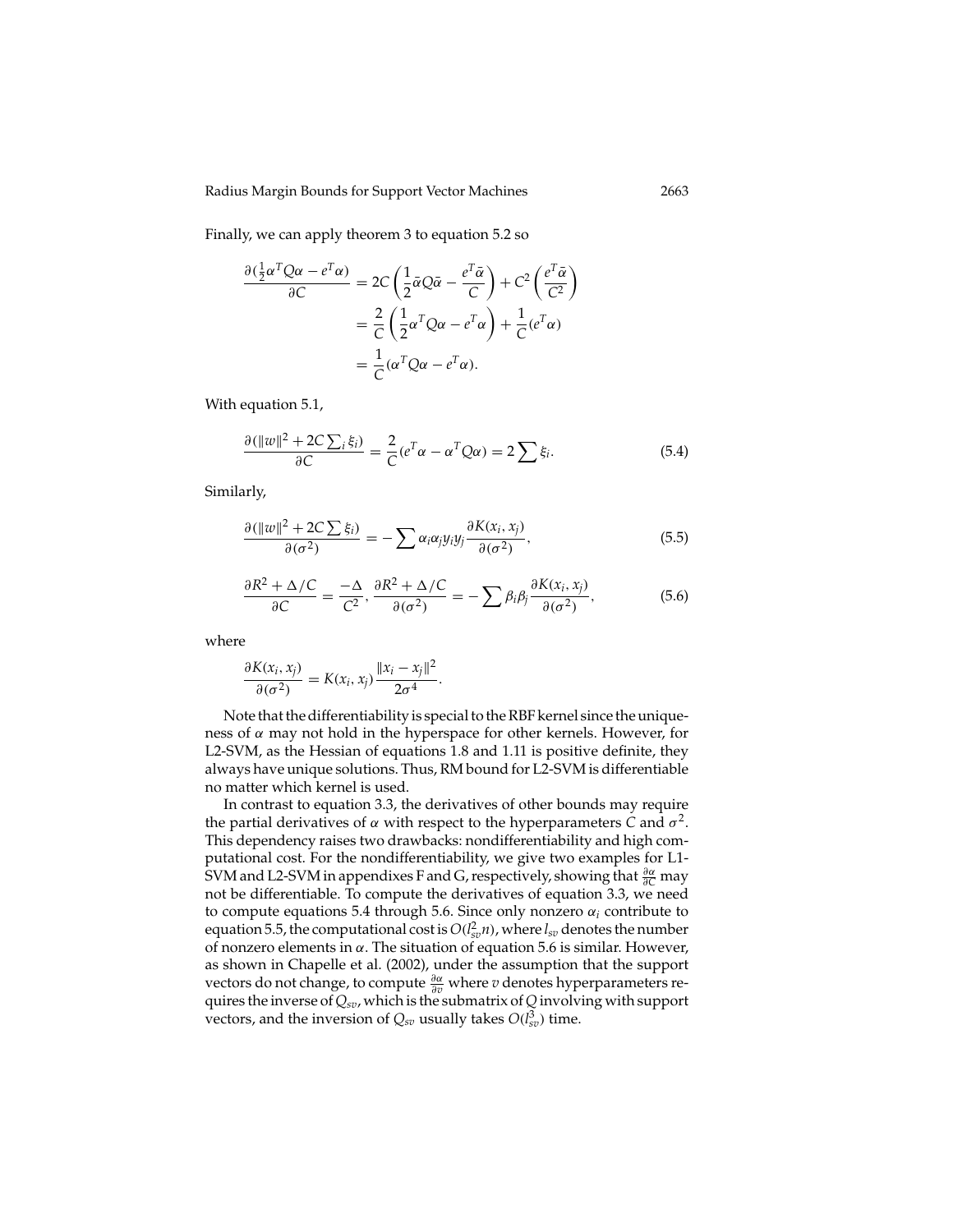Although we have differentiable bounds for both L1- and L2-SVMs, they are not twice differentiable since the second-order derivatives require  $\frac{\partial \alpha}{\partial v}$ also. For example, the second-order derivative of our RM bound contains the partial derivative of equation 5.4 with respect to *C*, which is

$$
\frac{\partial}{\partial C}\frac{2}{C}(e^T\alpha - \alpha^T Q\alpha) = -\frac{2}{C^2}(e^T\alpha - \alpha^T Q\alpha) + \frac{2}{C}(e^T - 2\alpha^T Q)\frac{\partial \alpha}{\partial C},
$$

dependent with the nondifferentiable term  $\frac{\partial \alpha}{\partial C}$ . Similarly, the need of  $\frac{\partial \alpha}{\partial C}$  also forbids us using second derivatives due to its expensive computational cost discussed before.

**5.2 Quasi-Newton Methods.** Following earlier experiments, we search on the (ln C, ln  $\sigma^2$ ) space. An advantage is that the optimization problem becomes unconstrained. Otherwise,  $C \ge 0$  and the property  $\sigma^2 = (-\sigma)^2$ cause problems. However, practically, we still have to specify upper and lower bounds for  $\ln C$  and  $\ln \sigma^2$ . As in section 4, we restrict them to be in [−10, 10]. Once the optimization procedure has reached the boundary and still tends to move out, we stop it.

Working on the (ln C, ln  $\sigma^2$ ) space, the gradient is also different. We must modify equations 5.4 through 5.6 according to the following chain rules:

$$
\frac{\partial}{\partial \ln C} = \frac{\partial}{\partial C} \times C, \text{ and } \frac{\partial}{\partial \ln \sigma^2} = \frac{\partial}{\partial (\sigma^2)} \times \sigma^2.
$$

We consider the Broyden-Fletcher-Goldfarb-Shanno (BFGS) quasi-Newton method (see Nocedal & Wright, 1999) which has the following procedure: Assume  $x^k$  is the current iterate and  $f(x)$  is the function to be minimized:

- 1. Compute a search direction  $p = -H_k \nabla f(x^k)$ .
- 2. Find  $x^{k+1} = x^k + \lambda p$  using a line search to ensure sufficient decrease.
- 3. Obtain  $H_{k+1}$  by

$$
H_{k+1} = \left(I - \frac{sy^T}{y^T s}\right) H_k \left(I - \frac{ys^T}{y^T s}\right) + \frac{ss^T}{y^T s},
$$

where

$$
s = x^{k+1} - x^k
$$
 and  $y = \nabla f(x^{k+1}) - \nabla f(x^k)$ .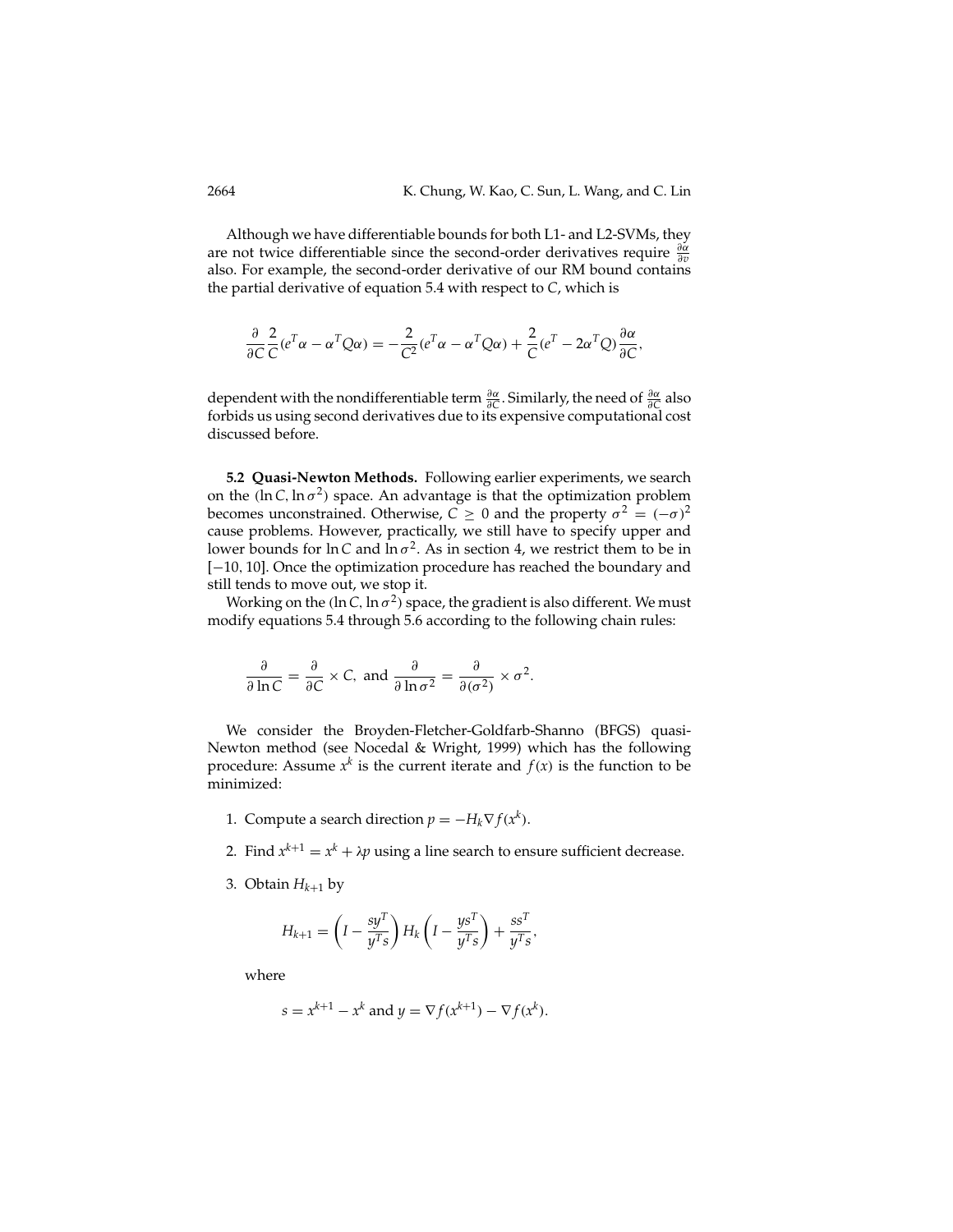Here,  $H_k$  serves as the inverse of an approximate Hessian. The sufficient decrease by the line search usually means

$$
f(x^{k} + \lambda p) \le f(x^{k}) + \sigma_1 \lambda \nabla f(x^{k})^T p,
$$
\n(5.7)

where  $0 < \sigma_1 < 1$  is a positive constant. Since  $p = -H_k \nabla f(x^k)$ , we need  $H_k$  to be positive definite to ensure that  $p$  is a descent direction. A good property of the BFGS formula is that  $H_{k+1}$  inherits the positive definiteness of  $H_k$  as long as  $y^T s > 0$ . The condition  $y^T s > 0$  is guaranteed to hold if the initial Hessian is positive definite (e.g., the identity) and the step size is determined by satisfying the second Wolfe condition:

$$
\nabla f(x^k + \lambda p) \ge \sigma_2 \nabla f(x^k)^T p,\tag{5.8}
$$

where  $0 < \sigma_1 < \sigma_2 < 1$ . Note that equation 5.7 is usually called the first Wolfe condition.

The main disadvantage of considering equation 5.8 is that the line search becomes more complicated. In addition, equation 5.8 involves the calculation of  $\nabla f(x^k + \lambda p)$  so for each trial step size, a gradient evaluation is needed. Though  $\nabla f(x^k + \lambda p)$  is easily computed once  $f(x^k + \lambda p)$  is computed (as pointed out in Keerthi, 2002), this still contributes some additional cost.

We consider an alternative approach to avoid the more complicated line search. If  $y^T s < 0$ ,  $H_k$  is not updated. More specifically,  $H_{k+1}$  is determined by

$$
H_{k+1} = \begin{cases} (I - \frac{sy^{T}}{y^{T}s})H_{k}(I - \frac{ys^{T}}{y^{T}s}) + \frac{ss^{T}}{y^{T}s} & \text{if } y^{T}s > \eta, \\ H_{k} & \text{otherwise,} \end{cases}
$$
(5.9)

where  $\eta$  is usually a small constant. Here, we simply use  $\eta = 0$ . Then the second Wolfe condition is not needed. The disadvantage of equation 5.9 is that it may lengthen the procedure if in many iterations,  $H_k$  is not updated. Here, we do not have this problem as in our experiments, for only very few iterations  $H_k$  is not updated.

It is unfortunate that the global convergence of BFGS algorithm for nonconvex problems is still an open issue. Existing convergence results (Li & Fukushima, 2001) require either further modification of the algorithm or more conditions on the function.

Regarding different trials of step size to ensure the sufficient decrease condition equation 5.7, we can simply find the largest value in a set  $\{y^i\}$  $i = 0, 1, \ldots$ } such that equation 5.7 holds ( $\gamma = 1/2$  used in this letter). More advanced techniques such as quadratic or cubic interpolation (Nocedal & Wright, 1999) can also be used. However, we do not recommend them here, as for most iterations, an initial step size  $\lambda = 1$  already satisfies equation 5.8. Also note that in early iterations, the search direction *p* may be a vector that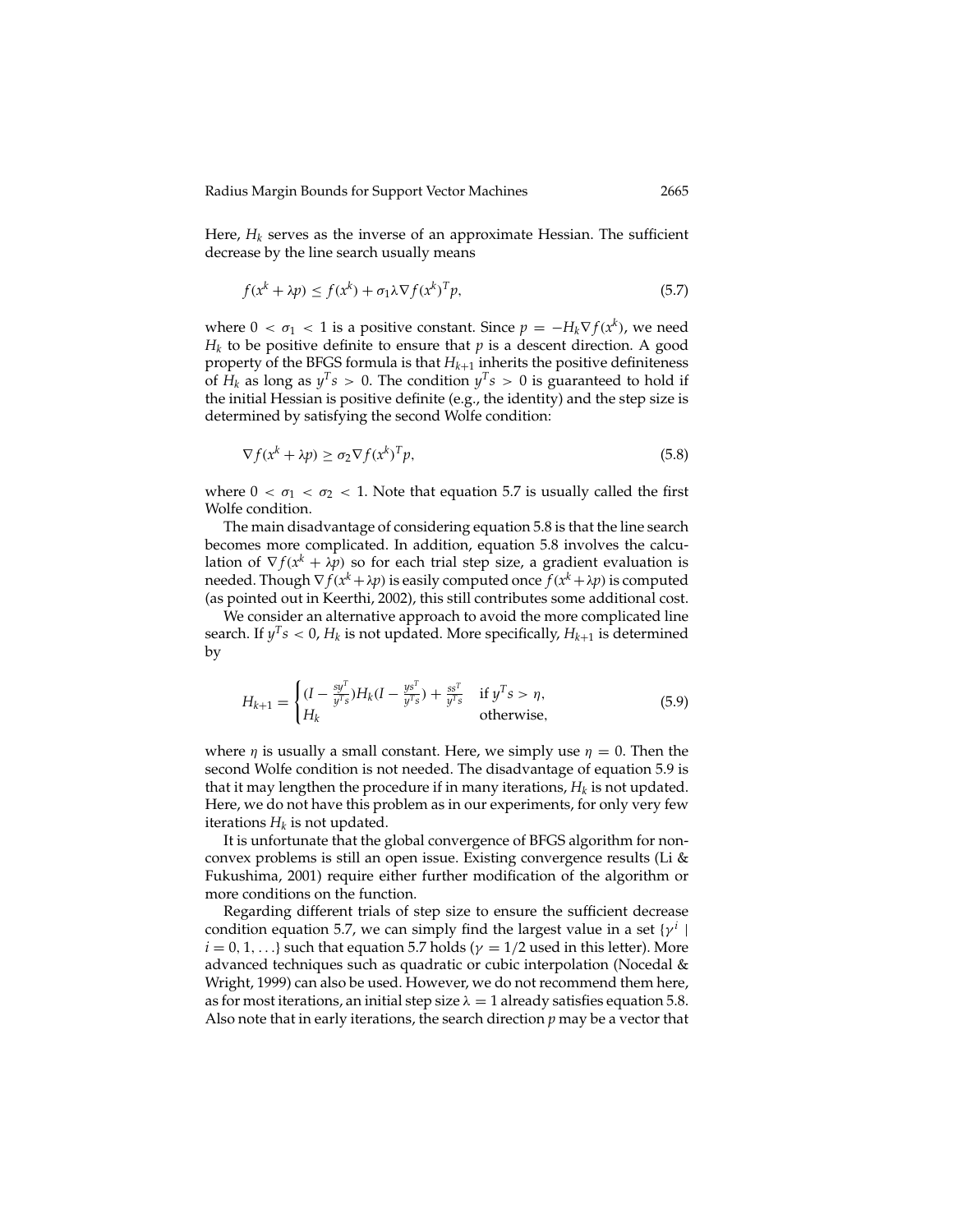is large in size, so using the initial  $\lambda = 1$ , sometimes  $x^{k} + p$  is far beyond the region considered. Thus, numerical instability may occur. Therefore, if  $x<sup>k</sup> + \lambda p$  is outside the [−10, 10] × [−10, 10] region, we project it back by

$$
P(x_i^k + \lambda p_i) = \max(-10, \min(x_i^k + \lambda p_i, 10)).
$$

We further avoid a step size that is too large by requiring the initial  $\lambda$  to satisfy

$$
||P(x^k + \lambda p) - x^k|| \le 2. \tag{5.10}
$$

This reduces the chance of going to a wrong region in the beginning.

**5.3 Initial Points and Stopping Criteria.** Keerthi (2002) proposed using either

$$
\ln C = 0, \ln \sigma^2 = 0 \tag{5.11}
$$

or

$$
\ln C = 0, \ln \sigma^2 = \ln \hat{R}^2 \tag{5.12}
$$

as the initial points, where  $\hat{R}^2$  is the radius of the smallest sphere that contains all training examples in their original space. Keerthi (2002) notes that the latter performs better. However, from experiments, we observed that both settings are appropriate. Thus, in Figures 2 through 4, we use equation 5.11 as the initial point in our implementation. Indeed most points on the (ln C, ln  $\sigma^2$ ) plane as initials lead to the convergence toward the local minimum, which we would like to identify. The only exception is that when initial ln C and ln  $\sigma^2$  are too large or too small, the procedure goes toward other local minimum. Another reason to avoid larger initial ln *C* and ln  $\sigma^2$ is that methods used to solve each individual SVM usually take more time on such parameters.

For the stopping condition, Keerthi (2002) considers

$$
|f(x^{k+1}) - f(x^k)| \le 10^{-5} f(x^k).
$$

However, the value of  $f(x^k)$  ranges too much to be applicable to our procedure. A large  $f(x^k)$  causes an early stop of our procedure, whereas a small  $f(x^k)$  easily leads to too many iterations. Instead, we check the gradient, as frequently used in many other iterative procedures. Following Lin and Moré (1999), we use

$$
\frac{\|\nabla f(x^k)\|}{\|\nabla f(x^0)\|} \le 10^{-3} \text{ or } \|\nabla f(x^k)\| \le 10^{-3},
$$

where  $x^0$  is the initial solution. Usually the relative condition is achieved first.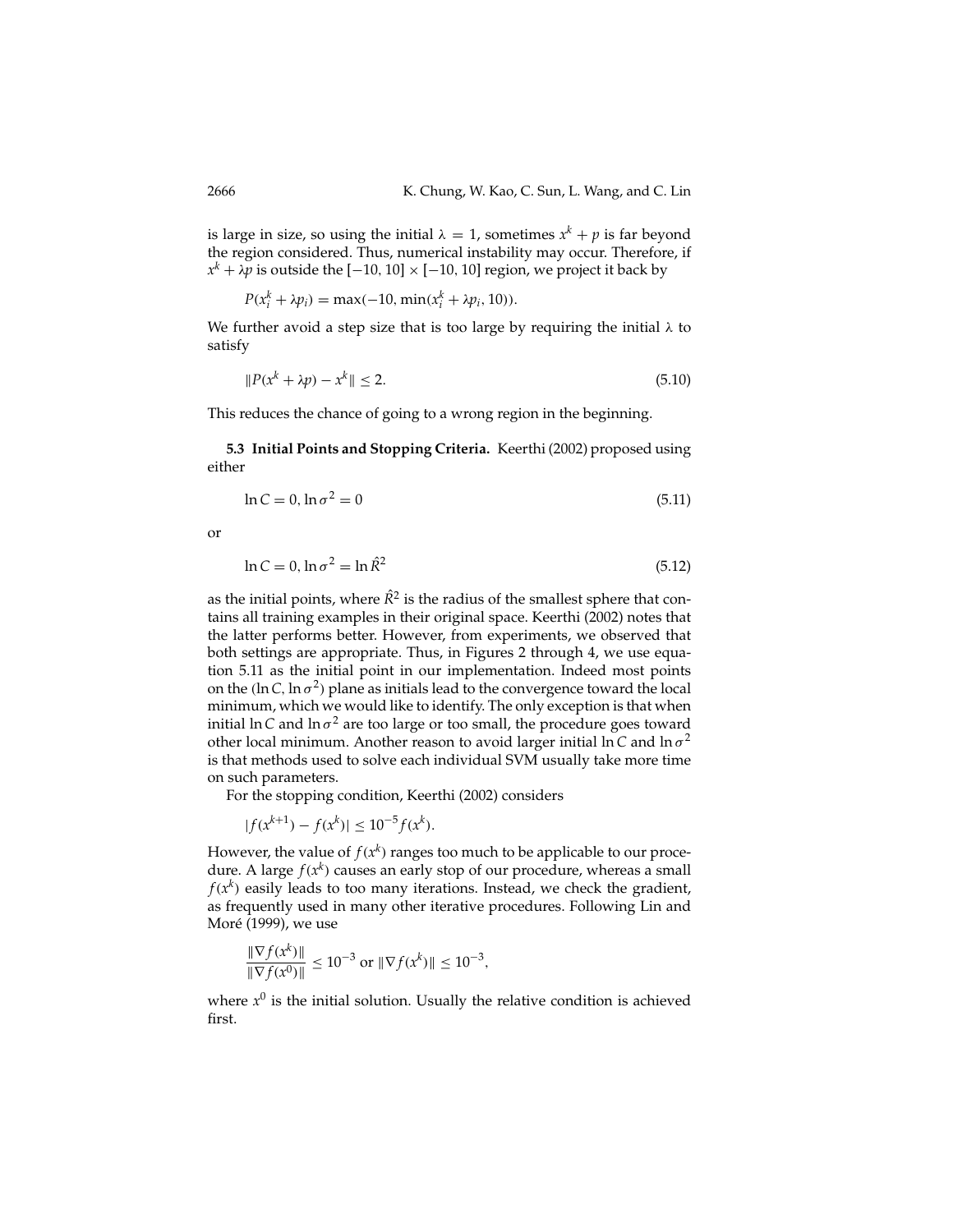**5.4 Implementation.** We use LIBSVM (Chang & Lin, 2001b), which implements a decomposition method, to calculate  $\Vert w \Vert^2$ ,  $\Vert \tilde{w} \Vert^2$ ,  $R^2$ , and  $\tilde{R}^2$ . The quasi-Newton implementation is written in Python by modifying the optimization subroutine by Travis Oliphant (available in Scientific Python online at http://www.scipy.org). Tools such as numerical Python are employed so it is easy to conduct matrix and vector operations. The Python program is then linked to LIBSVM through its Python interface. Some advantages of using Python include the powerful data preprocessing and the easy link with other graphic tools. The computational experiments for this section were done on a Pentium III-1000 with 1024 MB RAM using the gcc compiler.

We keep all the default settings of LIBSVM except using a smaller stopping tolerance  $10^{-6}$  (default  $10^{-3}$ ) and increasing the cache size. Keerthi (2002) pointed out that near the minimizer,  $\|\nabla f\|$  is small so the error associated with finding  $\|w\|^2$ ,  $\|\tilde{w}\|^2$ ,  $R^2$ , or  $\tilde{R}^2$  may strongly affect the search direction. We have the same observation so use a smaller stopping tolerance.

For our implementation, solving each of  $\Vert w \Vert^2$ ,  $\Vert \tilde{w} \Vert^2$ ,  $R^2$ , or  $\tilde{R}^2$  is considered an independent problem. In the future,  $\|w\|^2$  and  $\bar{R}^2$  ( $\|\tilde{w}\|^2$  and  $\bar{R}^2$ ) should be considered together. How to effectively pass information under one parameter set to another is also worthy of investigation.

**5.5 Experiments.** We compare the quasi-Newton implementation for L1- and L2-SVM. For L1-SVM, we use equation 3.3 with  $\Delta = 1$ . The same five problems are considered. To demonstrate the viability for solving large problems, we include the problem ijcnn1, which has 49,990 training and 91,701 testing samples in two classes. It is from the first problem of IJCNN challenge 2001 (Prokhorov, 2001). Note that we use the winner's transformation of raw data (Chang & Lin, 2001a).

Tables 7 and 8 present the results using different initial points: (0, 0) and (−3, −3). We list the number of function and gradient evaluations, the optimal (ln C, ln  $\sigma^2$ ), and the test accuracy. Results for L2-SVM are consistent with Table 1 of Keerthi (2002). Note that the number of gradient evaluations is the same as the number of quasi-Newton iterations. Hence, it can be seen that the average number of line searches in each iteration is very close to one. For problems image, splice, and tree, using L1-SVM, the algorithm reaches a point with  $ln C = 10$ . At that point, there are no bounded support vectors, so we can set the resulting ln *C* to the largest element of the dual variable  $\alpha$  without affecting the model produced. Actually in the final iterations for these problems, there are already no bounded support vectors in the models. But unlike the grid search in section 4, where we can stop increasing *C* for the same  $\sigma^2$ , here *C* and  $\sigma^2$  can both change in a single iteration and must be considered together. We have not been able to develop early stopping criteria for such a situation so decided to let the algorithm continue until it reaches the boundary. Thus, for image and waveform, L1-SVM takes more iterations than L2-SVM. For splice, L2-SVM also reaches ln *C* = 10. Overall,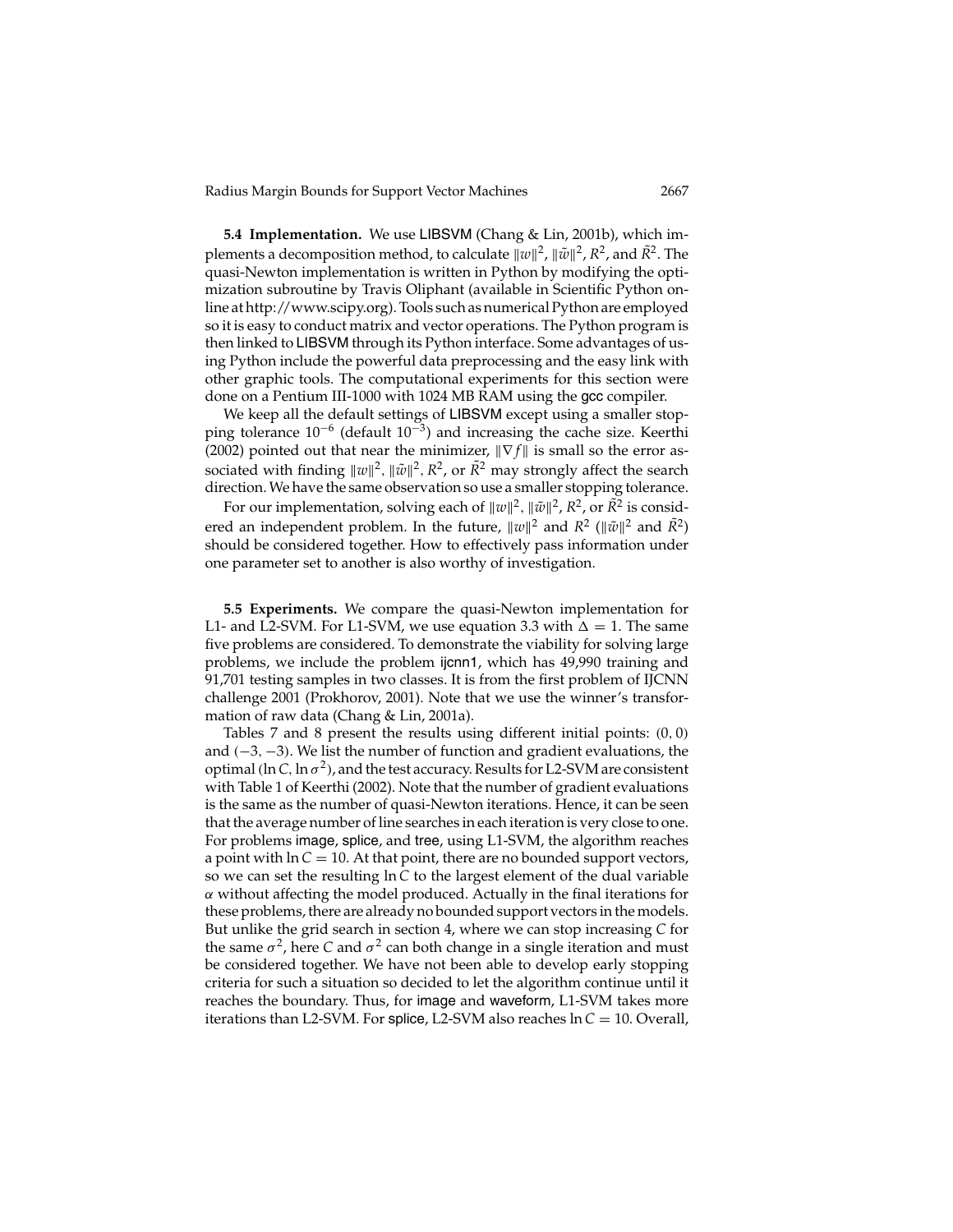|          |      |       | L1                      |          |
|----------|------|-------|-------------------------|----------|
|          | #fun | #grad | $(\ln C, \ln \sigma^2)$ | Accuracy |
| banana   | 9    | 6     | $(-0.83,-1.69)$         | 88.96    |
| image    | 17   | 13    | $(2.99,-1.20)$          | 96.24    |
| splice   | 13   | 12    | (1.09, 3.07)            | 89.84    |
| tree     | 8    | 8     | $(-1.71, 0.53)$         | 86.50    |
| waveform | 16   | 13    | (1.20, 1.38)            | 88.57    |
| ijcnn1   | 9    | 9     | $(2.06,-4.05)$          | 97.09    |
|          |      |       | L <sub>2</sub>          |          |
|          | #fun | #grad | $(\ln C, \ln \sigma^2)$ | Accuracy |
| banana   | 8    | 5     | $(-0.91,-1.64)$         | 88.53    |
| image    | 11   | 6     | $(0.44,-0.29)$          | 97.03    |
| splice   | 21   | 19    | (10.00, 3.07)           | 89.84    |
| tree     | 8    | 8     | $(-1.86, 0.97)$         | 86.54    |
| waveform | 8    | 7     | $(-0.50, 2.36)$         | 89.83    |
| ijcnn1   | 7    | 7     | $(-0.10,-2.58)$         | 97.83    |

Table 7: Results of the Experiments Using RM Bounds with  $(\ln C, \ln \sigma^2) = (0, 0)$ as the Initial Solution.

Note: The bound used for L1-SVM is equation 3.3 with  $\Delta = 1$ . #fun and #grad represent the number of function and gradient evaluations, respectively.

Table 8: Results of the Experiments Using RM Bounds with  $(\ln C, \ln \sigma^2)$  = (−3, −3) as the Initial Solution.

|          |      |       | L1                      |          |
|----------|------|-------|-------------------------|----------|
|          | #fun | #grad | $(\ln C, \ln \sigma^2)$ | Accuracy |
| banana   | 8    | 7     | $(-0.83,-1.69)$         | 88.96    |
| image    | 25   | 23    | $(2.99,-1.20)$          | 96.24    |
| splice   | 10   | 10    | $(-10.00,-3.00)$        | 52.00    |
| tree     | 13   | 11    | $(-1.71, 0.53)$         | 86.50    |
| waveform | 10   | 10    | $(-10.00,-3.00)$        | 67.07    |
| ijcnn1   | 13   | 12    | $(2.06,-4.05)$          | 97.09    |
|          |      |       | L2                      |          |
|          | #fun | #grad | $(\ln C, \ln \sigma^2)$ | Accuracy |
| banana   | 8    | 7     | $(-0.91,-1.64)$         | 88.53    |
| image    | 8    | 8     | $(0.44, -0.29)$         | 97.03    |
| splice   | 14   | 14    | $(10.00,-2.68)$         | 56.92    |
| tree     | 7    | 7     | $(-1.86, 0.97)$         | 86.54    |
| waveform | 1    | 1     | $(-3.00,-3.00)$         | 67.07    |
| ijcnn1   | 6    | 6     | $(-0.10,-2.58)$         | 97.83    |

Note: The bound used for L1-SVM is equation 3.3 with  $\Delta = 1$ . #fun and #grad represent the number of function and gradient evaluations, respectively.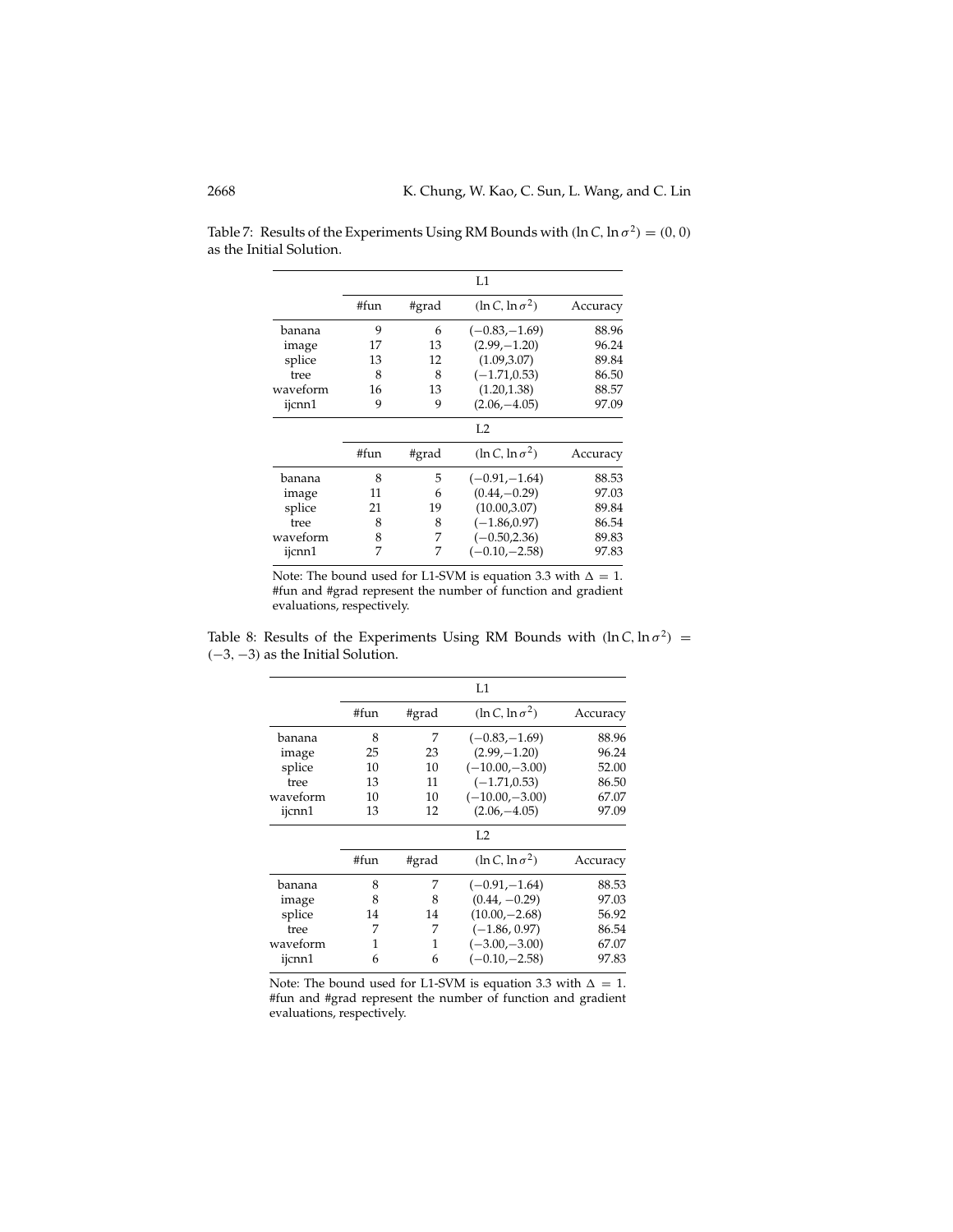except this difference, in terms of accuracy as well as computational cost, the bound for L1-SVM is competitive with that for L2-SVM.

For the large problem ijcnn1, RM bounds for both L1- and L2-SVM reach points with error rate around 0.0291 and 0.0217, respectively. Unfortunately, this is worse than 0.0141 by  $C = 16$  and  $\sigma^2 = 0.125$  using cross validation (Chang & Lin, 2001a). In addition, the number of support vectors is very different. There are about 17,000 support vectors compared to 3370 in Chang and Lin (2001a). However, the total computational time is around 26,000 seconds (using the default  $10^{-3}$  as the stopping tolerance of LIBSVM), much shorter than doing cross validation.

When  $(-3, -3)$  is used as the initial solution in Table 8 for splice and waveform, the algorithm does not converge to desired points. This seems to show that for these problems,  $(-3, -3)$  is already too far away from the good region. For L1 bound 3.3, the vertical contour lines in the bottom of Figures 2 through 5 show that the bound is almost independent of  $\sigma$  when  $\sigma^2 \to 0$ . In appendix D, we show that when  $\sigma^2 \to 0$ , the algorithm tends to find a too large or too small *C*. Thus, we should avoid a too small  $\sigma^2$  as the initial solution.

To further compare bounds for L1- and L2-SVM, in Figures 2 through 5, we present contour plots of tree, waveform, and splice, with searching paths on them. Note that in the L1 case of Figure 3, the final solution is projected from (8.87, 1.38) to (1.25, 1.38) because there are no bounded support vectors. Figure 5 is an example that the algorithm does not converge to the desired region, where the initial solution is too far away from the good region.

#### **6 Discussion and Conclusion**

**6.1 SVM Model Selection Software.** People frequently say that an advantage of SVM over neural networks is that SVM solves a convex problem. However, this is true only in the sense that parameters are given. Once model selection is considered, we still deal with difficult nonconvex problems.



Figure 2: Contour plots and searching paths of tree. (Left) L1 bound. (Right) L2 bound. The initial solution is (0, 0).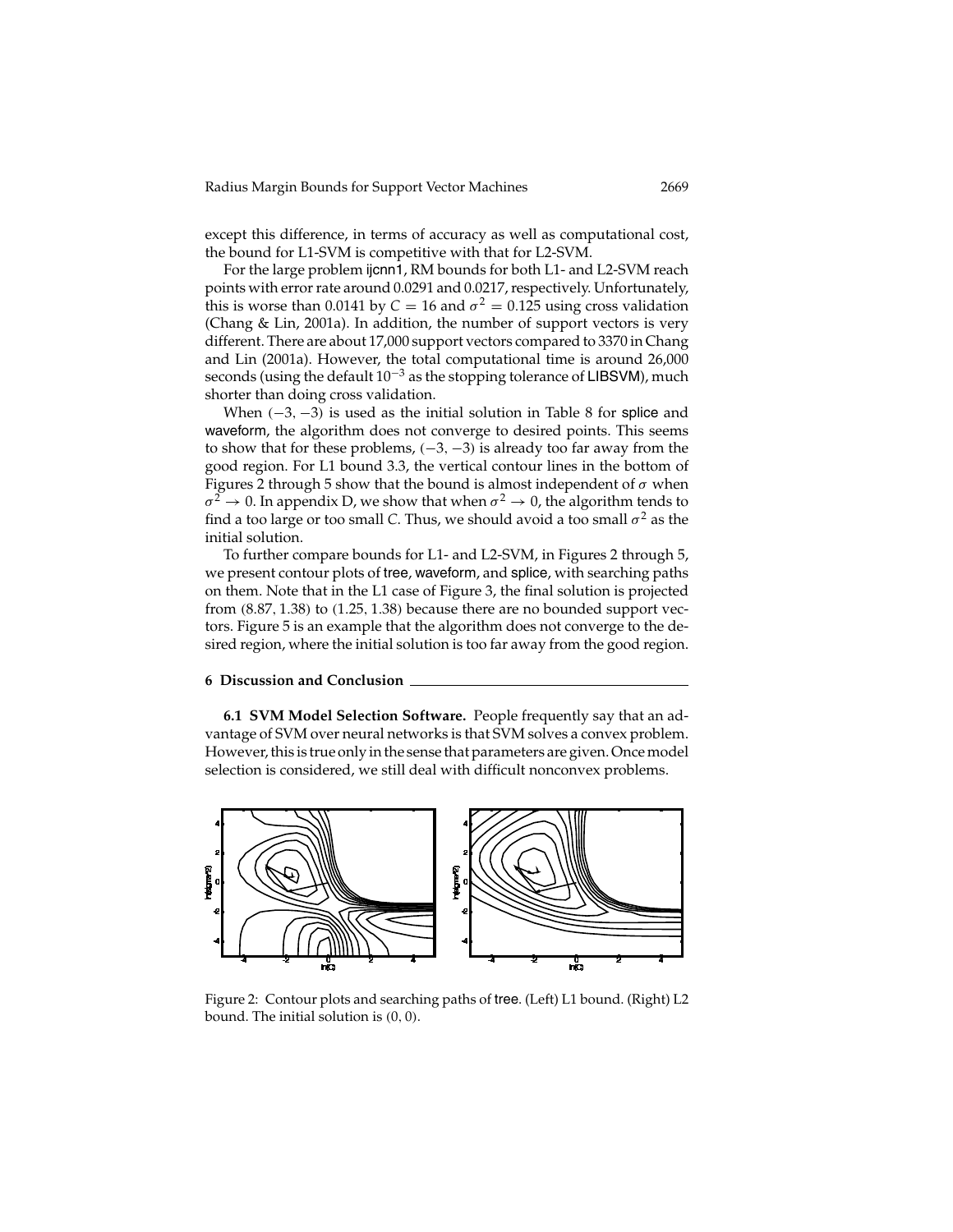

Figure 3: Contour plots and searching paths of waveform. (Left) L1 bound. (Right) L2 bound. The initial solution is (0, 0). The final solution for the L1 bound is projected from (8.87, 1.38) to (1.25, 1.38).



Figure 4: Contour plots and searching paths of splice. (Left) L1 bound. (Right) L2 bound. The initial solution is (0, 0).



Figure 5: Contour plots and searching paths of splice. (Left) L1 bound. (Right) L2 bound. The initial solution is (−3, −3). Quasi-Newton iterations fail to converge to the desired regions.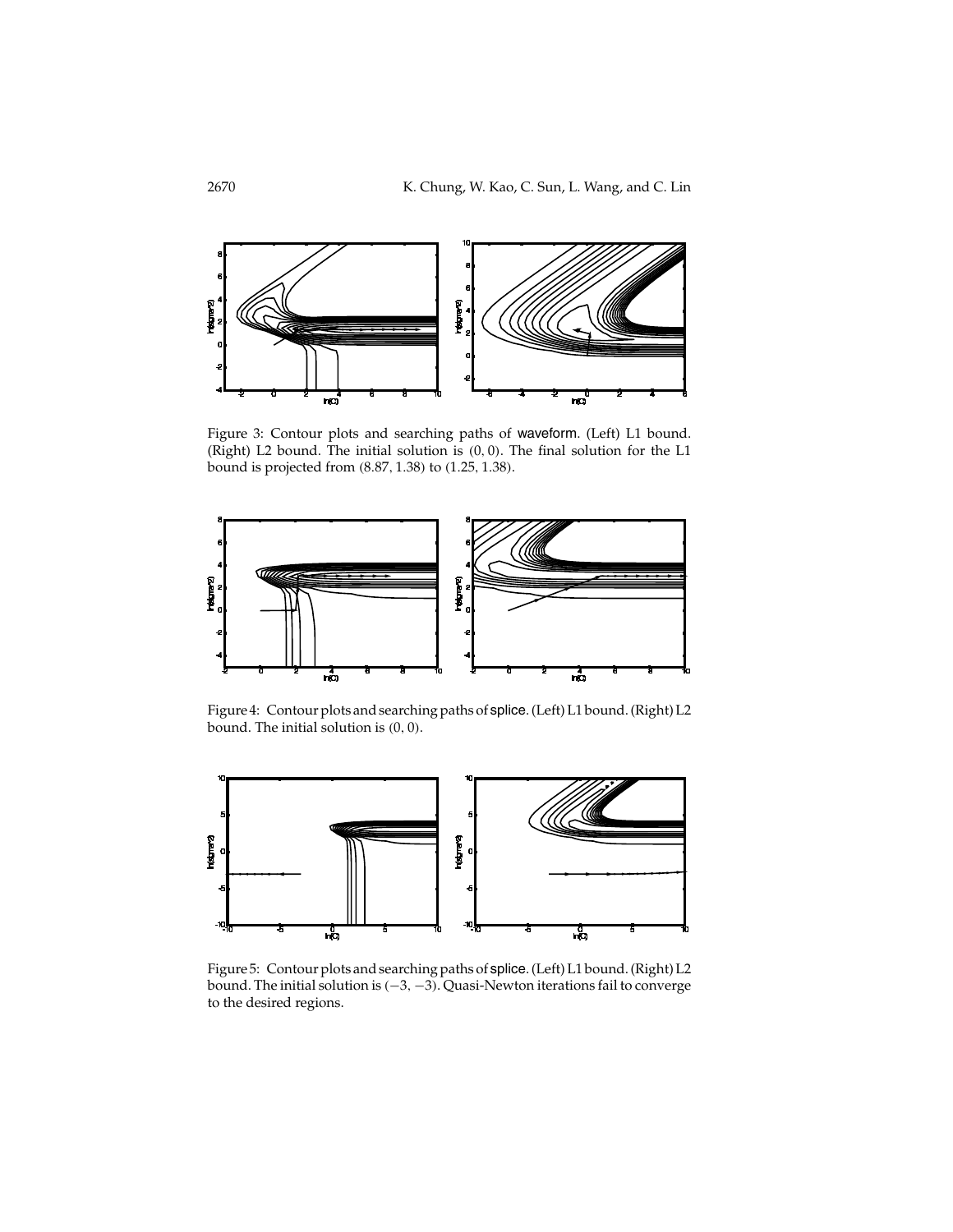Therefore, it is fair to say that SVM elegantly separates things to different stages where the innermost one solves simple convex problems. Easy-to-use implementations for solving these convex problems have been available. However, if we integrate everything together, the SVM software will be more complicated. In particular, there may be a need to provide different model selection strategies. For small problems where cross validation is affordable, a complete search may be more reliable. But for large problems, using heuristic bounds is essential. Whether users can adapt to these different techniques and conduct appropriate model selection remains a main challenge for SVM software development.

**6.2 Remaining Implementation Issues.** As the search direction of quasi-Newton method depends on accurately solving each SVM dual, we have used a smaller stopping tolerance for LIBSVM. However, this also lengthen the total computational time. The requirement of high accuracy on solving SVM duals happens in final iterations of the quasi-Newton procedure. How to adapt the stopping tolerance for SVM duals in the quasi-Newton procedure effectively is a future issue.

**6.3 Heuristic Bounds for Other Problems.** In this article, we discuss only two-class classification SVM. However, it is possible to extend our results and apply similar ideas on multiclass classification problems and SVM regression (Chang & Lin, 2003). Moreover, the heuristic bounds for L1-SVM developed in this article may be useful for tuning many hyperparameters, such as doing automatic relevance determination of input features.

### **Appendix A: Proof of Theorem 1**

We introduce some required preliminaries before the proof. In fact, equations 1.3 and 1.11 are a dual form of the following problem:

 $\min_{a,R} R^2$ subject to  $R^2 - ||\phi(x_i) - a||^2 \ge 0, i = 1, ..., l$ ,

where the vector *a* is the center of the sphere. From the KKT condition, we have

$$
a = \sum_{j=1}^{l} \beta_j \phi(x_j), \tag{A.1}
$$

and if  $\beta_i \neq 0$ ,

$$
R^2 - \|\phi(x_i) - a\|^2 = 0. \tag{A.2}
$$

We then need a technical lemma: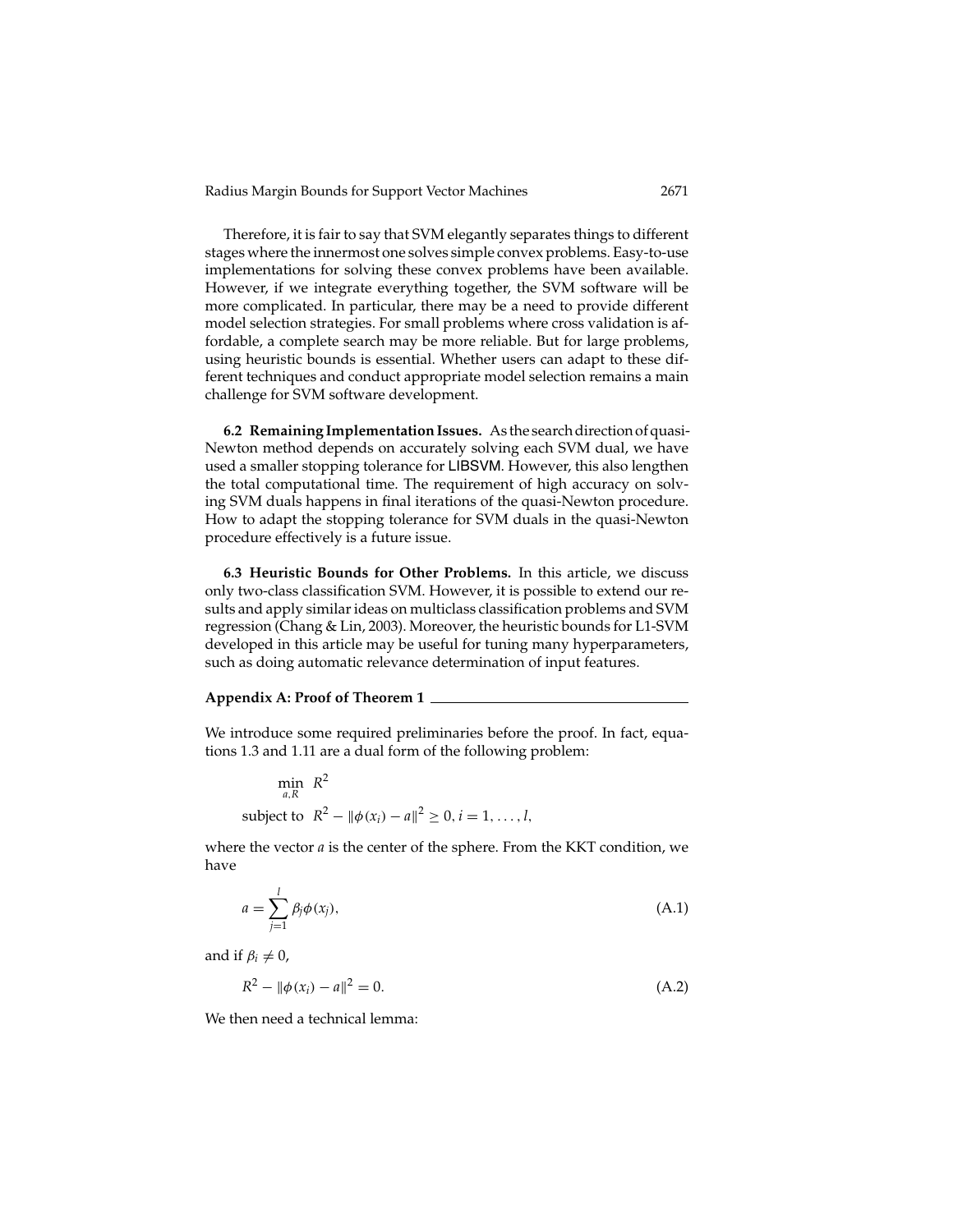**Lemma 2.** *For any kernel, the vector*  $\beta$  *in dual form of 12pt*  $R^2$  *satisfies*  $\beta^T \beta \leq$ 1/2*.*

Σ **Proof.** It suffices to show that  $\beta_i \leq 1/2$  for  $i = 1, ..., l$ . If it is true, with  $\sum_{i=1}^{l} \beta_i = 1$  and  $\beta_i \geq 0$  for  $i = 1, ..., l$ , we have  $\beta^T \beta \leq 1/2$ .

Assume that  $\beta_i \neq 0$  for some *i*. Equations A.1 and A.2 imply

$$
R^{2} = \|\phi(x_{i}) - a\|^{2}
$$
  
=  $\|\phi(x_{i}) - \sum_{j=1}^{l} \beta_{j} \phi(x_{j})\|^{2}$   
=  $(1 - \beta_{i})^{2} \|\phi(x_{i}) - \sum_{j \neq i} \frac{\beta_{j}}{1 - \beta_{i}} \phi(x_{j})\|^{2}$   
\equiv  $(1 - \beta_{i})^{2} \|\phi(x_{i}) - z\|^{2}$ .

Since  $\beta_j \geq 0$  and  $\sum_{j\neq i} \frac{\beta_j}{1-\beta_i} = 1$ , *z* is in the convex hull of  $\phi(x_j)$ ,  $j \neq i$ . Thus,

$$
R^2 \leq (1 - \beta_i)^2 D^2 = 4(1 - \beta_i)^2 R^2,
$$

so  $\beta_i \leq 1/2$ .

We now return to the proof of theorem 1. First, we have

$$
\beta^T \left( K + \frac{I}{C} \right) \beta \ge \tilde{\beta}^T \left( K + \frac{I}{C} \right) \tilde{\beta} \ge \beta^T K \beta + \frac{\tilde{\beta} \tilde{\beta}}{C},
$$

where  $\beta$  and  $\tilde{\beta}$  are optimal solutions of equations 1.3 and 1.11, respectively. Because  $K_{ii} = 1$  and  $K_{ij} \geq 0$ ,

$$
\tilde{\beta}^T K \tilde{\beta} \geq \beta^T K \beta \geq \beta^T \beta \geq \tilde{\beta}^T \tilde{\beta}.
$$

By the differentiability discussed in section 5.1, we consider the partial derivative of  $\tilde{R}^2/R^2 + \frac{0.5}{C}$ :

$$
\frac{\partial}{\partial C} \left( \frac{\tilde{R}^2}{R^2 + \frac{0.5}{C}} \right) = \left( \left( R^2 + \frac{0.5}{C} \right) \frac{\partial \tilde{R}^2}{\partial C} - \left( \frac{-0.5}{C^2} \right) \tilde{R}^2 \right) / \left( R^2 + \frac{0.5}{C} \right)^2.
$$

We have

$$
\left(R^2 + \frac{0.5}{C}\right) \frac{\partial \tilde{R}^2}{\partial C} - \left(\frac{-0.5}{C^2}\right) \tilde{R}^2
$$

$$
= R^2 \frac{\partial \tilde{R}^2}{\partial C} + \frac{0.5}{C^2} \left(C \frac{\partial \tilde{R}^2}{\partial C} + \tilde{R}^2\right)
$$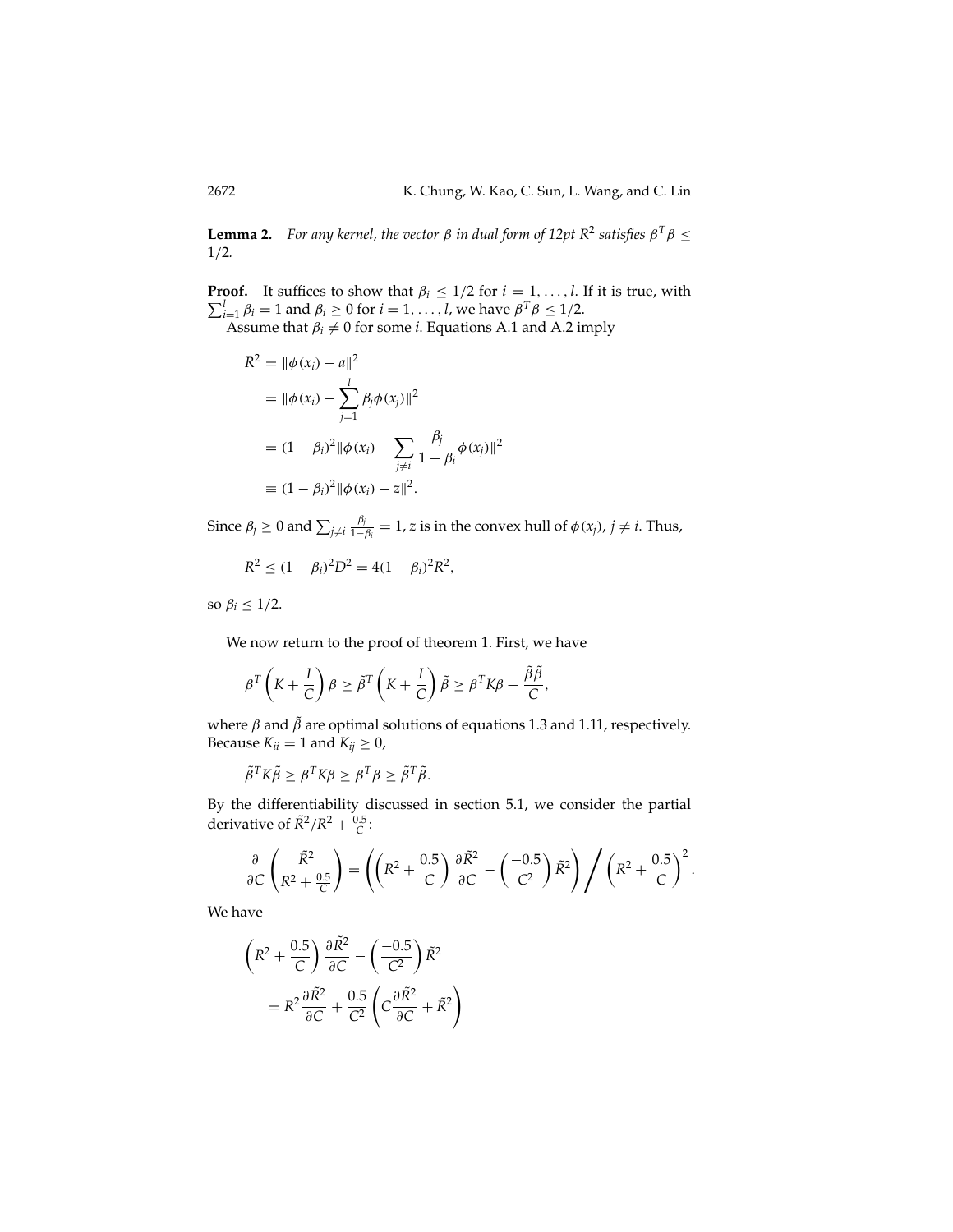$$
= R^2 \frac{\partial \tilde{R}^2}{\partial C} + \frac{0.5}{C^2} \left( \frac{-1 + \tilde{\beta}^T \tilde{\beta}}{C} + 1 + \frac{1}{C} - \tilde{\beta}^T (K + \frac{I}{C} \right) \tilde{\beta})
$$
  
\n
$$
= (1 - \beta^T K \beta) \left( \frac{-1}{C^2} \right) (1 - \tilde{\beta}^T \tilde{\beta}) + \frac{0.5}{C^2} (1 - \tilde{\beta}^T K \tilde{\beta})
$$
  
\n
$$
= \frac{1}{C^2} \left( \frac{-1}{2} + \beta^T K \beta + \tilde{\beta}^T \tilde{\beta} - (\beta^T K \beta) (\tilde{\beta}^T \tilde{\beta}) - 0.5 \tilde{\beta}^T K \tilde{\beta} \right)
$$
  
\n
$$
\leq \frac{1}{C^2} \left( \frac{-1}{2} + 0.5 \beta^T K \beta + (1 - \beta^T K \beta) \tilde{\beta}^T \tilde{\beta} \right)
$$
  
\n
$$
= \frac{1}{C^2} \left( \left( \frac{-1}{2} + \tilde{\beta}^T \tilde{\beta} \right) (1 - \beta^T K \beta) \right)
$$
  
\n
$$
\leq 0,
$$

since  $\tilde{\beta}^T \tilde{\beta} \leq 1/2$  from lemma 2. Therefore, with equation 2.6, we conclude that  $\tilde{R}^2/(R^2+\frac{0.5}{C})$  monotonically decreases to 1 as  $C\to\infty$  and

$$
\left(R^2 + \frac{0.5}{C}\right) \|\tilde{w}\|^2 \leq \tilde{R}^2 \|\tilde{w}\|^2, \forall C.
$$

**Appendix B: Proof of Lemma 1**

Define

$$
\Lambda_p \equiv \left\{ \lambda = (\lambda_1, \lambda_2, \dots, \lambda_l) \middle| \lambda_p = -1, \sum_{i=1}^l \lambda_i = 0, \alpha_i^0 + y_i y_p \alpha_p^0 \lambda_i \ge 0 \right\},
$$
  

$$
\Lambda_p^+ \equiv \left\{ \lambda \in \Lambda_p \mid \lambda_i \ge 0, \forall i \ne p \right\}.
$$

For any  $\lambda \in \Lambda_p^+$ ,

$$
\left(\sum_{i=1}^{l} \lambda_i \phi(x_i)\right)^2 = \left\|\phi(x)_p - \sum_{i \notin p} \lambda_i \phi(x_i)\right\|^2 \le D^2,
$$
\n(B.1)

where *D* is the diameter of the smallest ball containing all training data.

Select  $\lambda^* \in \Lambda_p^+$  by

$$
\lambda_i^* = \begin{cases}\n-1 & \text{if } i = p, \\
\frac{1}{l_{\text{sol}} - 1} & \text{if } y_i = y_p = 1, \\
\frac{1}{l_{\text{sol}} - 1} & \text{if } y_i = y_p = -1, \\
0 & \text{if } y_i \neq y_p.\n\end{cases}
$$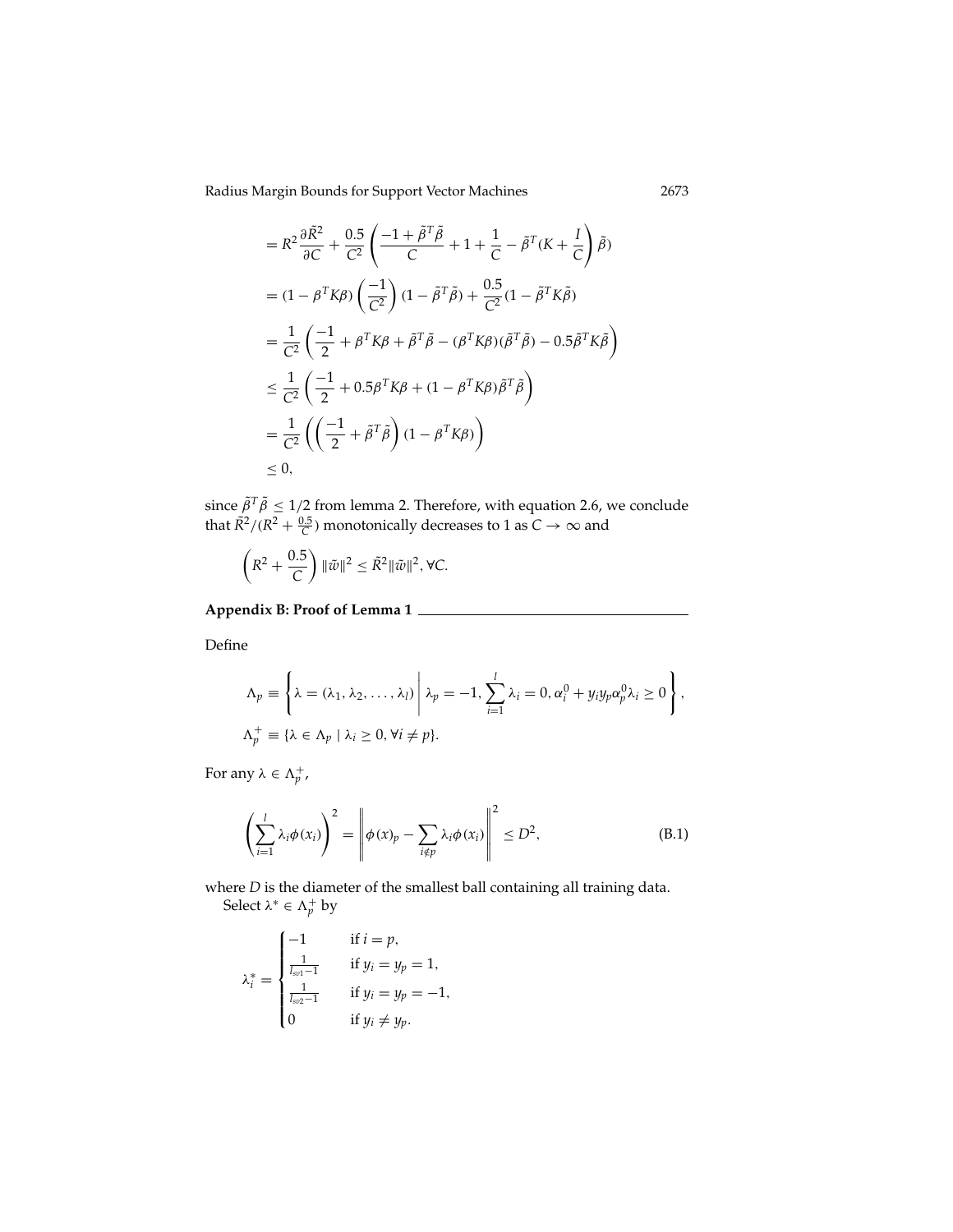Now

$$
\tilde{S}_p^2 \equiv \min \left\{ \left( \sum_{i=1}^l \lambda_i \tilde{z}_i \right)^2 \middle| \lambda_p = -1, \sum_{i=1}^l \lambda_i = 0, \alpha_i^0 + y_i y_p \alpha_p^0 \lambda_i \ge 0 \right\},\
$$

where  $\tilde{z}_i$  is defined in equation 2.2.

Since  $\Lambda_p^+$  is a subset of  $\Lambda_p$ ,  $\lambda^* \in \Lambda_p$ . With equation B.1, we obtain

$$
\tilde{S}_p^2 \le \left(\sum_{i=1}^l \lambda_i^* \tilde{z}_i\right)^2
$$
\n
$$
= \left(\sum_{i=1}^l \lambda_i^* \phi(x_i)\right)^2 + \left(\sum_{i=1}^l \frac{\lambda_i^* e_i}{\sqrt{C}}\right)^2
$$
\n
$$
\le D^2 + \frac{1}{C} + \begin{cases} \frac{1}{(l_{sv1}-1)C} & \text{if } y_p = 1, \\ \frac{1}{(l_{sv2}-1)C} & \text{if } y_p = -1. \end{cases}
$$

# **Appendix C: Proof of Equations 2.15 Through 2.17**

Consider the following problem:

$$
\max_{\alpha} e^{T} \alpha - \frac{\alpha^{T} \alpha}{2C}
$$
\nsubject to  $0 \le \alpha_i, i = 1, ..., l,$   
\n
$$
y^{T} \alpha = 0.
$$
\n(C.1)

We can easily see

$$
\bar{\alpha}_i = \begin{cases} \frac{2l_2}{l}C & \text{if } y_i = 1, \\ \frac{2l_1}{l}C & \text{if } y_i = -1, \end{cases}
$$

is an optimal solution. It satisfies the Karush-Kuhn-Tucker (KKT) condition that there is a number

$$
b = \frac{l_1 - l_2}{l}
$$
 such that  $\frac{\alpha_i}{C} - 1 + by_i = 0, i = 1, ..., l.$ 

Under any fixed *C*, we assume  $\alpha(\sigma)$  is the optimal solution of the dual L2-SVM, equation 1.8, and  $Q(\sigma)_{ij} = e^{-\|x_i - x_j\|^2/(2\sigma^2)}$ . As equations C.1 and 1.8 have the same feasible set and  $Q(\sigma)$  is positive semidefinite,

$$
e^{T}\bar{\alpha} - \frac{\bar{\alpha}^{T}\bar{\alpha}}{2C} \ge e^{T}\alpha(\sigma) - \frac{1}{2}\alpha(\sigma)^{T} \left(Q(\sigma) + \frac{I}{C}\right)\alpha(\sigma)
$$

$$
\ge e^{T}\bar{\alpha} - \frac{1}{2}\bar{\alpha}^{T} \left(Q + \frac{I}{C}\right)\bar{\alpha}.
$$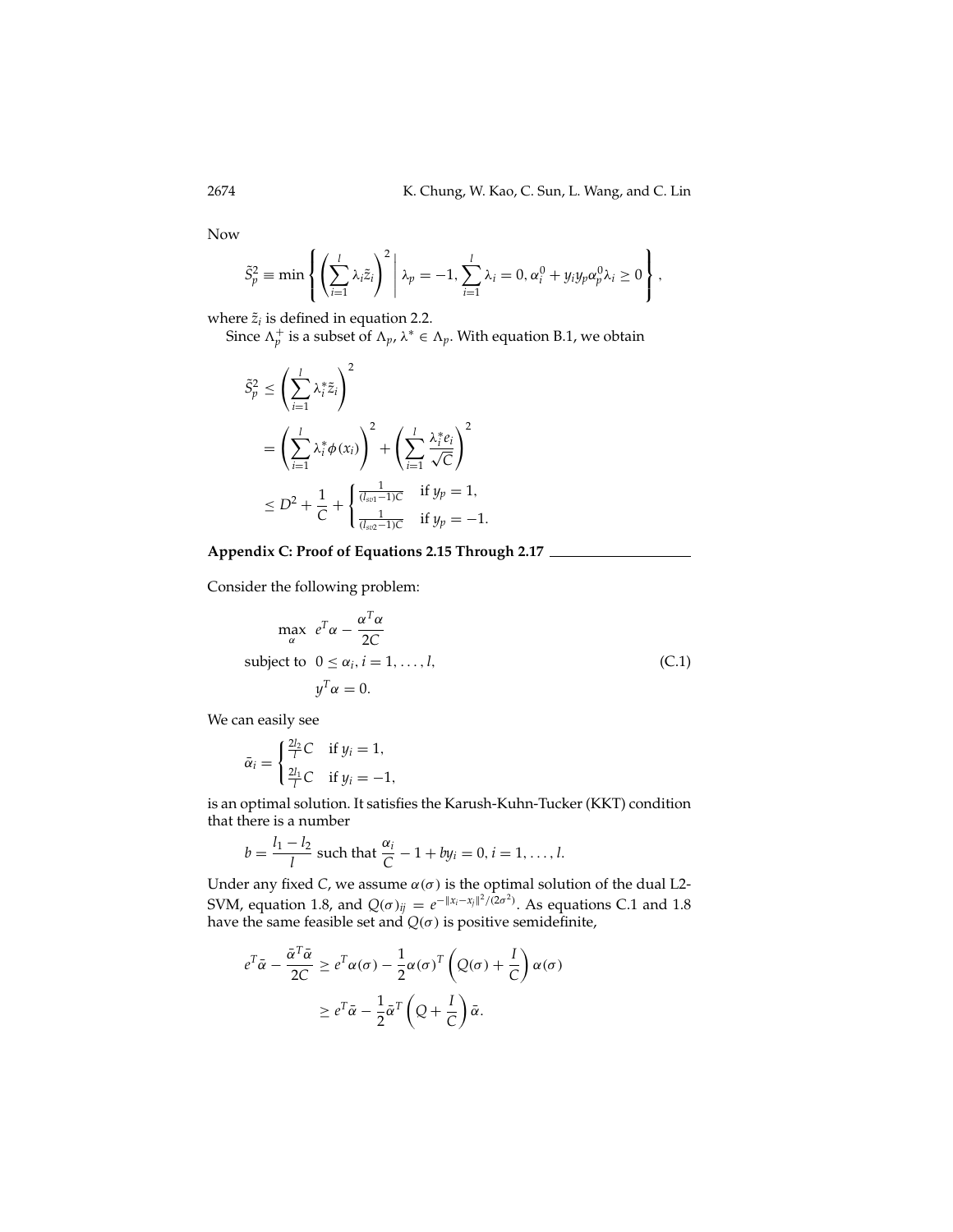When  $\sigma \to \infty$ ,  $Q(\sigma) \to y y^T$  so with  $y^T \bar{\alpha} = 0$ ,

$$
\lim_{\sigma \to \infty} \|\tilde{w}\|^2 = 2\left(e^T\bar{\alpha} - \frac{\bar{\alpha}^T\bar{\alpha}}{2C}\right) = \frac{4Cl_1l_2}{l}.
$$

Similarly, we can show

$$
\lim_{\sigma \to \infty} \tilde{R}^2 = \frac{1}{C} \left( 1 - \frac{1}{l} \right).
$$

Thus, if  $l \gg 1$ , when  $\sigma \to \infty$ ,

$$
\tilde{R}^2 \|\tilde{w}\|^2 \approx \frac{4l_1l_2}{l}.
$$

We can also prove that when  $\sigma \to \infty$ ,  $R^2 \to 0$ . Then, equations 2.16 and 2.17 follow.

# **Appendix D: Limit Behavior of Equation 3.3 When**  $\sigma^2 \rightarrow 0$

From Keerthi and Lin (forthcoming), the optimal solution of equation 1.6 when  $\sigma^2 \rightarrow 0$  is:

$$
\alpha^{-} = \begin{cases} C_{\lim} & \text{if } C \ge C_{\lim} \\ C & \text{if } C < C_{\lim} \end{cases}, \quad \alpha^{+} = \begin{cases} \frac{2l_2}{l} & \text{if } C \ge C_{\lim} \\ \frac{l_2 C}{l_1} & \text{if } C < C_{\lim} \end{cases} \tag{D.1}
$$

where  $\alpha_i = \alpha^+$  if  $y_i = +1$ ,  $\alpha_i = \alpha^-$  if  $y_i = -1$ ,  $C_{\lim} = \frac{2l_1}{l}$ , and  $l_1 > l_2 + 1 > 2$ . Here  $l_1$ ,  $l_2$  is number of training examples which  $y_i = +1$  and  $y_i = -1$ respectively.

It is easy to show that when  $\sigma^2 \to 0$ , the optimal solution of equation 1.3 is  $\beta = \frac{e}{l}$ , where  $e \in R^l$  is a vector with all its elements 1. Thus, when  $\sigma^2 \to 0$ , equation 3.3 becomes

$$
\left(\frac{l-1}{l} + \frac{\Delta}{C}\right) \left(\frac{4l_1l_2}{l}\right) \qquad \text{if } C \ge C_{\text{lim}},\tag{D.2}
$$

$$
\left(\frac{l-1}{l} + \frac{\Delta}{C}\right) \left(4l_2C - l_2C^2 - \frac{l_2^2C^2}{l_1}\right) \qquad \text{if } C < C_{\text{lim}}.\tag{D.3}
$$

Thus, when  $C < C_{\text{lim}}$ , equation 3.3 is a concave function on *C*; when  $C \geq C_{\text{lim}}$ , equation 3.3 is a decreasing function on *C*. This explains the phenomenon that when  $\sigma^2 \to 0$ , the algorithm will find a too large or too small *C* in section 5.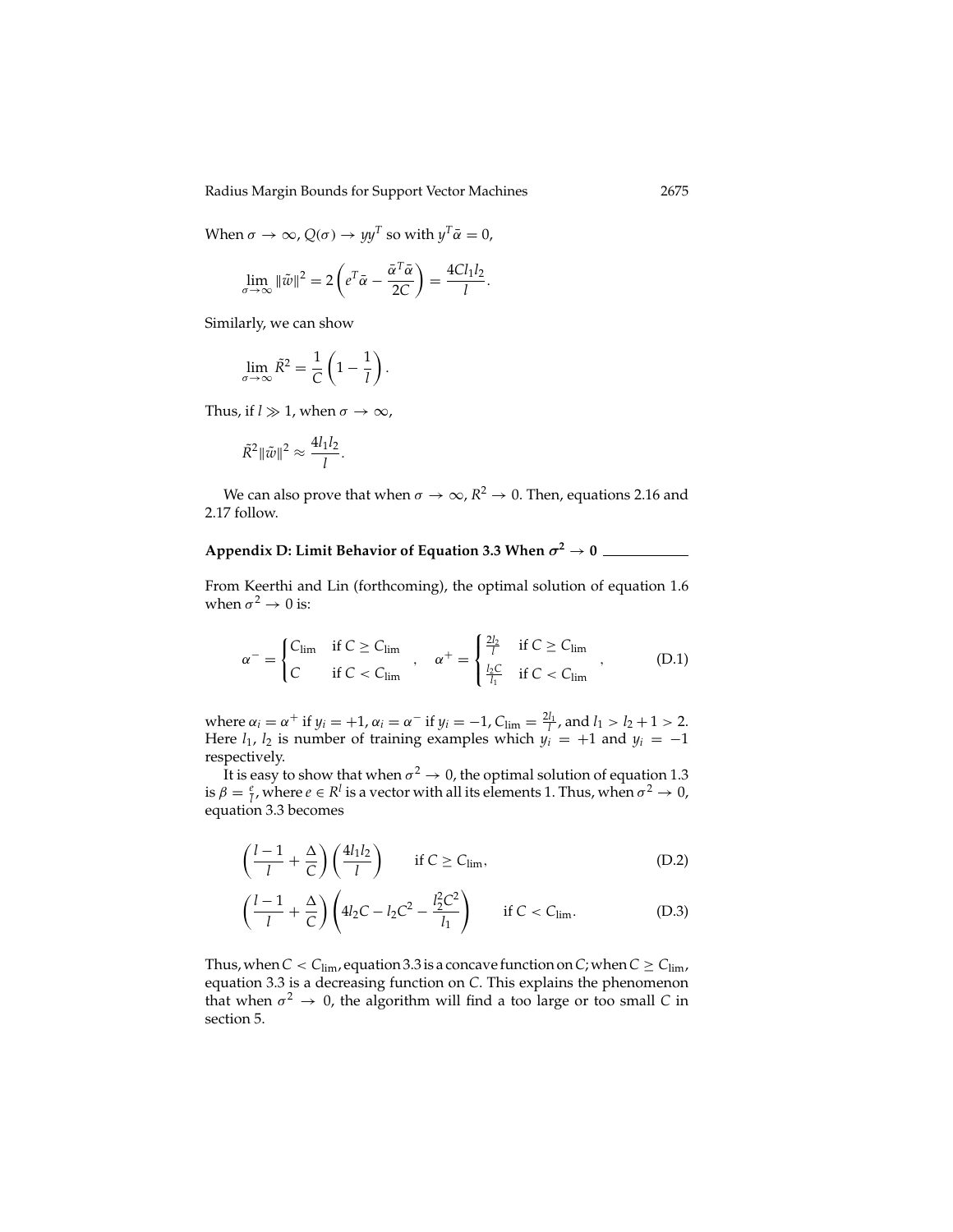## **Appendix E: Proof of Theorem 2**

If *x* and *x'* are global optima of  $f_1(x)$  and  $f_2(x)$ , respectively, using  $g > 0$ ,

 $f_2(x')g(x') \le f_2(x)g(x)$ , and  $f_1(x)g(x) \le f_1(x')g(x').$ 

Therefore,

 $f_2(x')/f_1(x') \le f_2(x)/f_1(x)$ .

With the assumption that *f*<sub>1</sub>/*f*<sub>2</sub> is a strictly decreasing function,  $x' \leq x$ .

# **Appendix F: Differentiability of L1-SVM RM Bound: An Example**

We will demonstrate four things by the following example:

- 1. The original modified RM bound is not differentiable.
- 2. Our RM bound is differentiable.
- 3. Our RM bound is not twice differentiable.
- 4. Our RM bound is not a convex function with respect to  $C$  and  $\sigma^2$ .

Given two different data points in two classes, if the RBF kernel is used, the dual problem has the following form:

$$
\min_{\alpha_1,\alpha_2} \frac{1}{2} \begin{bmatrix} \alpha_1 & \alpha_2 \end{bmatrix} \begin{bmatrix} 1 & -a \\ -a & 1 \end{bmatrix} \begin{bmatrix} \alpha_1 \\ \alpha_2 \end{bmatrix} - e^T \alpha
$$

subject to  $\alpha_1 - \alpha_2 = 0$ ,

$$
0\leq \alpha_1,\alpha_2\leq C,
$$

where  $0 < a < 1$ .

At the optimal solution,

$$
\alpha_1 = \alpha_2 = \begin{cases} \frac{1}{1-a} & \text{if } C \ge \frac{1}{1-a}, \\ C & \text{if } 0 \le C \le \frac{1}{1-a}, \end{cases}
$$

$$
\xi_1 = \xi_2 = \begin{cases} 0 & \text{if } C \ge \frac{1}{1-a}, \\ 1 - (1-a)C & \text{if } 0 \le C \le \frac{1}{1-a}. \end{cases}
$$

We have

$$
e^T \alpha = \begin{cases} \frac{2}{1-a} & \text{if } C \ge \frac{1}{1-a}, \\ 2C & \text{if } 0 \le C \le \frac{1}{1-a}, \end{cases}
$$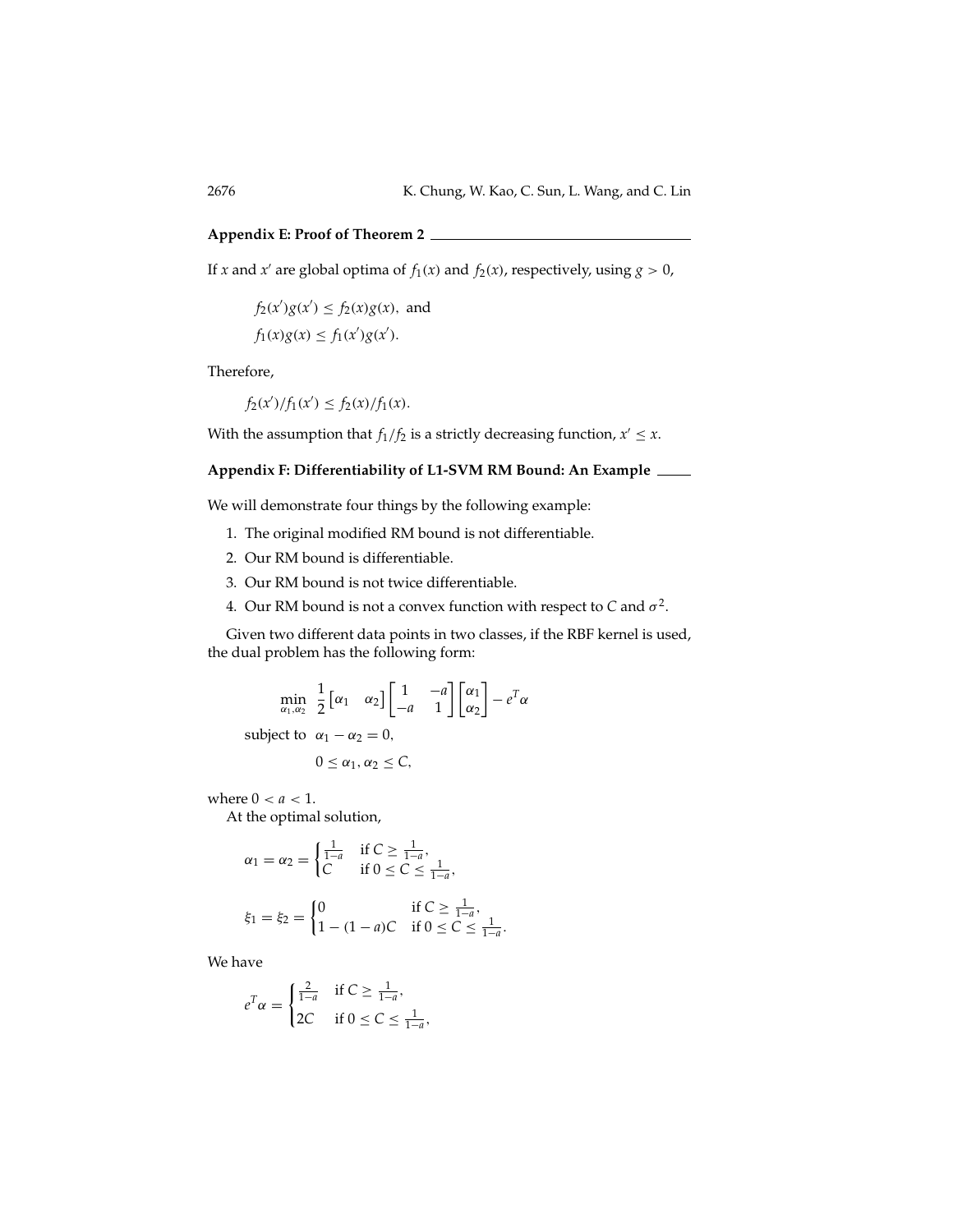$$
e^{T}\xi = \begin{cases} 0, & \text{if } C \ge \frac{1}{1-a}, \\ 2 - 2(1-a)C, & \text{if } 0 \le C \le \frac{1}{1-a}. \end{cases}
$$

Therefore,  $e^T\alpha$  is not differentiable at  $C = 1/(1 - a)$ . We then claim that  $(R^2 + \frac{1}{C})e^{T}\alpha$  is not differentiable. Otherwise, with the fact that  $R^2 + 1/C$  is differentiable, we imply that  $e^T\alpha$  is differentiable, a contradiction.

Now the optimization problem for finding *R*<sup>2</sup> is:

$$
\max_{\beta_1, \beta_2} e^T \beta - \frac{1}{2} \begin{bmatrix} \beta_1 & \beta_2 \end{bmatrix} \begin{bmatrix} 1 & a \\ a & 1 \end{bmatrix} \begin{bmatrix} \beta_1 \\ \beta_2 \end{bmatrix}
$$
  
subject to  $\beta_1 + \beta_2 = 1$ ,  
 $0 \le \beta_1, \beta_2$ .

Clearly,

$$
\beta_1 = \beta_2 = \frac{1}{2}, R^2 = 1 - \frac{1}{2}(1 + a) = \frac{1 - a}{2}.
$$
 (F.1)

Hence, equation 3.1 becomes

$$
R^{2}e^{T}\alpha + e^{T}\xi = \begin{cases} 1 & \text{if } C \ge \frac{1}{1-a}, \\ 2 - (1-a)C & \text{if } 0 \le C \le \frac{1}{1-a}. \end{cases}
$$

Therefore,

$$
\frac{\partial (R^2 e^T \alpha + e^T \xi)}{\partial C} = \begin{cases} 0 & \text{if } C > \frac{1}{1-a}, \\ -(1-a) & \text{if } 0 \le C < \frac{1}{1-a}, \end{cases}
$$

so*R*<sup>2</sup>*eT*α+*eT*ξ is also not differentiable. We can further show that the original modified RM bound,  $D^2e^T\alpha + \sum_{i=1}^l \xi_i$ , is also not differentiable:

$$
D^{2}e^{T}\alpha + e^{T}\xi = \begin{cases} 4 & \text{if } C \geq \frac{1}{1-a}, \\ 2 + 2(1-a)C & \text{if } 0 \leq C \leq \frac{1}{1-a}, \end{cases}
$$

and

$$
\frac{\partial (D^2 e^T \alpha + e^T \xi)}{\partial C} = \begin{cases} 0 & \text{if } C > \frac{1}{1 - a}, \\ 2(1 - a) & \text{if } 0 \le C < \frac{1}{1 - a}. \end{cases}
$$

For our RM bound, we can easily see that it is partially differentiable:

$$
e^{T}\alpha + C\sum \xi_{i} = \begin{cases} \frac{2}{1-a} & \text{if } C \ge \frac{1}{1-a}, \\ 4C - 2(1-a)C^{2} & \text{if } 0 \le C \le \frac{1}{1-a}. \end{cases}
$$
(F.2)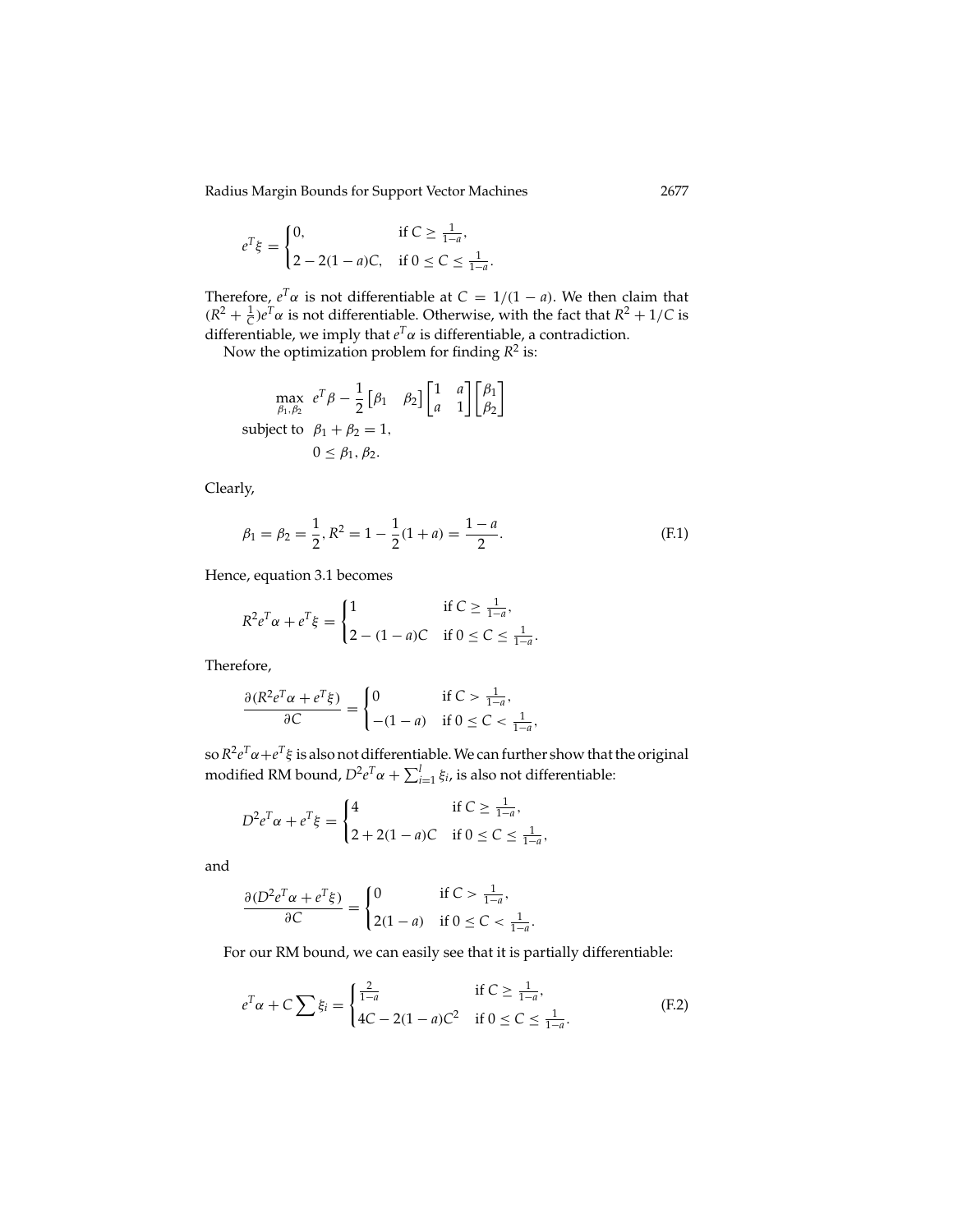Then

$$
\lim_{C \to (\frac{1}{1-a})^{-}} \frac{\partial (e^T \alpha + C \sum \xi_i)}{\partial C} = 0 = \lim_{C \to (\frac{1}{1-a})^{+}} \frac{\partial (e^T \alpha + C \sum \xi_i)}{\partial C}.
$$

With the continuity, our RM bound is differentiable. However,

$$
\left(R^2 + \frac{\Delta}{C}\right) \left(\|w\|^2 + 2C\sum \xi_i\right)
$$
  
= 
$$
\begin{cases} 1 + \frac{2\Delta}{(1-a)C} & \text{if } C \ge \frac{1}{1-a}, \\ \left(\frac{1-a}{2} + \frac{\Delta}{C}\right) \left(4C - 2(1-a)C^2\right) & \text{if } 0 < C \le \frac{1}{1-a}. \end{cases}
$$

The second derivative is

$$
\frac{\partial^2 \left(R^2 + \frac{\Delta}{C}\right) (\Vert w \Vert^2 + 2C \sum \xi_i)}{\partial C \partial C} = \begin{cases} \frac{4\Delta}{1-a} C^{-3} & \text{if } C > \frac{1}{1-a}, \\ -2(1-a)^2 & \text{if } 0 < C < \frac{1}{1-a}. \end{cases}
$$

That is, at  $C = 1/(1 - a)$ , the second derivative is not available.

Finally, for convexity, when  $C \leq 1/(1 - a)$ , equations F.1 and F.2 imply  $f(C, \sigma^2) = 4 - (1 - a)^2 C^2$ . When  $\sigma^2$  is fixed, *a* is a constant and *f* is a concave function of *C*.

# **Appendix G: RM Bound for L2-SVM Is Not Twice Differentiable: An Example**

Given two points in one class and one point in the other, if the RBF kernel is used, the dual problem of L2-SVM is:

$$
\min_{\alpha_1, \alpha_2, \alpha_3} \frac{1}{2} \begin{bmatrix} \alpha_1 & \alpha_2 & \alpha_3 \end{bmatrix} \begin{bmatrix} 1 + \frac{1}{C} & a & -b \\ a & 1 + \frac{1}{C} & -c \\ -b & -c & 1 + \frac{1}{C} \end{bmatrix} \begin{bmatrix} \alpha_1 \\ \alpha_2 \\ \alpha_3 \end{bmatrix} - e^T \alpha
$$
\nsubject to  $\alpha_1 + \alpha_2 = \alpha_3$ ,  
\n $0 \le \alpha_1, \alpha_2, \alpha_3$ ,

and  $\tilde{R}^2$  is the objective value of

$$
\max_{\beta_1, \beta_2, \beta_3} 1 + \frac{1}{C} - \begin{bmatrix} \beta_1 & \beta_2 & \beta_3 \end{bmatrix} \begin{bmatrix} 1 + \frac{1}{C} & a & b \\ a & 1 + \frac{1}{C} & c \\ b & c & 1 + \frac{1}{C} \end{bmatrix} \begin{bmatrix} \beta_1 \\ \beta_2 \\ \beta_3 \end{bmatrix}
$$
\nsubject to  $\beta_1 + \beta_2 + \beta_3 = 1$ ,  
\n $0 \le \beta_1, \beta_2, \beta_3$ ,

where  $0 < a, b, c < 1$ .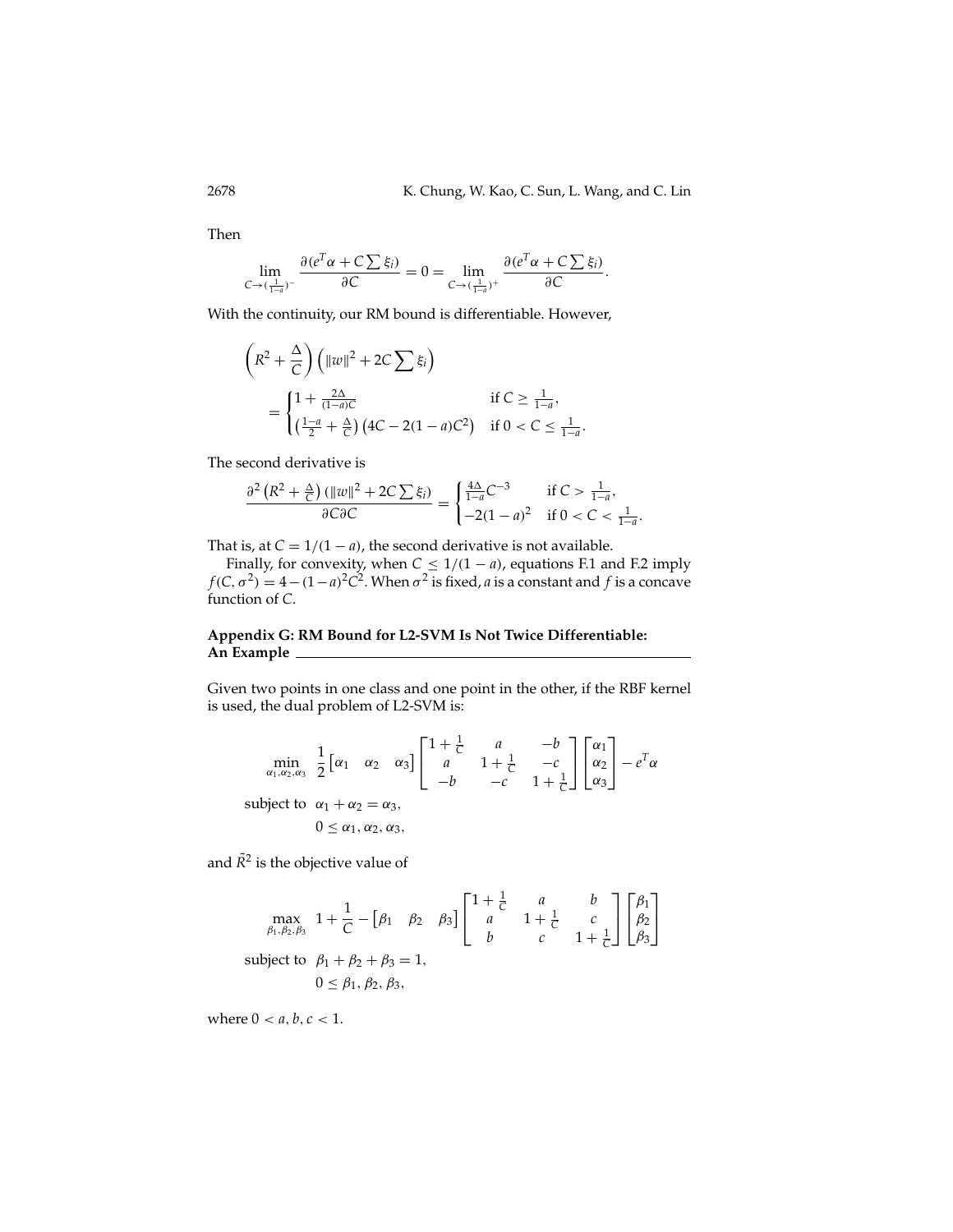Consider a problem satisfying the following conditions:

$$
a + c - b - 1 > 0,\nc > b,\na > b.
$$
\n(G.1)

Then the optimal  $\alpha$  and  $\beta$  *near*  $C = 1/(a + c - b - 1)$  are

$$
\alpha = \begin{cases} \left[ \frac{2(1+\frac{1}{C}-a+b-c)}{\Delta} & \frac{2(1+\frac{1}{C}-a-b+c)}{\Delta} \\ \left[ 0 & \frac{1}{1+\frac{1}{C}-c} & \frac{1}{1+\frac{1}{C}-c} \right]^T \end{cases} \quad \text{if } C \le \frac{1}{a+c-b-1}, \\ \text{if } C \ge \frac{1}{a+c-b-1}, \end{cases}
$$

and

$$
\beta = \begin{cases} \left[ \frac{(1+\frac{1}{C}-c)(1+\frac{1}{C}-a-b+c)}{\Delta} - \frac{(1+\frac{1}{C}-b)(1+\frac{1}{C}-a+b-c)}{\Delta} - \frac{(1+\frac{1}{C}-a)(1+\frac{1}{C}+a-b-c)}{\Delta} \right]^T \\ \quad \text{if } C \leq \frac{1}{a+c-b-1}, \\ \left[ \frac{1}{2} \quad 0 \quad \frac{1}{2} \right]^T \\ \quad \text{if } C \geq \frac{1}{a+c-b-1}, \end{cases}
$$

where  $\Delta = 3(1 + \frac{1}{C})^2 - 2(a + b + c)(1 + \frac{1}{C}) - (a^2 + b^2 + c^2) + (2ab + 2bc)$  $+ 2ac$ ).

To have that  $\tilde{R}^2 ||\tilde{w}||^2$  is not twice differentiable, it is sufficient to show that the left and right second derivatives at some *C* are different. √

Let  $a = c = 0.8, b = 0.5$  satisfy equation G.1 and  $\sigma = 1/\sqrt{2}$ . This is possible because

$$
||x_1 - x_2|| = \sqrt{-\log a} \approx 0.4724,
$$
  

$$
||x_1 - x_3|| = \sqrt{-\log b} \approx 0.8326,
$$
  

$$
||x_2 - x_3|| = \sqrt{-\log c} \approx 0.4724,
$$

and (*x*1, *x*2, *x*3) form an isosceles triangle. Using MATLAB symbolic toolbox to calculate the left and right second derivatives at  $1/C = a + c - b - 1$ , we get

$$
\lim_{C \to (\frac{1}{a+c-b-1})^+} \frac{\partial^2 \tilde{R}^2 \|\tilde{w}\|^2}{\partial C^2} = -\frac{1}{225},
$$
  

$$
\lim_{C \to (\frac{1}{a+c-b-1})^-} \frac{\partial^2 \tilde{R}^2 \|\tilde{w}\|^2}{\partial C^2} = -\frac{1}{450}.
$$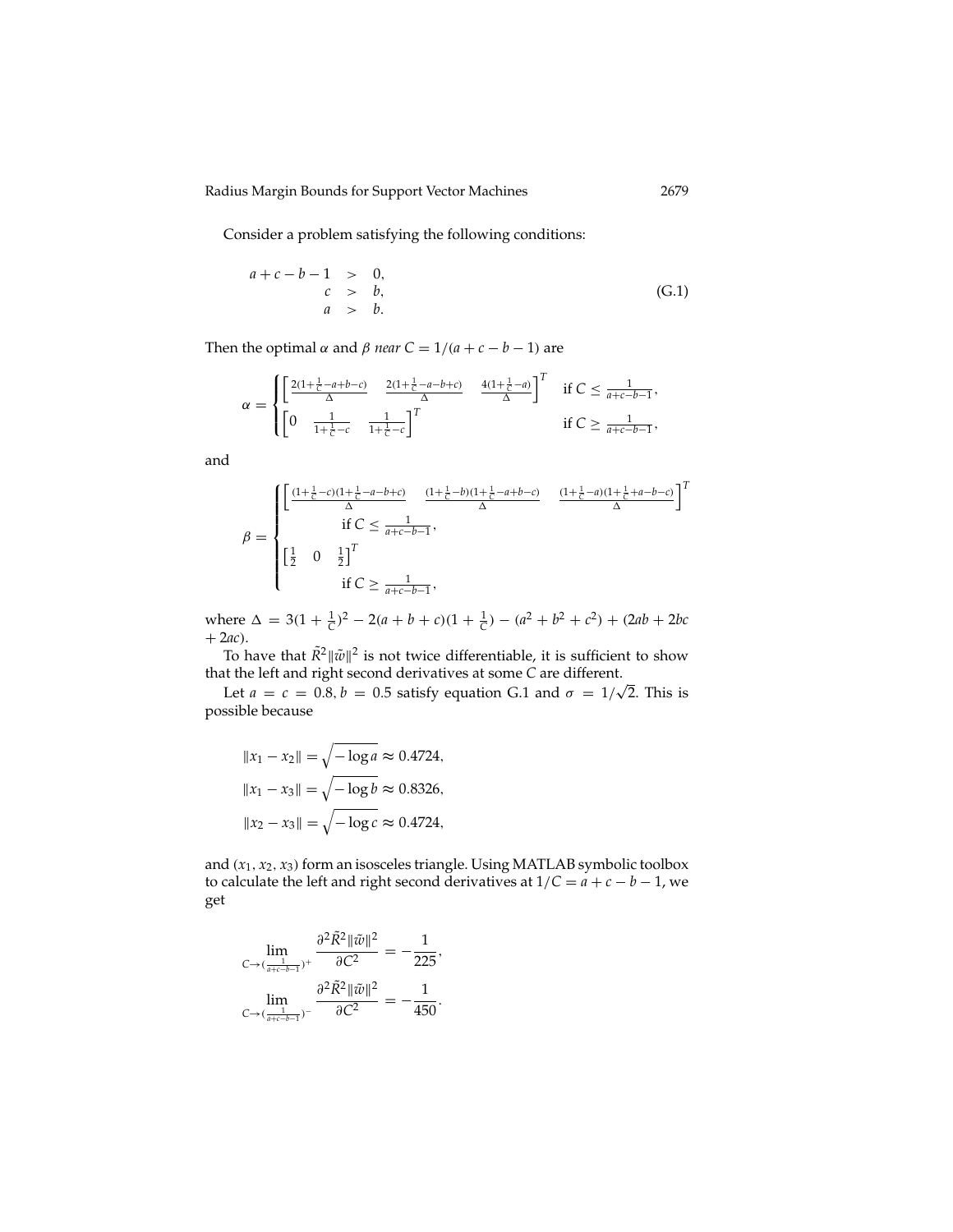#### **Acknowledgments**

This work was supported in part by the National Science Council of Taiwan via the grant NSC 90-2213-E-002-111. We thank S. Sathiya Keerthi, Jorge Moré, and Olivier Chapelle for very useful discussion. In particular, Olivier Chapelle helped to remove an assumption of theorem 1.

### **References**

- Bailey, R. R., Pettit, E. J., Borochoff, R. T., Manry, M. T., & Jiang, X. (1993). Automatic recognition of USGS land use/cover categories using statistical and neural networks classifiers. In *SPIE OE/Aerospace and Remote Sensing*. Bellingham, WA: SPIE.
- Bonnans, J. F., & Shapiro, A. (1998). Optimization problems with perturbations: A guided tour. *SIAM Review*, *40*(2), 228–264.
- Chang, C.-C., & Lin, C.-J. (2001a). IJCNN 2001 challenge: Generalization ability and text decoding. In *Proceedings of IJCNN*. Piscataway, NJ: IEEE.
- Chang, C.-C., & Lin, C.-J. (2001b). *LIBSVM: A library for support vector machines*. Available on-line: http://www.csie.ntu.edu.tw/~cjlin/libsvm.
- Chang, M.-W., & Lin, C.-J. (2003). *Properties of the dual SVM solution as a function of parameters* (Tech. Report). Taipei: Department of Computer Science and Information Engineering, National Taiwan University.
- Chapelle, O., Vapnik, V., Bousquet, O., & Mukherjee, S. (2002). Choosing multiple parameters for support vector machines. *Machine Learning*, *46*, 131–159.
- Cristianini, N., Campbell, C., & Shawe-Taylor, J. (1999). Dynamically adapting kernels in support vector machines. In M. S. Kearns, S. A. Solla, & and D. A. Cohn (Eds.), *Advances in neural information processing systems, 11* (pp. 204–210). Cambridge, MA. MIT Press.
- Duan, K., Keerthi, S. S., & Poo, A. N. (2003). Evaluation of simple performance measures for tuning SVM hyperparameters. *Neurocomputing, 51*, 41–59.
- Elisseeff, A., & Pontil, M. (2002). Leave-one-out error and stability of learning algorithms with applications. In J. Suykens, G. Horvath, S. Basu, C. Micchelli, & J. Vandewalle (Eds.), *Learning Theory and Practice*. Washington, DC: IOS Press.
- Hastie, T., Tibshirani, R., & Friedman, J. (2002). *The elements of statistical learning: Data mining, inference, and prediction*. Berlin: Springer-Verlag.
- Jaakkola, T. S., & Haussler, D. (1999). Probabilistic kernel regression models. In *Proceedings of the 1999 Conference on AI and Statistics*. Society for Artificial Intelligence in Statistics.
- Joachims, T. (1998). Making large-scale SVM learning practical. In B. Schölkopf, C. J. C. Burges, & A. J. Smola (Eds.), *Advances in kernel methods—Support vector learning*, Cambridge, MA: MIT Press.
- Joachims, T. (2000). Estimating the generalization performance of a SVM efficiently. In *Proceedings of the International Conference on Machine Learning*, San Mateo: Morgan Kaufmann.